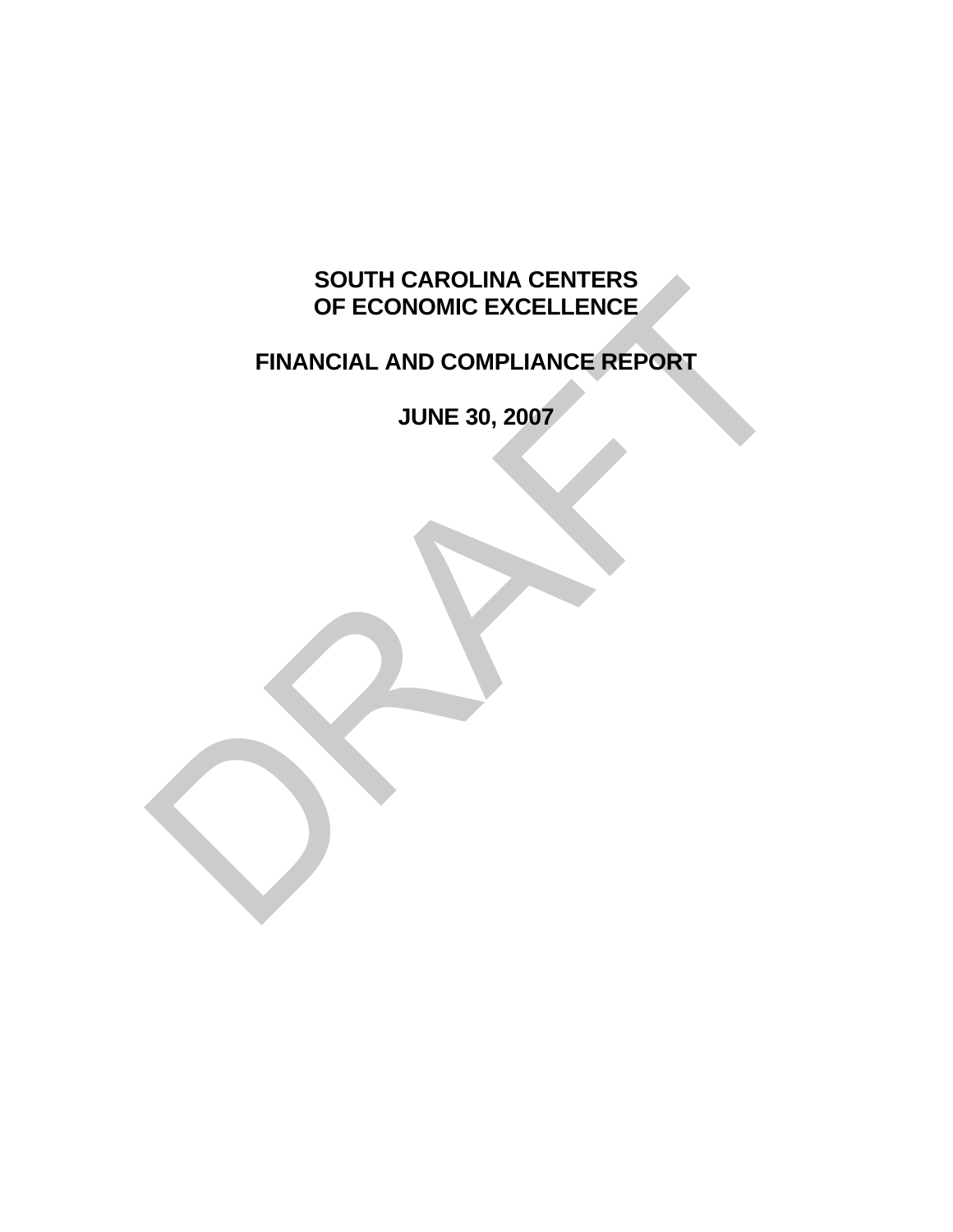#### **SOUTH CAROLINA CENTERS OF ECONOMIC EXCELLENCE INDEX YEAR ENDED JUNE 30, 2007**

|                                                                                                                                                                                                                  | Page           |
|------------------------------------------------------------------------------------------------------------------------------------------------------------------------------------------------------------------|----------------|
| <b>REVIEW BOARD</b>                                                                                                                                                                                              | 1              |
| <b>MANAGEMENT'S DISCUSSION AND ANALYSIS</b>                                                                                                                                                                      | $2 - 6$        |
| <b>SECTION I - FINANCIAL STATEMENTS</b>                                                                                                                                                                          |                |
| <b>INDEPENDENT AUDITOR'S REPORT ON THE FINANCIAL STATEMENTS</b>                                                                                                                                                  | $\overline{7}$ |
| STATEMENT OF PROGRAM REVENUES AND EXPENDITURES.<br><b>CONSOLIDATED SUMMARY</b>                                                                                                                                   | $8 - 9$        |
| STATEMENT OF PROGRAM REVENUES AND EXPENDITURES -<br><b>CLEMSON UNIVERSITY</b>                                                                                                                                    | $10 - 16$      |
| STATEMENT OF PROGRAM REVENUES AND EXPENDITURES -<br>MEDICAL UNIVERSITY OF SOUTH CAROLINA                                                                                                                         | $17 - 23$      |
| STATEMENT OF PROGRAM REVENUES AND EXPENDITURES -<br>UNIVERSITY OF SOUTH CAROLINA                                                                                                                                 | $24 - 30$      |
| NOTES TO FINANCIAL STATEMENTS                                                                                                                                                                                    | $31 - 32$      |
| <b>SECTION II - COMPLIANCE</b>                                                                                                                                                                                   |                |
| INDEPENDENT AUDITOR'S REPORT ON COMPLIANCE AND ON INTERNAL<br>CONTROL OVER FINANCIAL REPORTING BASED ON AN AUDIT OF FINANCIAL<br>STATEMENTS PERFORMED IN ACCORDANCE WITH GOVERNMENT AUDITING<br><b>STANDARDS</b> | 33             |
| SCHEDULE OF FINDINGS AND QUESTIONED COSTS                                                                                                                                                                        | $34 - 40$      |
|                                                                                                                                                                                                                  |                |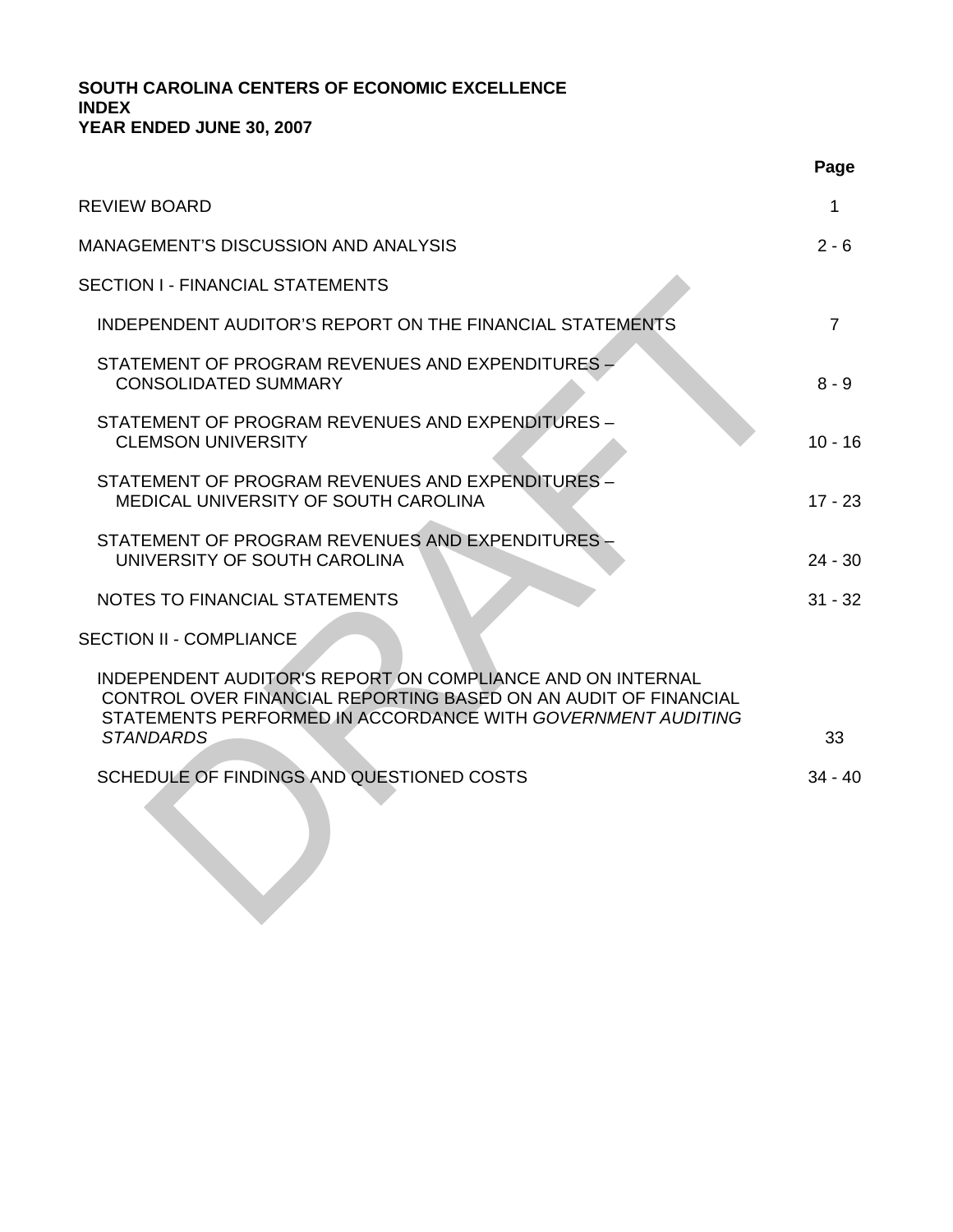#### **SOUTH CAROLINA CENTERS OF ECONOMIC EXCELLENCE REVIEW BOARD YEAR ENDED JUNE 30, 2007**

| <b>NAME</b>                                                                                                  | <b>POSITION</b> | <b>APPOINTMENT</b>                                                                                                                        |
|--------------------------------------------------------------------------------------------------------------|-----------------|-------------------------------------------------------------------------------------------------------------------------------------------|
| John M. Rivers<br>Keith D. Munson replaced John M. Rivers as a Governor appointee during FY 2007.            | Member          | Governor I                                                                                                                                |
| Robert W. Pearce, Jr.                                                                                        | Member          | Governor II                                                                                                                               |
| Samuel J. Tenenbaum**<br>J. Lyles Glenn replaced Samuel J. Tenenbaum as a Governor appointee during FY 2007. | Member          | Governor III                                                                                                                              |
| Anthony O'Neill                                                                                              | Member          | Senate President Pro Tempore I<br>Melvin C. Williams replaced Anthony O'Neill as a Senate President Pro Tempore appointee during FY 2007. |
| Harry M. Lightsey, III<br>2007.                                                                              | Member          | Senate President Pro Tempore II<br>Gregg F. Morton replaced Harry M. Lightsey, III as a Senate President Pro Tempore appointee during FY  |
| Donald Babb                                                                                                  | Vice-Chair      | Senate President Pro Tempore III                                                                                                          |
| Edward T. McMullen, Jr.                                                                                      | <b>Member</b>   | Speaker of the House I                                                                                                                    |
| Benjamin T. Rook‡                                                                                            | Member          | Speaker of the House II<br>Patricia E. Wilson replaced Benjamin T. Rook as a Speaker of the House appointee during FY 2007.               |
| Paula Harper-Bethea                                                                                          | Chair           | Speaker of the House III                                                                                                                  |
| James F. Barker                                                                                              | Ex-Officio      |                                                                                                                                           |
| Raymond S. Greenberg                                                                                         | Ex-Officio      |                                                                                                                                           |
| Andrew A. Sorensen                                                                                           | Ex-Officio      |                                                                                                                                           |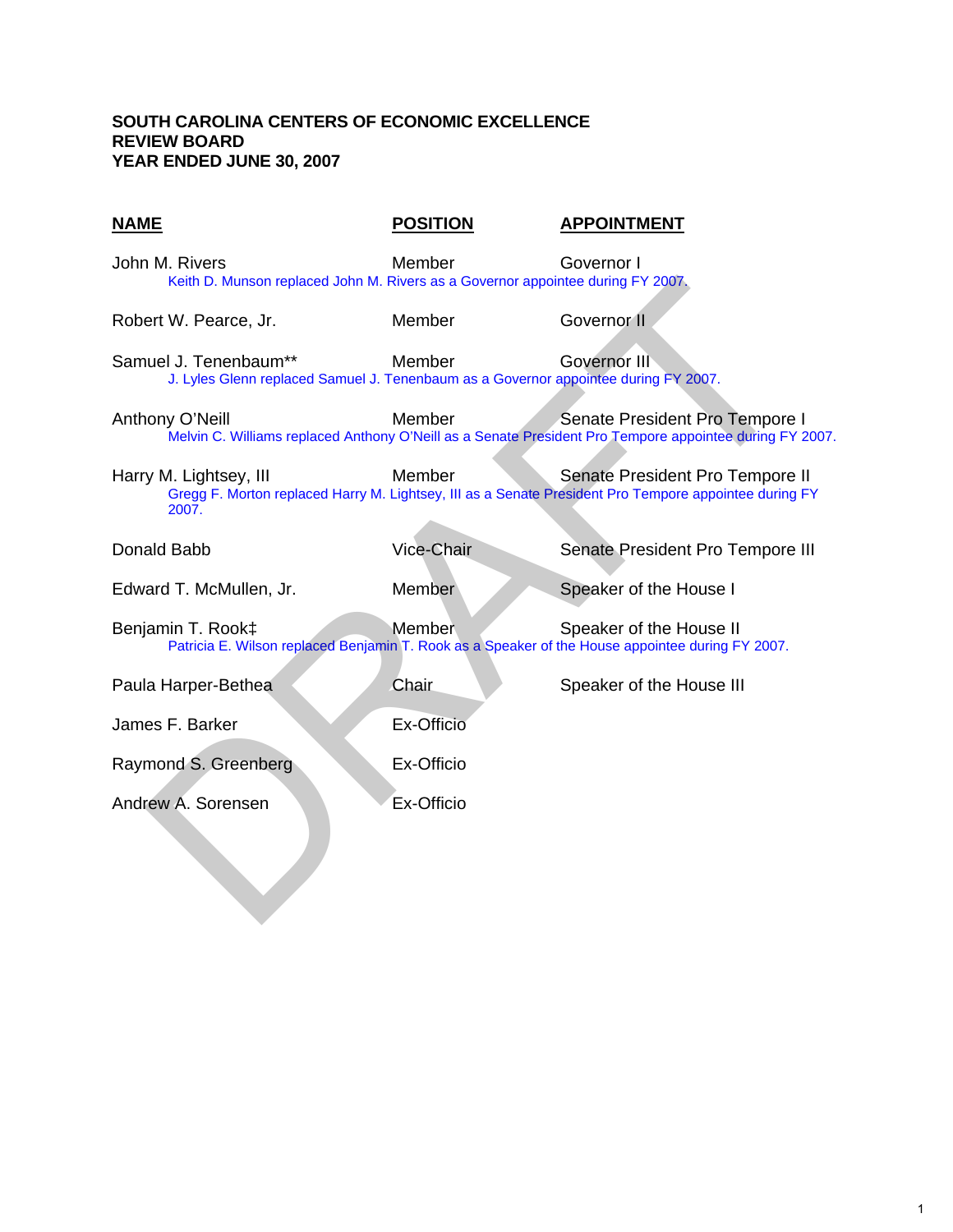

South Carolina Centers of Economic Excellence Management's Discussion and Analysis Period: Fiscal Year 2006-2007

The following discussion and analysis has been prepared by staff from the Commission on Higher Education to provide an overview of the activities of the South Carolina Centers of Economic Excellence Program (Endowed Chairs Program) for fiscal year 2006-2007. This discussion and analysis should be read in conjunction with the financial statement and accompanying notes to the financial statement. The financial statement has been prepared by an independent auditor (Derrick, Stubbs & Stith, LLP) in accordance with S.C. 2-75-10. **ENTERS of ECONOMIC EXCELLENCE**<br> **ENTERS of ECONOMIC EXCELLENCE**<br> **ENTERS OF ECONOMIC EXCELLENCE**<br> **ENTERN STANDATION - INVESTMENT**<br>
South Carolina Centers of Economic Excellence<br>
Management's Discussion and analysis has b

#### **Overview of Endowed Chairs Program**

 $\overline{a}$ 

In 2002, the South Carolina General Assembly passed the Research Centers of Economic Excellence Act. The legislation appropriated \$200 million through  $2010<sup>1</sup>$  from the South Carolina Education Lottery to establish unique Centers of Economic Excellence at South Carolina's three senior research institutions: Clemson University, University of South Carolina, and Medical University of South Carolina. Each Center of Economic Excellence (CoEE) specializes in unique, knowledge-economy research (in fields such as engineering, nanotechnology, biomedical science, and energy science) that promotes and creates enhanced economic opportunities for the state.

<sup>&</sup>lt;sup>1</sup> The General Assembly appropriated \$30 million per year in the state budget for fiscal years 2003 through 2007.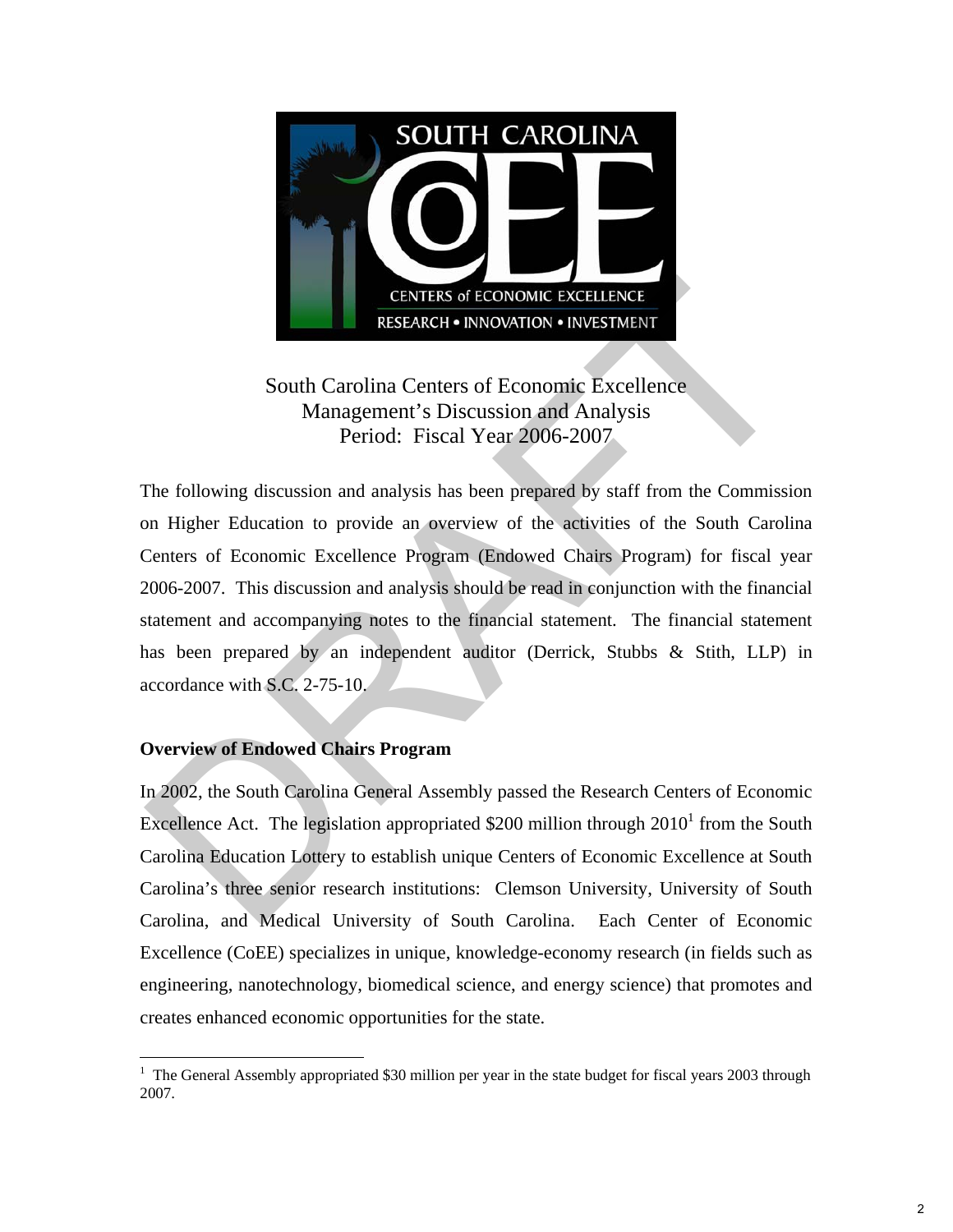The Act also created the CoEE Review Board, which provides program oversight. The Review Board is composed of nine members: three appointed by the Governor; three by the President Pro Tempore of the Senate; and three by the Speaker of the House of Representatives. Membership terms are three years, and individuals may serve three total terms. The presidents of South Carolina's three research universities also serve as exofficio, non-voting members of the Review Board. Staff and operational support for the Endowed Chairs Program is provided by Commission on Higher Education staff. The Commission on Higher Education approves the operational budget for the program.

The CoEE Review Board held its first meeting on October 17, 2002, at which it approved formal Bylaws. At the December 5, 2002, meeting, the Review Board approved Program *Guidelines* and *Requests for Proposals Guidelines for 2002-2003*, which established a competitive, annual process whereby Centers of Economic Excellence are proposed by the research institutions and approved by the Review Board. The three-tier review process includes two rigorous scientific evaluations (a technical review and an onsite panel review), followed by the Review Board's analysis of the review findings and a formal vote on individual proposals. officio, non-voting members of the Review Board. Staff and operational support for the<br>andowed Chairs Program is provided by Commission on Higher Education staff. T<br>Commission on Higher Education approves the operational b

Once a new CoEE is approved by the Review Board, an institution has 18 months in which to solicit non-state (private, federal, or municipal) investors to pledge dollar-fordollar matching of a CoEE's state award total (between \$2 million to \$5 million). In February 2007, the CoEE Review Board approved a policy whereby an institution may apply for as many as two, six-month extensions beyond the 18-month pledge verification deadline. All matching pledges must be realized within 78 months of a CoEE's approval date. State funds may only be drawn against realized non-state pledges. The majority of funds (all of the state funds, plus no less than \$2 million of the non-state match<sup>2</sup>) are placed in endowments, used to pay the salaries or salary supplements of the world-class scientists (endowed chairs) specially recruited to lead each CoEE, as well as specialized equipment, laboratory construction, other faculty, and research assistants.

1

 $2 \text{ In } 2006\text{-}2007$ , the Review Board changed this minimum figure from \$2 million to 40% of the non-state match total.

South Carolina Centers of Economic Excellence c/o S.C. Commission on Higher Education 1333 Main St. Suite 200 Columbia, S.C. 29201 Tel: 803-737-2260 Fax: 803-737-2297 http://www.endowedchairs.org/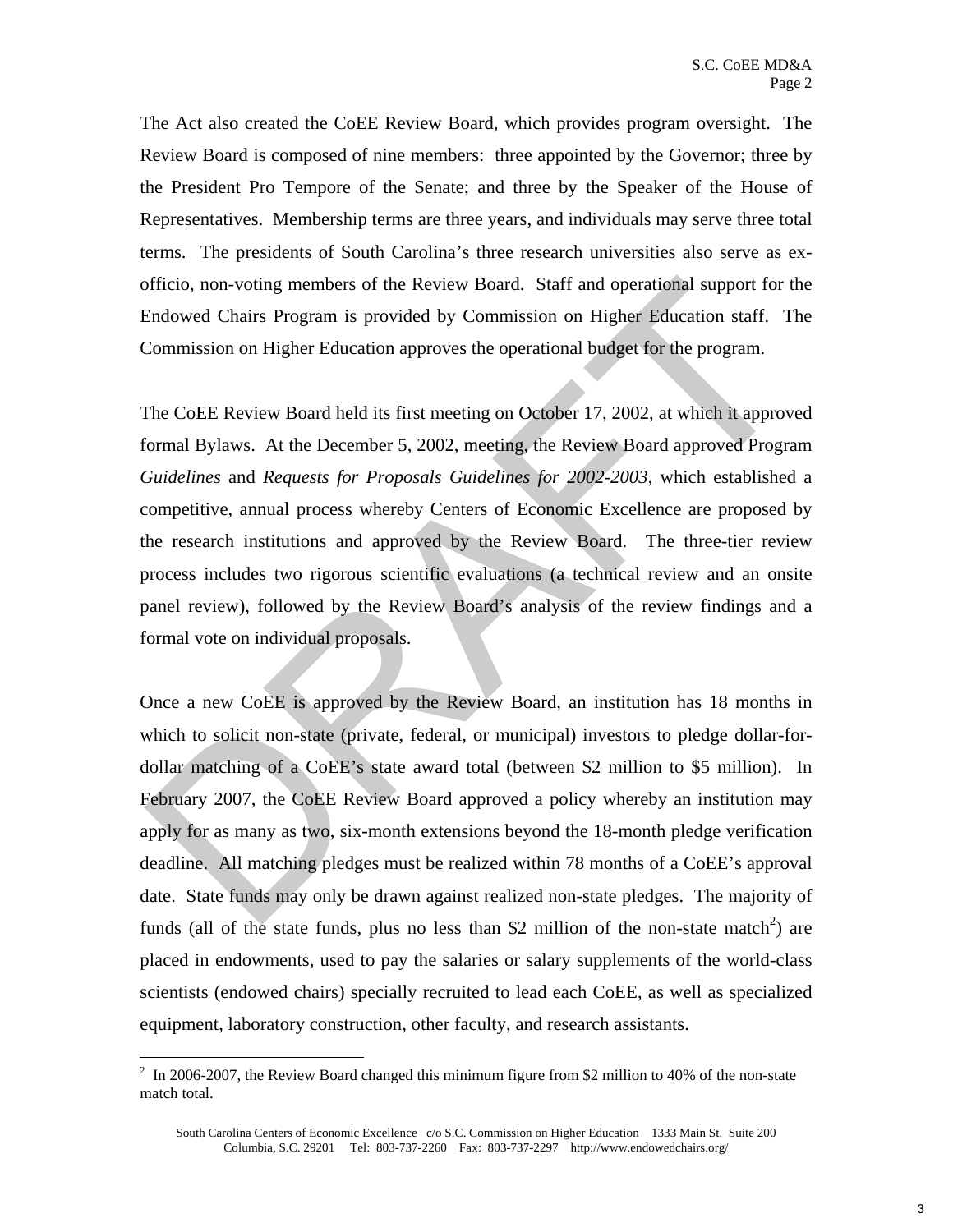On December 12, 2006, the CoEE Review Board convened a Cost Share Work Group. Financial representatives from all three research institutions, the Office of the State Treasurer, and Commission on Higher Education staff gathered to discuss accounting standards related to the South Carolina Research Centers of Economic Excellence Act. On February 26, 2007, the Review Board approved a Cost Share Accounting Policy, which contains specific guidelines for claiming and valuing in-kind matches.

Over time, each research institution has developed concentrated CoEE focus areas. Clemson University's core strengths lay in the area of automotive and transportation technology, advanced materials and biotechnology/biomedical sciences. USC's Centers generally fall within the three clusters of future fuels, the biomedical sciences, and nanotechnology. MUSC's strengths lie in the areas of neuroscience, cancer research, vascular disease, and health care quality & finance.

One hallmark of the Endowed Chairs Program is an almost unprecedented scientific collaboration at the academic level. One-third of the CoEE's are scientific partnerships between and among state public institutions, including two four-year comprehensive teaching universities. Dr. John Schaefer, chair-holder at MUSC's Clinical Effectiveness and Patient Safety CoEE, has noted that such academic collaboration rarely exists—not even at Harvard and Yale. The lure of bonded research partnerships serves as an enticing recruiting tool to the renowned scientists required to lead each Center. which contains specific guidelines for claiming and valuing in-kind matches.<br>
Dver time, each research institution has developed concentrated CoEE focus are:<br>
Clemson University's core strengths lay in the area of automoti

At the end of fiscal year 2007, the CoEE Review Board had approved 36 CoEEs and 64 endowed chairs.<sup>3</sup> Eleven specialized research positions were appointed within the first four years of the program. As envisioned by the General Assembly, the program has turned into an economic boon for the state. By the end of FY 2006, of the \$152 million in state funding approved by the CoEE Review Board, \$89 million in matching pledges had been committed by non-state sources, with more than \$62 million of these pledges realized and \$52.6 million in state funds drawn down by the research institutions.<sup>4</sup>

 $\overline{a}$ 

<sup>3</sup> The awards for the Restoration CoEE (2 chairs) and Electron Imaging CoEE (1 chair), totaling \$8 million, were withdrawn by Clemson during FY 2008. These funds returned to the Centers of Excellence Matching Endowment for awarding during the 2007-2008 proposal cycle.

<sup>&</sup>lt;sup>4</sup> At the close of FY 2008, these figures are \$144 million, \$119.1 million, \$70.6 million, and \$60.6 million, respectively.

South Carolina Centers of Economic Excellence c/o S.C. Commission on Higher Education 1333 Main St. Suite 200 Columbia, S.C. 29201 Tel: 803-737-2260 Fax: 803-737-2297 http://www.endowedchairs.org/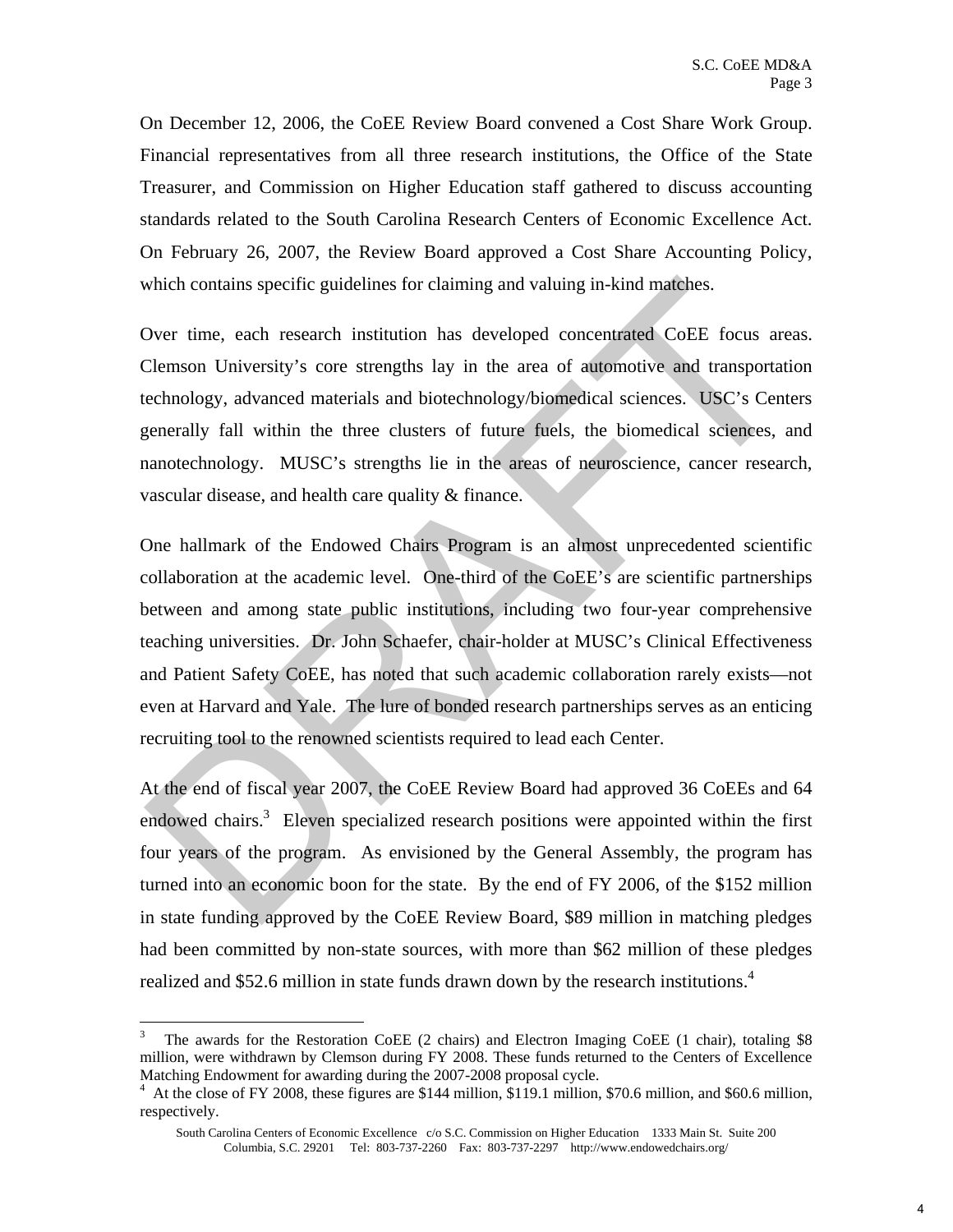|                                                  | <b>Funding Year 2002-2003</b>              |                                 |                                  |
|--------------------------------------------------|--------------------------------------------|---------------------------------|----------------------------------|
| <b>Institution</b><br>(fiscal institution first) | <b>Proposal Title</b>                      | <b>Endowed</b><br><b>Chairs</b> | <b>Proposal</b><br><b>Amount</b> |
| Clemson                                          | <b>Automotive Systems Integration</b>      | 1                               | \$5 million                      |
| Clemson                                          | <b>Automotive Manufacturing</b>            | 1                               | \$5 million                      |
| <b>USC</b>                                       | Nanostructures                             | $1\,$                           | \$4 million                      |
| USC/MUSC                                         | <b>Brain Imaging</b>                       | $\overline{4}$                  | \$5 million                      |
| <b>MUSC</b>                                      | Proteomics                                 | $\mathbf{1}$                    | \$4 million                      |
| <b>MUSC</b>                                      | Neuroscience                               | $\overline{3}$                  | \$3 million                      |
| MUSC/College of Charleston                       | <b>Marine Genomics</b>                     | $\overline{2}$                  | \$4 million                      |
| Total Awarded in 2002-2003                       |                                            |                                 | \$30 million                     |
|                                                  | <b>Funding Year 2003-2004</b>              |                                 |                                  |
| <b>Institution</b><br>(fiscal institution first) | <b>Proposal Title</b>                      | <b>Endowed</b><br><b>Chairs</b> | <b>Proposal</b><br><b>Amount</b> |
| Clemson                                          | Automotive Design & Development            | 1                               | \$5 million                      |
| Clemson                                          | Vehicle Electronic Systems Integration     | 1                               | \$3 million                      |
| Clemson                                          | <b>Photonic Materials</b>                  | 1                               | \$5 million                      |
| <b>USC</b>                                       | <b>Polymer Nanocomposites</b>              | 1                               | $$3.\overline{5}$ million        |
| <b>USC</b>                                       | Hydrogen & Fuel Cell Economy I*            | $\overline{c}$                  | \$2.5 million                    |
| MUSC/Clemson/USC                                 | <b>Regenerative Medicine</b>               | 3                               | \$5 million                      |
| MUSC/USC                                         | <b>Translational Cancer Therapeutics</b>   | $\overline{2}$                  | \$5 million                      |
| Total Awarded in 2003-2004                       |                                            |                                 | \$29 million                     |
|                                                  | <b>Funding Year 2004-2005</b>              |                                 |                                  |
| <b>Institution</b><br>(fiscal institution first) | <b>Proposal Title</b>                      | <b>Endowed</b><br><b>Chairs</b> | <b>Proposal</b><br><b>Amount</b> |
| Clemson                                          | <b>Restoration [WITHDRAWN]</b>             |                                 | [\$3 million]                    |
| Clemson                                          | Electron Imaging [WITHDRAWN]               |                                 | [\$5 million]                    |
| <b>USC</b>                                       | <b>Renewable Fuel Cells</b>                | 1                               | \$3 million                      |
| <b>USC</b>                                       | Hydrogen & Fuel Cell Economy II *          | [See 03-04.]                    | \$2.5 million                    |
| USC/Coastal Carolina                             | Travel & Tourism                           | 1                               | \$2 million                      |
| <b>MUSC</b>                                      | <b>Gastrointestinal Cancer Diagnostics</b> | $\mathbf{1}$                    | \$5 million                      |
| MUSC/USC                                         | <b>Cancer Drug Discovery</b>               | 4                               | \$5 million                      |
| MUSC/USC                                         | Vision Science                             | 3                               | \$4.5 million                    |
| Total Awarded in 2004-2005                       |                                            |                                 | \$22 million                     |

#### **List of Approved Centers of Economic Excellence: 2003-2007**

\* The Hydrogen & Fuel Cell Economy CoEE was approved during 2003-2004. Funding for one half of this CoEE was provided in 2003-04, the other half in 2004-2005.

 $\overline{a}$ 

 $\mathbf{l}$ 

South Carolina Centers of Economic Excellence c/o S.C. Commission on Higher Education 1333 Main St. Suite 200 Columbia, S.C. 29201 Tel: 803-737-2260 Fax: 803-737-2297 http://www.endowedchairs.org/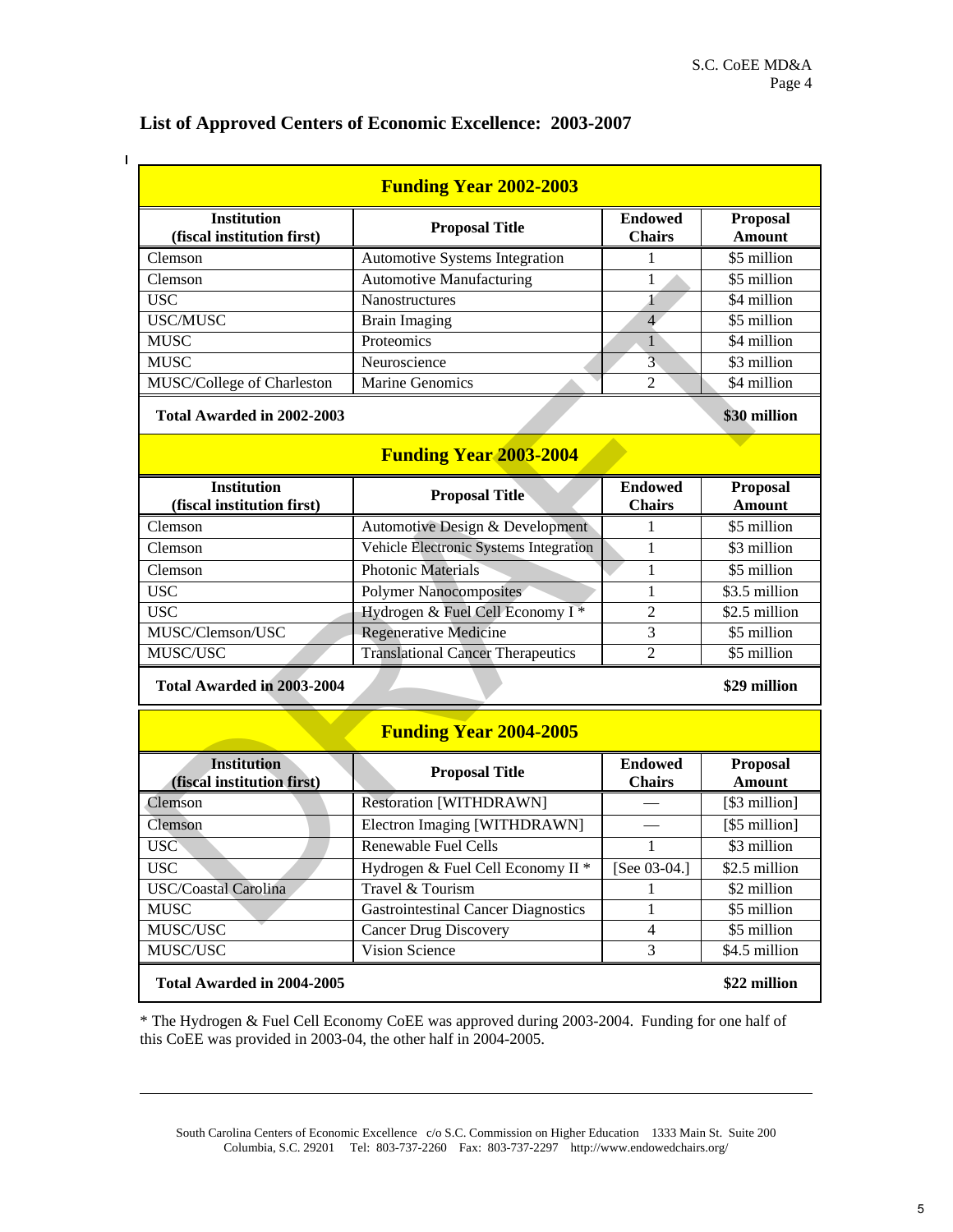|                                                  | <b>Funding Year 2005-2006</b>                                                                  |                                 |                                  |
|--------------------------------------------------|------------------------------------------------------------------------------------------------|---------------------------------|----------------------------------|
| <b>Institution</b><br>(fiscal institution first) | <b>Proposal Title</b>                                                                          | <b>Endowed</b><br><b>Chairs</b> | Proposal<br><b>Amount</b>        |
| Clemson                                          | Supply Chain Optimization & Logistics                                                          | 1                               | \$2 million                      |
| Clemson                                          | <b>Urban Ecology and Restoration</b>                                                           | $\mathbf{1}$                    | \$2 million                      |
| Clemson                                          | <b>Advanced Fiber-Based Materials</b>                                                          | 1                               | \$4 million                      |
| Clemson                                          | <b>Molecular Nutrition</b>                                                                     | 1                               | \$2 million                      |
| <b>USC</b>                                       | Solid Oxide Fuel Cells                                                                         | $\overline{1}$                  | \$3 million                      |
| <b>USC/MUSC</b>                                  | Childhood Neurotherapeutics                                                                    | $\overline{3}$                  | \$5 million                      |
| MUSC                                             | Molecular Proteomics in Cardiovascular<br>Disease & Prevention                                 | $\overline{2}$                  | \$5 million                      |
| MUSC/USC/Clemson                                 | Clinical Effectiveness & Patient Safety                                                        | 3                               | \$5 million                      |
| Total Awarded in 2005-2006                       |                                                                                                |                                 | \$28 million                     |
|                                                  | <b>Funding Year 2006-2007</b>                                                                  |                                 |                                  |
| <b>Institution</b><br>(fiscal institution first) | <b>Proposal Title</b>                                                                          | <b>Endowed</b><br><b>Chairs</b> | <b>Proposal</b><br><b>Amount</b> |
| Clemson/MUSC                                     | Health Facilities Design & Testing                                                             | 2                               | \$5 million                      |
| <b>USC</b>                                       | Rehabilitation and Reconstruction<br>Science                                                   | 1                               | \$5 million                      |
| USC                                              | <b>Strategic Approaches to Electricity</b><br><b>Production from Coal</b>                      | 1                               | \$5 million                      |
| USC/MUSC/Clemson                                 | <b>Healthcare Quality</b>                                                                      | $\overline{2}$                  | \$5 million                      |
| USC/Clemson                                      | Senior SMART™ Center †                                                                         | 3                               | \$5 million                      |
| <b>MUSC</b>                                      | <b>Tobacco-Related Malignancy</b>                                                              | $\overline{2}$                  | \$5 million                      |
| MUSC/USC                                         | Stroke                                                                                         | 3                               | \$5 million                      |
| <b>Total Awarded in 2006-2007</b>                |                                                                                                |                                 | \$35 million                     |
|                                                  | † The SeniorSMART CoEE was approved in 2007-2008. Funding was provided from 2006-2007 dollars. |                                 |                                  |
|                                                  | <b>Program Totals</b>                                                                          |                                 |                                  |
| Total Funds Awarded (2003-2007)                  |                                                                                                |                                 | \$152 million                    |

| Institution<br>(fiscal institution first) | <b>Proposal Title</b>                                                     | Endowed<br><b>Chairs</b> | <b>Proposal</b><br>Amount |
|-------------------------------------------|---------------------------------------------------------------------------|--------------------------|---------------------------|
| Clemson/MUSC                              | Health Facilities Design & Testing                                        | 2                        | \$5 million               |
| USC                                       | Rehabilitation and Reconstruction<br>Science                              |                          | \$5 million               |
| <b>USC</b>                                | <b>Strategic Approaches to Electricity</b><br><b>Production from Coal</b> |                          | \$5 million               |
| USC/MUSC/Clemson                          | <b>Healthcare Quality</b>                                                 | $\mathfrak{D}$           | \$5 million               |
| USC/Clemson                               | Senior SMART™ Center †                                                    | 3                        | \$5 million               |
| <b>MUSC</b>                               | <b>Tobacco-Related Malignancy</b>                                         | 2                        | \$5 million               |
| MUSC/USC                                  | <b>Stroke</b>                                                             | 3                        | \$5 million               |
| Total Awarded in 2006-2007                |                                                                           |                          | \$35 million              |

| <b>Program Totals</b>                               |               |
|-----------------------------------------------------|---------------|
|                                                     |               |
| Total Funds Awarded (2003-2007)                     | \$152 million |
| CoEE Awards Withdrawn (during FY 2008)              | \$8 million   |
| Proposal Funds to be Awarded June 9, 2008 (FY 2008) | \$36 million  |
| <b>TOTAL LOTTERY APPROPRIATIONS (2003-2007)</b>     | \$180 million |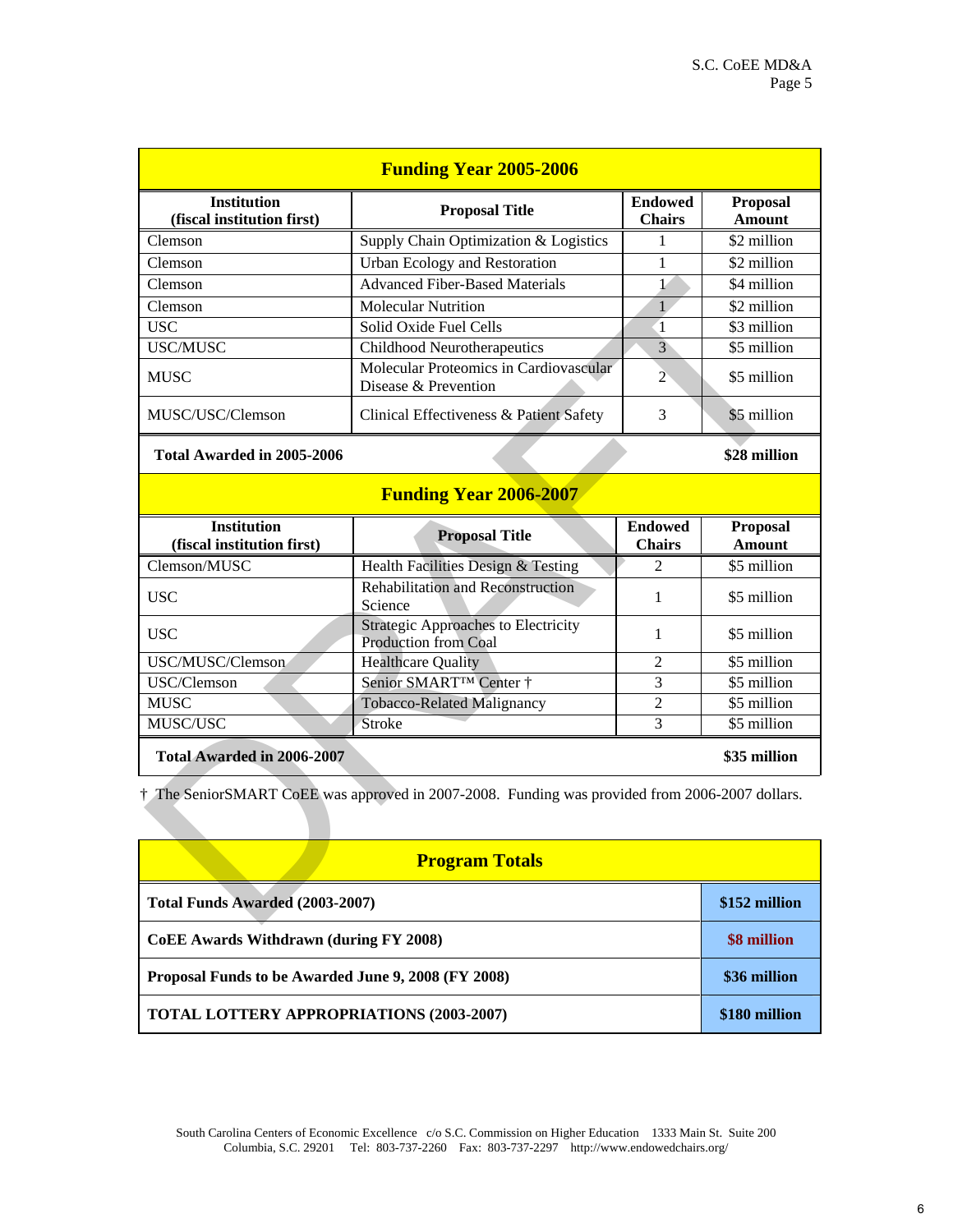#### **INDEPENDENT AUDITOR'S REPORT**

To the Review Board South Carolina Centers of Economic Excellence Columbia, South Carolina

We have audited the statements of program revenues and expenditures of the South Carolina Centers of Economic Excellence (the Program) for the year ended June 30, 2007 as listed in the index. These financial statements are the responsibility of the Program's management. Our responsibility is to express an opinion on these financial statements based on our audit.

We conducted our audit in accordance with auditing standards generally accepted in the United States of America and the standards applicable to financial audits contained in *Government Auditing Standards*, issued by the Comptroller General of the United States. Those standards require that we plan and perform the audit to obtain reasonable assurance about whether the financial statements are free of material misstatement. An audit includes examining, on a test basis, evidence supporting the amounts and disclosures in the financial statements. An audit also includes assessing the accounting principles used and significant estimates made by management, as well as evaluating the overall financial presentation. We believe that our audits provide a reasonable basis for our opinion. eview Board<br>collar carters of Economic Excellence<br>and experiments of program revenues and expenditures of the South Carolina<br>and and carters of Economic Excellence<br>e. Excellence (the Program) for the year ended June 30, 20

In our opinion, the financial statements referred to above present fairly, in all material respects, the program revenues and expenditures of the South Carolina Centers of Economic Excellence for the year ended June 30, 2007 in conformity with accounting principles generally accepted in the United States of America.

In accordance with *Government Auditing Standards*, we have also issued a report dated May 23, 2008, on our consideration of the Program's internal control over financial reporting and our tests of its compliance with certain provisions of laws, regulations, contracts and grants. That report is an integral part of an audit performed in accordance with *Government Auditing Standards* and should be read in conjunction with this report in considering the results of our audit.

The Management's Discussion and Analysis on pages 2 - 6 is not a required part of the basic financial statements but is supplementary information required by the Governmental Accounting Standards Board. We have applied certain limited procedures, which consisted principally of inquiries of management regarding methods of measurement and presentation of the required supplementary information. However, we did not audit the information and do not express an opinion on it.

May 23, 2008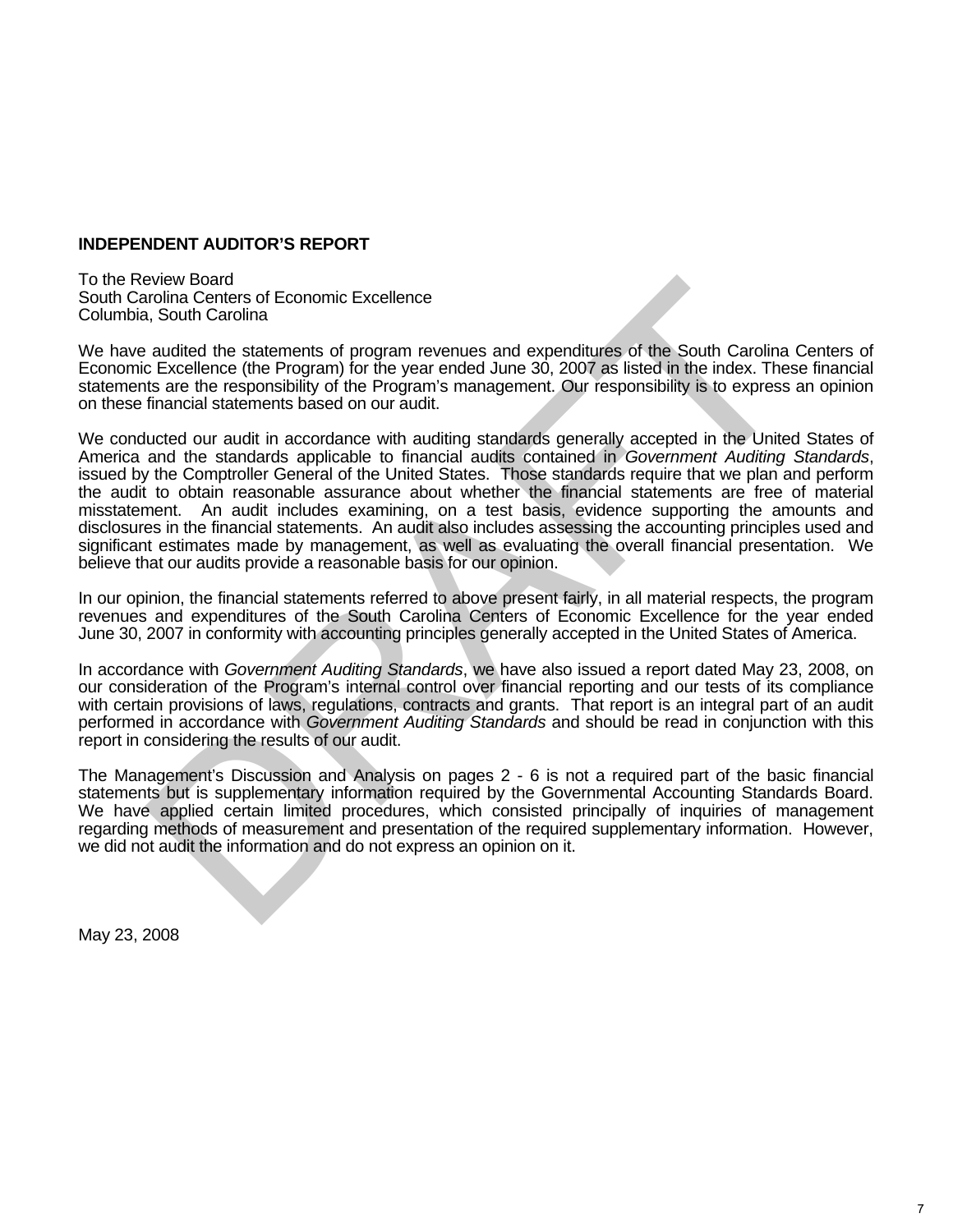SOUTH CAROLINA CENTERS OF ECONOMIC EXCELLENCE<br>PROGRAM REVENUES AND EXPENDITURES - CONSOLIDATED SUMMARY<br>YEAR ENDING JUNE 30, 2007 **PROGRAM REVENUES AND EXPENDITURES - CONSOLIDATED SUMMARY SOUTH CAROLINA CENTERS OF ECONOMIC EXCELLENCE YEAR ENDING JUNE 30, 2007**

|                                                                                  |                    |                        | <b>Clemson University</b> |                       |                                 |                                     |                        | Medical University of South Carolina |                                  |                                  |
|----------------------------------------------------------------------------------|--------------------|------------------------|---------------------------|-----------------------|---------------------------------|-------------------------------------|------------------------|--------------------------------------|----------------------------------|----------------------------------|
|                                                                                  | Endowment<br>State | Endowment<br>Non-State | Expendable<br>Non-State   | Endowment<br>Earnings | Total                           | Endowment<br>State                  | Endowment<br>Non-State | Expendable<br>Non-State              | Endowment<br>Earnings            | Total                            |
| <b>Contribution Revenue</b>                                                      |                    |                        |                           |                       |                                 |                                     |                        |                                      |                                  |                                  |
| State funds                                                                      | 2,228,430<br>↮     | ↮                      | ı<br>↮                    | ↔                     | 2,228,430<br>↮                  | 4,864,817<br>↮                      | ↮                      | ↮                                    | ↔                                | 4,864,817<br>↮                   |
| Non-state matching funds                                                         |                    | 1,000,000              | 140,000                   |                       | 1,140,000                       |                                     | 3,499,739              | 241,887                              |                                  | 3,741,626                        |
| Total contribution revenue                                                       | 2,228,430          | 1,000,000              | 140,000                   |                       | 3,368,430                       | 4,864,817                           | 3,499,739              | 241,887                              |                                  | 8,606,443                        |
| Endowment income<br>Realized gain (loss)<br>Investment Income<br>Unrealized gain |                    |                        |                           | 117,420<br>5,809,947  | 117,420<br>679,310<br>5,809,947 |                                     |                        | (265)                                | 4,015,429<br>66,543<br>1,243,110 | 66,278<br>4,015,429<br>1,243,110 |
| Total investment income                                                          |                    |                        |                           | 679,310<br>6,606,677  | 6,606,677                       |                                     |                        | (265)                                | 5,325,082                        | 5,324,817                        |
| <b>Total revenue</b>                                                             | 2,228,430          | 1,000,000              | 800<br>140,               | 6,606,677             | 9,975,107                       | 4,864,817                           | 3,499,739              | 241,622                              | 5,325,082                        | 13,931,260                       |
| Expenditures                                                                     |                    |                        |                           |                       |                                 |                                     |                        |                                      |                                  |                                  |
| Personal services<br>Fringe                                                      |                    |                        |                           | 4,448<br>76           | 4,448                           |                                     |                        | 77,773<br>20,885<br>2,910            | 8,042<br>1,137                   | 85,815<br>22,022                 |
| Scholarships<br>Travel                                                           |                    |                        |                           | 7,106                 | 7,106                           |                                     |                        |                                      |                                  | 2,910                            |
| Supplies                                                                         |                    |                        |                           | 33,083                | 33,083                          |                                     |                        | 9,186                                | 54                               | 9,240                            |
| Fixed charges<br>Contractual                                                     |                    |                        |                           |                       |                                 |                                     |                        |                                      |                                  |                                  |
| Employer contributions<br>ndirect cost recovery                                  |                    |                        |                           |                       |                                 |                                     |                        |                                      |                                  |                                  |
| Administrative fees                                                              |                    |                        |                           |                       |                                 |                                     | (250)                  | 63,278                               | 423,003                          | 486,031                          |
| Equipment<br>Other                                                               |                    |                        |                           |                       |                                 |                                     |                        | 25,187                               |                                  | 25,187                           |
| Total expenditures                                                               |                    |                        |                           | 44,713                | 44,713                          |                                     | (250)                  | 199,219                              | 432,236                          | 631,205                          |
| Program net income                                                               | 2,228,430          | 1,000,000              | 140,000                   | 6,561,964             | 9,930,394                       | 4,864,817                           | 3,499,989              | 42,403                               | 4,892,846                        | 13,300,055                       |
| Cumulative Program Net Income<br>Beginning                                       | 16,660,000         | 16,794,330             | 60,000                    | 4,596,400             | 38,110,730                      | 20,193,102                          | 9,146,476              | 705,707                              | 2,417,773                        | 32,463,058                       |
| Ending                                                                           | 18,888,430<br>∥∾   | 17,794,330<br>↔        | 200,000<br>↮              | \$11,158,364          | 48,041,124<br>$\bullet$         | 25,057,919<br>$\boldsymbol{\omega}$ | \$12,646,465           | 748,110<br>$\bullet$                 | 7,310,619<br>↮                   | 45,763,113<br>↮                  |
|                                                                                  |                    |                        |                           |                       |                                 |                                     |                        |                                      |                                  |                                  |
| See notes to financial statements.                                               |                    |                        |                           |                       |                                 |                                     |                        |                                      |                                  |                                  |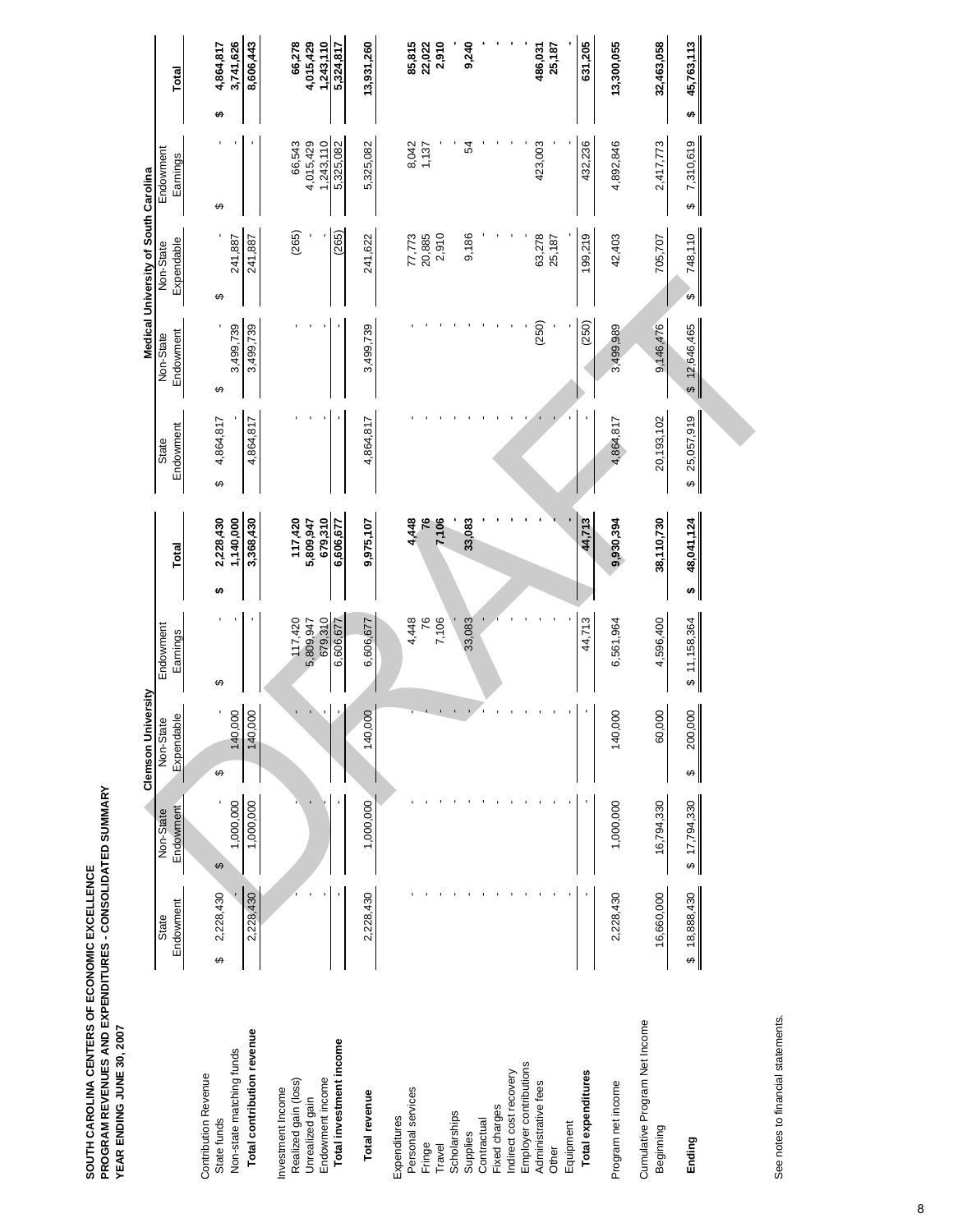SOUTH CAROLINA CENTERS OF ECONOMIC EXCELLENCE<br>PROGRAM REVENUES AND EXPENDITURES - CONSOLIDATED SUMMARY<br>YEAR ENDING JUNE 30, 2007 **PROGRAM REVENUES AND EXPENDITURES - CONSOLIDATED SUMMARY SOUTH CAROLINA CENTERS OF ECONOMIC EXCELLENCE YEAR ENDING JUNE 30, 2007**

|                                            |                 |                | University of South Carolina |                |                 |                 |                                       | Total - Consolidated Summary        |                 |                 |
|--------------------------------------------|-----------------|----------------|------------------------------|----------------|-----------------|-----------------|---------------------------------------|-------------------------------------|-----------------|-----------------|
|                                            | State           | Non-State      | Non-State                    | Endowment      |                 | State           | Non-State                             | Non-State                           | Endowment       |                 |
|                                            | Endowment       | Endowment      | Expendable                   | Earnings       | Total           | Endowment       | Endowment                             | Expendable                          | Earnings        | Total           |
| <b>Contribution Revenue</b>                |                 |                |                              |                |                 |                 |                                       |                                     |                 |                 |
| State funds                                | 6,003,900<br>↮  | $\Theta$       | ↔                            | ↮              | 6,003,900<br>မာ | 13,097,147<br>↔ | ↮                                     | မာ                                  | ↮               | 13,097,147<br>↮ |
| Non-state matching funds                   |                 | 123,006        | 479<br>1,197,                |                | 1,320,485       |                 | 4,622,745                             | 1,579,366                           |                 | 6,202,111       |
| Total contribution revenue                 | 6,003,900       | 123,006        | 479<br>1,197,                |                | 7,324,385       | 13,097,147      | 4,622,745                             | 1,579,366                           |                 | 19,299,258      |
| Investment Income                          |                 |                |                              |                |                 |                 |                                       |                                     |                 |                 |
| Realized gain (loss)                       |                 |                |                              | 252,596        | 252,596         |                 |                                       | (265)                               | 436,559         | 436,294         |
| Unrealized gain                            |                 |                |                              | 356,330        | 356,330         |                 |                                       |                                     | 10,181,706      | 10,181,706      |
| Endowment income                           |                 |                |                              | 380,722        | 380,722         |                 |                                       |                                     | 2,303,142       | 2,303,142       |
| Total investment income                    |                 | ı              |                              | 989,648        | 989,648         |                 |                                       | (265)                               | 12,921,407      | 12,921,142      |
| <b>Total revenue</b>                       | 6,003,900       | 123,006        | 479<br>1,197                 | 989,648        | 8,314,033       | 13,097,147      | 4,622,745                             | 1,579,101                           | 12,921,407      | 32,220,400      |
| Expenditures                               |                 |                |                              |                |                 |                 |                                       |                                     |                 |                 |
| Personal services                          |                 |                | 468,441                      | 32,005         | 500,446         |                 |                                       | 546,214                             | 44,495          | 590,709         |
| Fringe                                     |                 |                | 67,282                       | 76             | 67,358          |                 |                                       | 88,167                              |                 | 89,456          |
| Travel                                     |                 |                | 83,155                       |                | 83,155          |                 |                                       | 86,065                              | 1,289<br>7,106  | 93,171          |
| Scholarships                               |                 |                | 3,739                        |                | 3,739           |                 |                                       | 3,739                               |                 | 3,739           |
| Supplies                                   |                 |                | 88,514<br>22,772             |                | 88,514          |                 |                                       | 97,700                              | 33,137          | 130,837         |
| Contractual                                |                 |                |                              |                | 22,772          |                 |                                       | 22,772                              |                 | 22,772          |
| Fixed charges                              |                 |                | 66,974                       |                | 66,974          |                 |                                       | 66,974                              |                 | 66,974          |
| Indirect cost recovery                     |                 |                | 393<br>58,                   |                | 58,393          |                 |                                       | 58,393                              |                 | 58,393          |
| Employer contributions                     |                 |                |                              | 4,136          | 4,136           |                 |                                       |                                     | 4,136           | 4,136           |
| Administrative fees                        |                 |                |                              | 68,231         | 68,231          |                 | (250)                                 | 63,278                              | 491,234         | 554,262         |
| Other                                      |                 |                | 59,662                       |                | 59,662          |                 |                                       | 84,849                              |                 | 84,849          |
| Equipment                                  |                 |                | 19,904                       |                | 19,904          |                 |                                       | 19,904                              |                 | 19,904          |
| Total expenditures                         |                 |                | 836<br>938,                  | 104,448        | 1,043,284       |                 | (250)                                 | 1,138,055                           | 581,397         | 1,719,202       |
| Program net income                         | 6,003,900       | 123,006        | 643<br>258,                  | 885,200        | 7,270,749       | 3,097,147       | 4,622,995                             | 441,046                             | 12,340,010      | 30,501,198      |
| Cumulative Program Net Income<br>Beginning | 4,777,065       | 3,941,655      | 672<br>511                   | 734,291        | 9,964,683       | 41,630,167      | 29,882,461                            | 1,277,379                           | 7,748,464       | 80,538,471      |
|                                            |                 |                |                              |                |                 |                 |                                       |                                     |                 |                 |
| Ending                                     | 10,780,965<br>↮ | 4,064,661<br>↮ | 315<br>770,<br>↮             | 1,619,491<br>↮ | 17,235,432<br>↮ | 54,727,314<br>↮ | 34,505,456<br>$\overline{\mathbb{R}}$ | 1,718,425<br>$\boldsymbol{\varphi}$ | 20,088,474<br>↔ | \$111,039,669   |
|                                            |                 |                |                              |                |                 |                 |                                       |                                     |                 |                 |
| See notes to financial statements.         |                 |                |                              |                |                 |                 |                                       |                                     |                 |                 |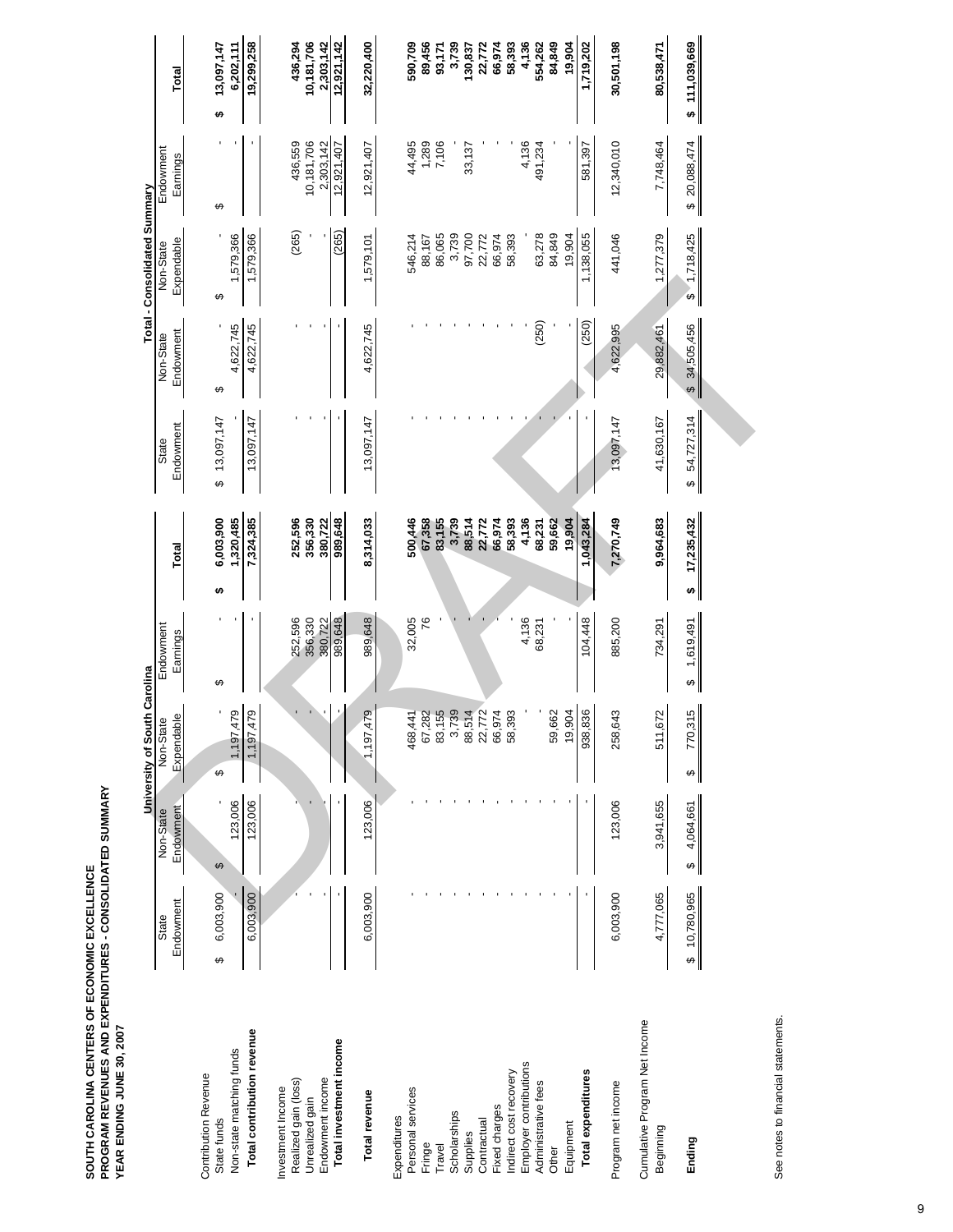|                                    |                           |                        | Automotive Design and Development |                        |                |                    |                        | Automotive Manufacturing Integration |                       |                 |
|------------------------------------|---------------------------|------------------------|-----------------------------------|------------------------|----------------|--------------------|------------------------|--------------------------------------|-----------------------|-----------------|
|                                    | Endowment<br><b>State</b> | Endowment<br>Non-State | Expendable<br>Non-State           | Endowment<br>Earnings  | Total          | Endowment<br>State | Endowment<br>Non-State | Expendable<br>Non-State              | Endowment<br>Earnings | Total           |
|                                    |                           |                        |                                   |                        |                |                    |                        |                                      |                       |                 |
| <b>Contribution Revenue</b>        |                           |                        |                                   |                        |                |                    |                        |                                      |                       |                 |
| State funds                        | ↮                         | $\boldsymbol{\varphi}$ | ↮                                 | $\boldsymbol{\varphi}$ | ٠<br>₩,        | 1,000,000<br>↮     | ı<br>↮                 | ↮                                    | ↮                     | 1,000,000<br>↮  |
| Non-state matching funds           | ı.                        | I.                     | ı                                 |                        |                |                    | 1,000,000              |                                      | $\mathbf{I}$          | 1,000,000       |
| Total contribution revenue         |                           |                        |                                   |                        | ٠              | 1,000,000          | 1,000,000              |                                      |                       | 2,000,000       |
|                                    |                           |                        |                                   |                        |                |                    |                        |                                      |                       |                 |
| Investment Income                  |                           |                        |                                   |                        |                |                    |                        |                                      |                       |                 |
| Realized gain                      | ı                         | ı                      |                                   |                        |                |                    | ٠                      |                                      | 28,703                | 28,703          |
| Unrealized gain                    |                           |                        |                                   | J.                     |                |                    |                        |                                      | 1,513,876             | 1,513,876       |
| Endowment income                   | $\blacksquare$            | $\mathbf{I}$           |                                   |                        | $\blacksquare$ | $\blacksquare$     | ٠                      | ٠                                    | 168,979               | 168,979         |
| Total investment income            |                           |                        |                                   |                        | ٠              |                    |                        | $\mathbf{I}$                         | 1,711,558             | 1,711,558       |
| Total revenue                      |                           |                        |                                   |                        | ٠              | 1,000,000          | 1,000,000              |                                      | 1,711,558             | 3,711,558       |
|                                    |                           |                        |                                   |                        |                |                    |                        |                                      |                       |                 |
| Expenditures                       |                           |                        |                                   |                        |                |                    |                        |                                      |                       |                 |
| Personal services                  |                           |                        |                                   |                        |                |                    |                        |                                      | 4,448                 | 4,448           |
| Fringe                             |                           |                        |                                   |                        |                |                    |                        |                                      | 76                    | 76              |
| Travel                             |                           | ı                      |                                   |                        |                |                    |                        |                                      | 3,935                 | 3,935           |
| Supplies                           |                           |                        | $\blacksquare$                    |                        |                |                    |                        |                                      | 6,006                 | 6,006           |
| <b>Total expenses</b>              | ı                         | J.                     | J                                 |                        |                |                    |                        | ı                                    | 14,465                | 14,465          |
| Program net income                 |                           |                        |                                   |                        |                | 1,000,000          | 1,000,000              |                                      | 1,697,093             | 3,697,093       |
| Cumulative Program Net Income      |                           |                        |                                   |                        |                |                    |                        |                                      |                       |                 |
| Beginning                          |                           |                        |                                   |                        |                | 4,000,000          | 4,000,000              |                                      | 1,224,238             | 9,224,238       |
| Ending                             | ↮                         | မာ                     | ٠<br>↮                            | ↮                      | ↮              | 5,000,000<br>↮     | 5,000,000<br>$\bullet$ | ↮                                    | 2,921,331<br>↮        | 12,921,331<br>↮ |
|                                    |                           |                        |                                   |                        |                |                    |                        |                                      |                       |                 |
| See notes to financial statements. |                           |                        |                                   |                        |                |                    |                        |                                      |                       |                 |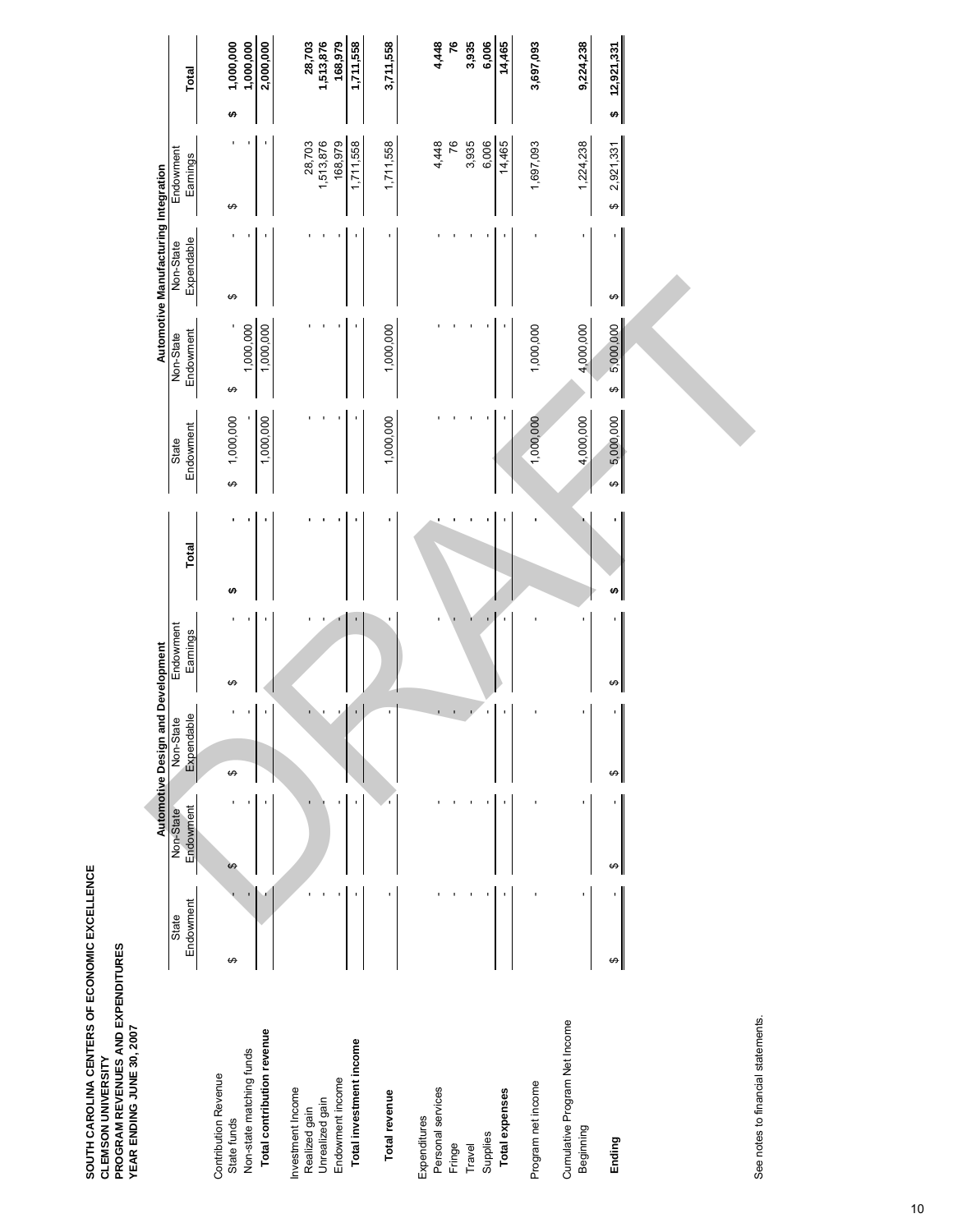|                                    |                    |                        | Automotive Systems Integration |                        |                       |                     |                    |                                     | <b>Optical Materials</b> |                       |                |
|------------------------------------|--------------------|------------------------|--------------------------------|------------------------|-----------------------|---------------------|--------------------|-------------------------------------|--------------------------|-----------------------|----------------|
|                                    | Endowment<br>State | Endowment<br>Non-State | Expendable<br>Non-State        |                        | Endowment<br>Earnings | Total               | Endowment<br>State | Endowment<br>Non-State              | Expendable<br>Non-State  | Endowment<br>Earnings | Total          |
|                                    |                    |                        |                                |                        |                       |                     |                    |                                     |                          |                       |                |
| <b>Contribution Revenue</b>        |                    |                        |                                |                        |                       |                     |                    |                                     |                          |                       |                |
| State funds                        | ↮                  | $\boldsymbol{\varphi}$ | ↮                              | $\boldsymbol{\varphi}$ |                       | ₩                   | 991,265<br>↮       | $\boldsymbol{\varphi}$              | $\boldsymbol{\varphi}$   | ↮                     | 991,265<br>↮   |
| Non-state matching funds           | $\blacksquare$     | I.                     |                                |                        | $\mathbf{I}$          | ٠                   |                    | ٠                                   |                          | ٠                     | $\blacksquare$ |
| Total contribution revenue         |                    |                        |                                |                        |                       | ٠                   | 991,265            |                                     |                          |                       | 991,265        |
| Investment Income                  |                    |                        |                                |                        |                       |                     |                    |                                     |                          |                       |                |
| Realized gain                      | $\blacksquare$     | $\mathbf{I}$           |                                |                        | 37,523                |                     |                    |                                     |                          | 18,857                | 18,857         |
| Unrealized gain                    |                    |                        |                                |                        | ,837,335              | 37,523<br>1,837,335 |                    |                                     |                          | 900,554               | 900,554        |
| Endowment income                   |                    | t.                     |                                |                        | 222,933               | 222,933             |                    | ٠                                   |                          | 105,549               | 105,549        |
| Total investment income            |                    | ï                      |                                |                        | 2,097,791             | 2,097,791           |                    |                                     |                          | 1,024,960             | 1,024,960      |
| <b>Total revenue</b>               |                    |                        |                                |                        | 2,097,791             | 2,097,791           | 991,265            |                                     |                          | 1,024,960             | 2,016,225      |
| Expenditures                       |                    |                        |                                |                        |                       |                     |                    |                                     |                          |                       |                |
| Personal services                  |                    |                        |                                |                        |                       |                     |                    |                                     |                          |                       |                |
| Fringe                             |                    |                        |                                |                        |                       |                     |                    |                                     |                          |                       |                |
| Travel                             | ı                  | ٠                      |                                |                        |                       |                     |                    |                                     |                          | 3,171                 | 3,171          |
| Supplies                           | ı                  | ٠                      |                                | $\mathbf{r}$           |                       |                     | ı                  | ٠                                   | ı                        | 26,984                | 26,984         |
| Total expenses                     | ×,                 | $\mathbf{I}$           |                                | ٠                      |                       | ٠                   |                    | ٠                                   | ٠                        | 30,155                | 30,155         |
| Program net income                 | ı                  | ï                      |                                |                        | 2,097,791             | 2,097,791           | 991,265            |                                     |                          | 994,805               | 1,986,070      |
| Cumulative Program Net Income      |                    |                        |                                |                        |                       |                     |                    |                                     |                          |                       |                |
| Beginning                          | 5,000,000          | 5,000,000              |                                | ı                      | 2,514,931             | 12,514,931          | 2,800,000          | 2,897,165                           | ı                        | 295,286               | 5,992,451      |
| Ending                             | 5,000,000<br>↮     | 5,000,000<br>↮         | ↮                              | ↮                      | 4,612,722             | 14,612,722<br>↮     | 3,791,265<br>↮     | 2,897,165<br>$\boldsymbol{\varphi}$ | ↮                        | 1,290,091<br>↮        | 7,978,521<br>↮ |
| See notes to financial statements. |                    |                        |                                |                        |                       |                     |                    |                                     |                          |                       |                |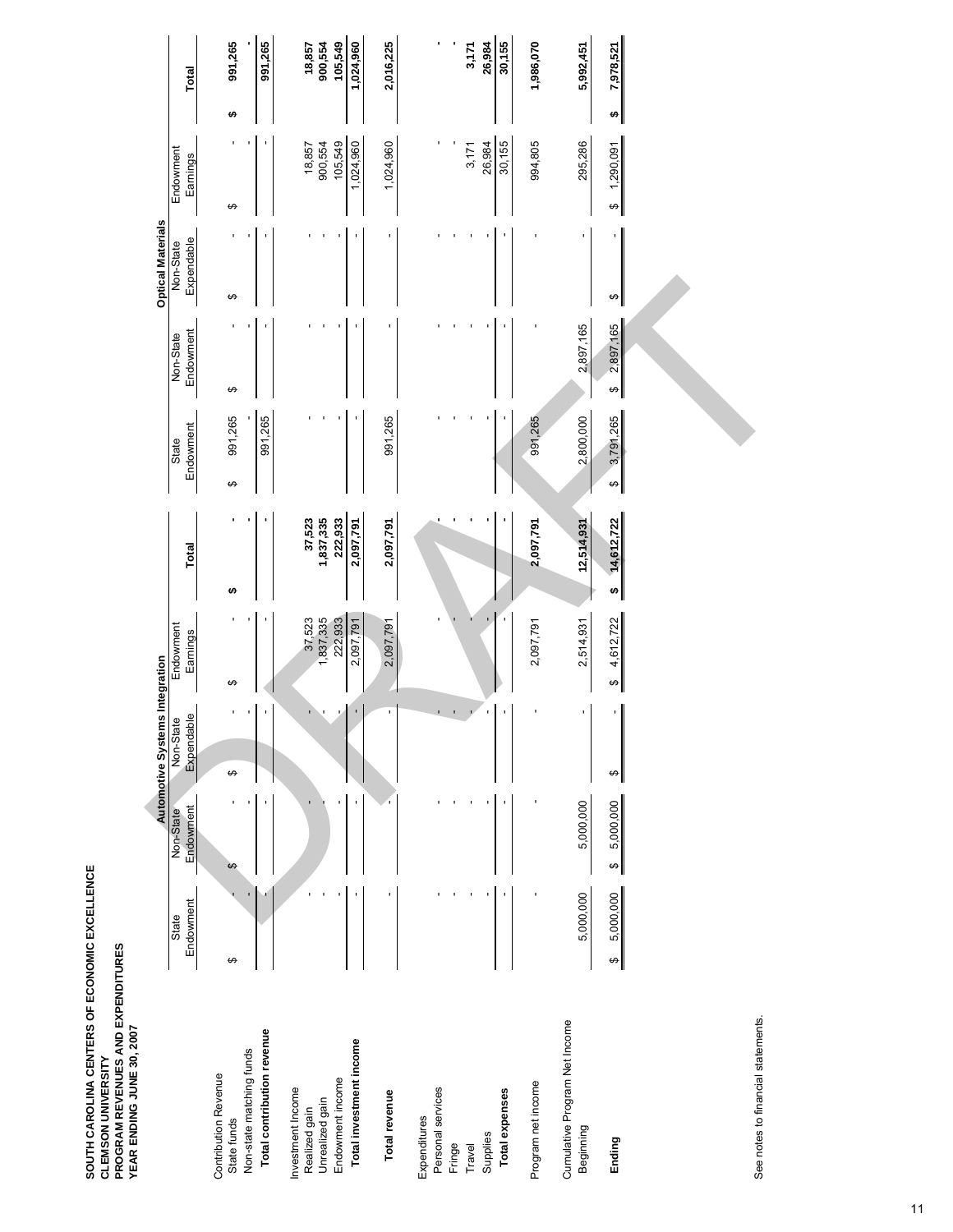|                                            |                     |                                      | Vehicle Electronic                | <b>Systems</b>         |                   |                        |                        | Restoration            |                        |                |
|--------------------------------------------|---------------------|--------------------------------------|-----------------------------------|------------------------|-------------------|------------------------|------------------------|------------------------|------------------------|----------------|
|                                            | State               | Non-State                            | Non-State                         | Endowment              |                   | State                  | Non-State              | Non-State              | Endowment              |                |
|                                            | Endowment           | Endowment                            | Expendable                        | Earnings               | Total             | Endowment              | Endowment              | Expendable             | Earnings               | Total          |
| <b>Contribution Revenue</b><br>State funds | 140,000<br>↮        | $\bullet$                            | ↮                                 | $\boldsymbol{\varphi}$ | 140,000<br>↮      | $\boldsymbol{\varphi}$ | $\boldsymbol{\varphi}$ | $\boldsymbol{\varphi}$ | $\boldsymbol{\varphi}$ | ↮              |
| Non-state matching funds                   |                     | $\blacksquare$                       | 140,000                           | $\blacksquare$<br>٠    | 140,000           | ٠                      | $\mathbf{I}$           | ٠                      | ٠                      | $\blacksquare$ |
| Total contribution revenue                 | 140,000             |                                      | 140,000                           |                        | 280,000           |                        |                        | ٠                      |                        | ٠              |
|                                            |                     |                                      |                                   |                        |                   |                        |                        |                        |                        |                |
| Investment Income                          |                     |                                      |                                   |                        |                   |                        |                        |                        |                        |                |
| Unrealized gain<br>Realized gain           | $\blacksquare$<br>ï | $\blacksquare$                       | $\mathbf{r}$<br>ı                 | 14,326<br>688,446      | 14,326<br>688,446 |                        | ٠<br>٠                 | 1<br>ı                 | ٠<br>٠                 |                |
| Endowment income                           | ĭ.                  | $\mathbf{r}$                         |                                   | 80,529                 | 80,529            | 1                      | 1                      | ٠                      | ٠                      |                |
| Total investment income                    | t                   | ï                                    | 네<br>$\bar{\mathbf{r}}$           | 783,301                | 783,301           | J.                     | J.                     | J.                     | J.                     | ٠              |
|                                            |                     |                                      |                                   |                        |                   |                        |                        |                        |                        |                |
| Total revenue                              | 140,000             |                                      | 140,000                           | 783,301                | 1,063,301         |                        |                        |                        |                        |                |
| Expenditures                               |                     |                                      |                                   |                        |                   |                        |                        |                        |                        |                |
| Personal services                          |                     | ٠                                    |                                   | ٠                      |                   |                        |                        |                        |                        |                |
| Fringe                                     |                     |                                      |                                   |                        |                   |                        |                        |                        |                        |                |
| Travel                                     | ı                   | $\blacksquare$                       | t,                                |                        |                   |                        | ı                      | ı                      | ٠                      | ı              |
| Supplies                                   | ı                   | $\blacksquare$                       | $\mathbf{r}$                      | ı                      |                   | f,                     | J.                     | ٠                      | ı                      | f,             |
| Total expenses                             | ٠                   | $\mathbf{I}$                         | $\bar{\mathbf{r}}$                |                        | ٠                 |                        | $\mathbf{I}$           | ٠                      | ٠                      | ٠              |
| Program net income                         | 140,000             | ï                                    | 140,000                           | 783,301                | 1,063,301         |                        | ٠                      | ï                      |                        | ٠              |
| Cumulative Program Net Income              |                     |                                      |                                   |                        |                   |                        |                        |                        |                        |                |
| Beginning                                  | 2,060,000           | 2,000,000                            | 60,000                            | 478,857                | 4,598,857         |                        | ı                      | ٠                      | ï                      | ٠              |
| Ending                                     | 2,200,000<br>↮      | 2,000,000<br>$\qquad \qquad \bullet$ | 200,000<br>$\boldsymbol{\varphi}$ | 1,262,158<br>↮         | 5,662,158<br>↮    | $\boldsymbol{\varphi}$ | ↮                      | ↮                      | ↮                      | ↮              |
| See notes to financial statements.         |                     |                                      |                                   |                        |                   |                        |                        |                        |                        |                |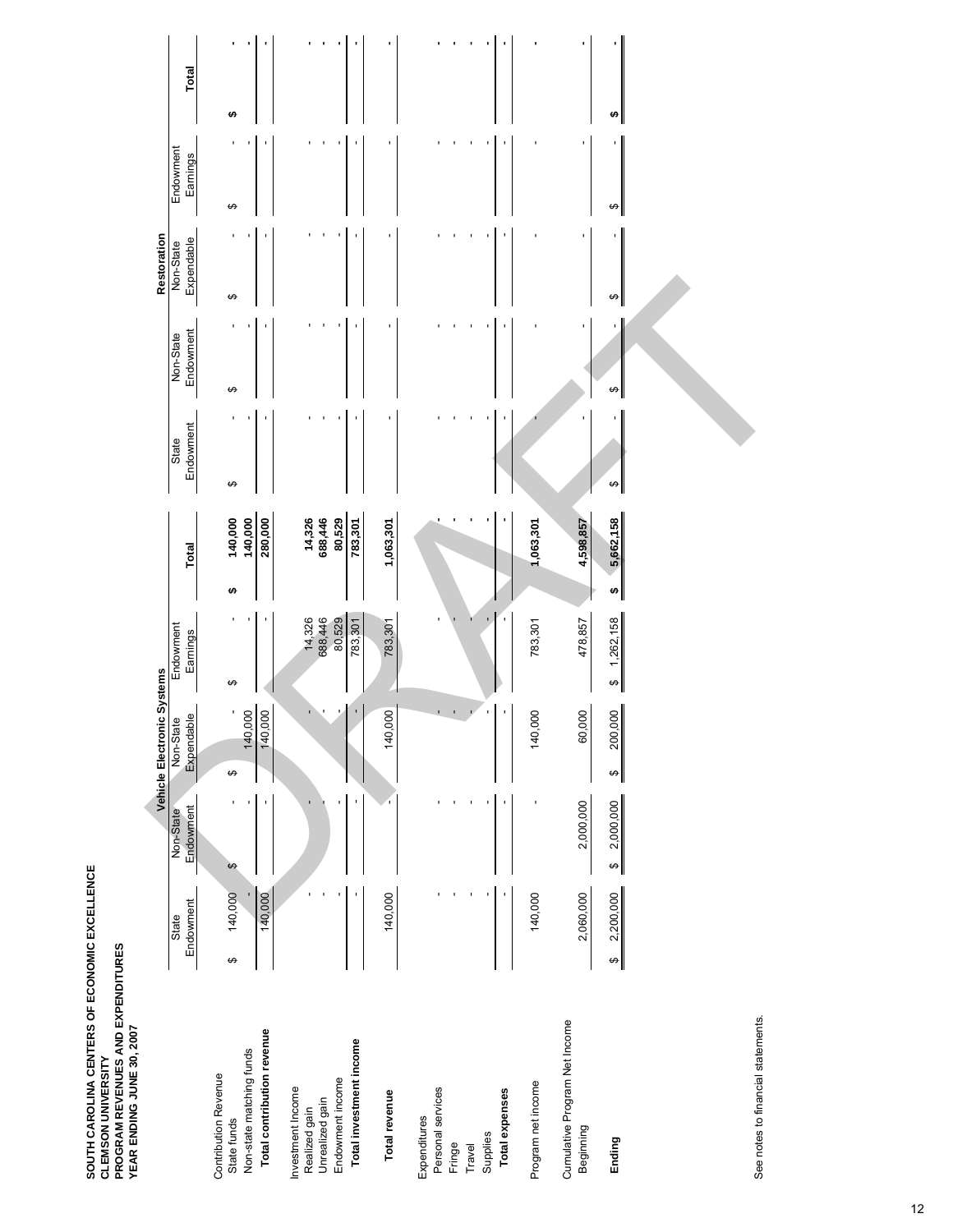|                                    |                     |                        | Electron Imaging        |                        |              |                    |                        | Supply Chain Optimization and Logistics |                       |              |
|------------------------------------|---------------------|------------------------|-------------------------|------------------------|--------------|--------------------|------------------------|-----------------------------------------|-----------------------|--------------|
|                                    | Endowment<br>State  | Endowment<br>Non-State | Expendable<br>Non-State | Endowment<br>Earnings  | Total        | Endowment<br>State | Endowment<br>Non-State | Expendable<br>Non-State                 | Endowment<br>Earnings | <b>Total</b> |
|                                    |                     |                        |                         |                        |              |                    |                        |                                         |                       |              |
| <b>Contribution Revenue</b>        |                     |                        |                         |                        |              |                    |                        |                                         |                       |              |
| State funds                        | ↮                   | $\theta$               | ٠<br>↮                  | $\boldsymbol{\varphi}$ | ↮            | ٠<br>↮             | $\boldsymbol{\varphi}$ | ٠<br>↮                                  | ٠<br>↮                | ↮            |
| Non-state matching funds           | $\blacksquare$      | ı                      | $\blacksquare$          | ٠                      | ٠            | $\blacksquare$     | ٠                      | $\blacksquare$                          | $\blacksquare$        | ٠            |
| Total contribution revenue         |                     |                        | 1                       |                        | J.           | ٠                  |                        | ٠                                       | $\mathbf{I}$          | ×            |
|                                    |                     |                        |                         |                        |              |                    |                        |                                         |                       |              |
| Investment Income                  |                     |                        |                         |                        |              |                    |                        |                                         |                       |              |
| Unrealized gain<br>Realized gain   | $\blacksquare$<br>ı | $\blacksquare$         | r.<br>٠                 | t                      |              | ٠<br>٠             |                        | ٠<br>п                                  | ٠<br>J                | ٠            |
| Endowment income                   |                     |                        |                         |                        | ٠            | ٠                  |                        | ٠                                       | 1                     | ٠            |
|                                    | t.                  | T.                     | U                       |                        |              |                    |                        |                                         |                       |              |
| Total investment income            | t                   | ï                      | I                       | ï                      | ٠            | J.                 | ı                      | J.                                      | ı                     | ı            |
| Total revenue                      |                     |                        | ×                       |                        |              | ×                  |                        | J.                                      | ×.                    |              |
|                                    |                     |                        |                         |                        |              |                    |                        |                                         |                       |              |
| Expenditures                       |                     |                        |                         |                        |              |                    |                        |                                         |                       |              |
| Personal services                  | ٠                   | ı                      |                         | J.                     |              |                    |                        |                                         |                       |              |
| Fringe                             |                     |                        |                         |                        |              |                    |                        |                                         |                       |              |
| Travel                             |                     |                        |                         |                        |              |                    |                        |                                         |                       |              |
|                                    | ı                   |                        |                         |                        |              |                    |                        | ٠                                       |                       |              |
| Supplies                           | ×,                  | ×,                     | $\blacksquare$          | ı                      | ٠            | ٠                  | ı                      | ï                                       | ٠                     | ٠            |
| Total expenses                     | $\blacksquare$      | $\mathbf{I}$           | $\blacksquare$          |                        | ٠            | ٠                  | ×,                     | $\blacksquare$                          | $\blacksquare$        | ٠            |
|                                    |                     |                        |                         |                        |              |                    |                        |                                         |                       |              |
| Program net income                 | J.                  | J.                     | J.                      |                        | $\mathbf{I}$ |                    | ı                      | J.                                      | J.                    |              |
| Cumulative Program Net Income      |                     |                        |                         |                        |              |                    |                        |                                         |                       |              |
| Beginning                          | ı                   | ï                      | $\mathbf{r}$            | ı                      |              | ٠                  | ı                      | f,                                      | ı                     | ٠            |
|                                    |                     |                        |                         |                        |              |                    |                        |                                         |                       |              |
| Ending                             | ↮                   | ↮                      | $\blacksquare$<br>↮     | ↮                      | ↮            | ↮                  | ↮                      | ↮                                       | ↮                     | ٠<br>H)      |
| See notes to financial statements. |                     |                        |                         |                        |              |                    |                        |                                         |                       |              |
|                                    |                     |                        |                         |                        |              |                    |                        |                                         |                       |              |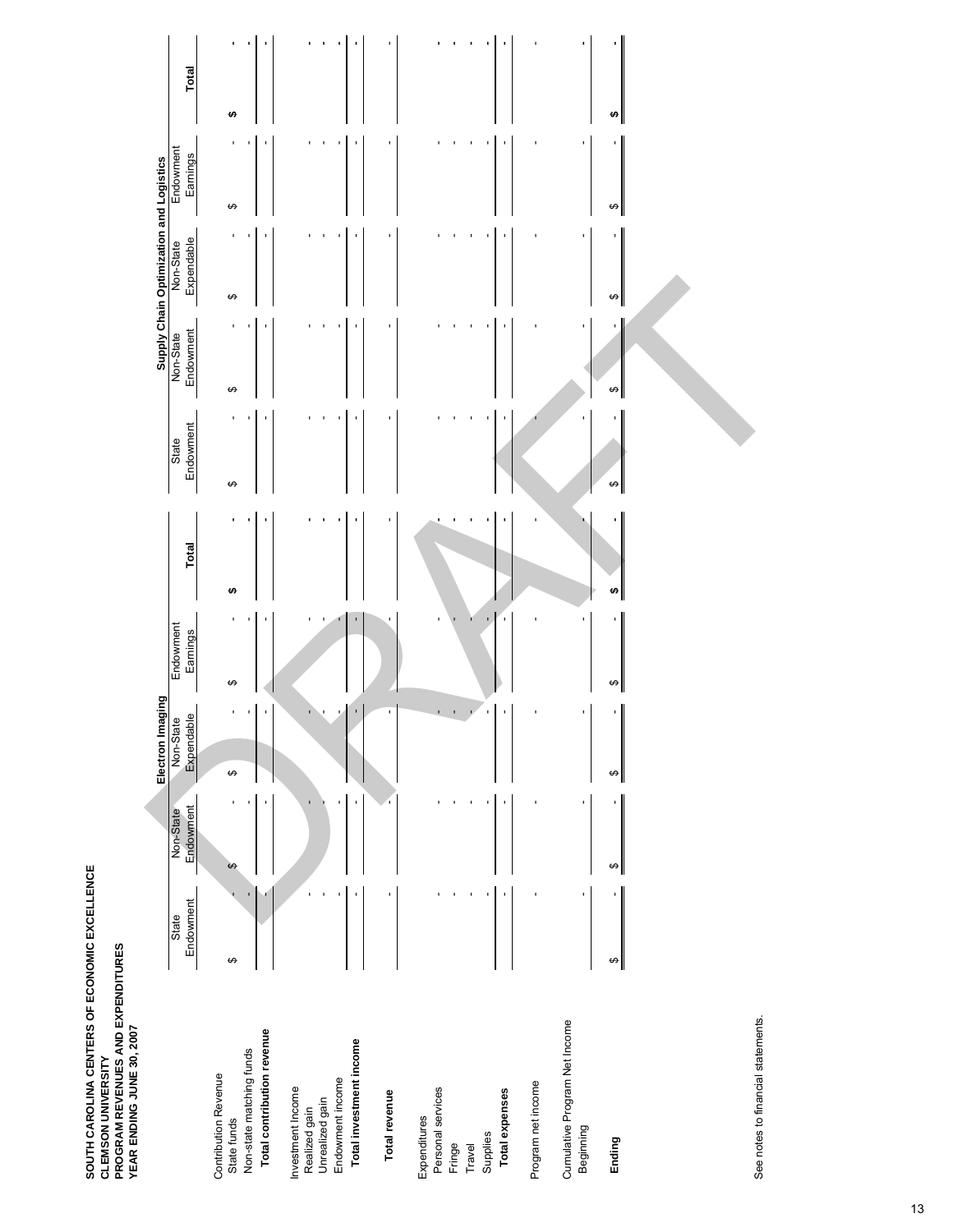|                                    |                    |                        | <b>Urban Ecology and Restoration</b> |                       |        |                    |                                     | Advanced Fiber-Based Materials |                       |                   |
|------------------------------------|--------------------|------------------------|--------------------------------------|-----------------------|--------|--------------------|-------------------------------------|--------------------------------|-----------------------|-------------------|
|                                    | Endowment<br>State | Endowment<br>Non-State | Expendable<br>Non-State              | Endowment<br>Earnings | Total  | Endowment<br>State | Endowment<br>Non-State              | Expendable<br>Non-State        | Endowment<br>Earnings | Total             |
|                                    |                    |                        |                                      |                       |        |                    |                                     |                                |                       |                   |
| <b>Contribution Revenue</b>        |                    |                        |                                      |                       |        |                    |                                     |                                |                       |                   |
| State funds                        | ↮                  | $\Theta$               | ↮                                    | ↮                     | ₩,     | 97,165<br>↮        | $\boldsymbol{\varphi}$              | $\boldsymbol{\varphi}$         | ↮                     | 97,165<br>↮       |
| Non-state matching funds           | $\blacksquare$     |                        | $\blacksquare$                       | $\mathbf{I}$          | ٠      |                    | $\mathbf{I}$                        |                                | $\mathbf{I}$          | ٠                 |
| Total contribution revenue         |                    |                        |                                      |                       | J.     | 97,165             |                                     |                                |                       | 97,165            |
| Investment Income                  |                    |                        |                                      |                       |        |                    |                                     |                                |                       |                   |
| Realized gain                      | $\mathbf{I}$       | $\mathbf{I}$           |                                      |                       |        | ٠                  |                                     |                                |                       |                   |
| Unrealized gain                    | ×                  |                        |                                      |                       |        |                    |                                     |                                | 18,011<br>869,736     | 18,011<br>869,736 |
| Endowment income                   | ٠                  | t.                     |                                      |                       |        | ٠                  | 1                                   |                                | 101,320               | 101,320           |
| Total investment income            |                    | ï                      |                                      |                       |        | J.                 | ı                                   |                                | 989,067               | 989,067           |
| <b>Total revenue</b>               |                    |                        |                                      |                       |        | 97,165             |                                     |                                | 989,067               | 1,086,232         |
|                                    |                    |                        |                                      |                       |        |                    |                                     |                                |                       |                   |
| Expenditures                       |                    |                        |                                      |                       |        |                    |                                     |                                |                       |                   |
| Personal services                  | ٠                  |                        |                                      |                       |        |                    |                                     |                                | ٠                     |                   |
| Fringe                             |                    |                        |                                      |                       |        |                    |                                     |                                |                       |                   |
| Travel                             | ı                  | ı                      |                                      |                       |        | ı                  |                                     |                                | ı                     | ٠                 |
| Supplies                           | ı                  | ٠                      | J.                                   | $\blacksquare$        |        | ı                  | ı                                   | ï                              | 33                    | S                 |
| Total expenses                     | ٠                  | ٠                      | $\blacksquare$                       |                       | ٠<br>٠ | ٠                  | J.                                  | ٠                              | 93                    | ္တ                |
| Program net income                 |                    |                        |                                      |                       | ٠<br>٠ | 97,165             |                                     |                                | 988,974               | 1,086,139         |
| Cumulative Program Net Income      |                    |                        |                                      |                       |        |                    |                                     |                                |                       |                   |
| Beginning                          | ı                  | ï                      | ı                                    | ٠                     |        | 2,800,000          | 2,897,165                           | ı                              | 83,088                | 5,780,253         |
| Ending                             | ↮                  | ↮                      | ٠<br>↮                               | ↮                     | ↮      | 2,897,165<br>↮     | 2,897,165<br>$\boldsymbol{\varphi}$ | ↮                              | 1,072,062<br>↮        | 6,866,392<br>↮    |
| See notes to financial statements. |                    |                        |                                      |                       |        |                    |                                     |                                |                       |                   |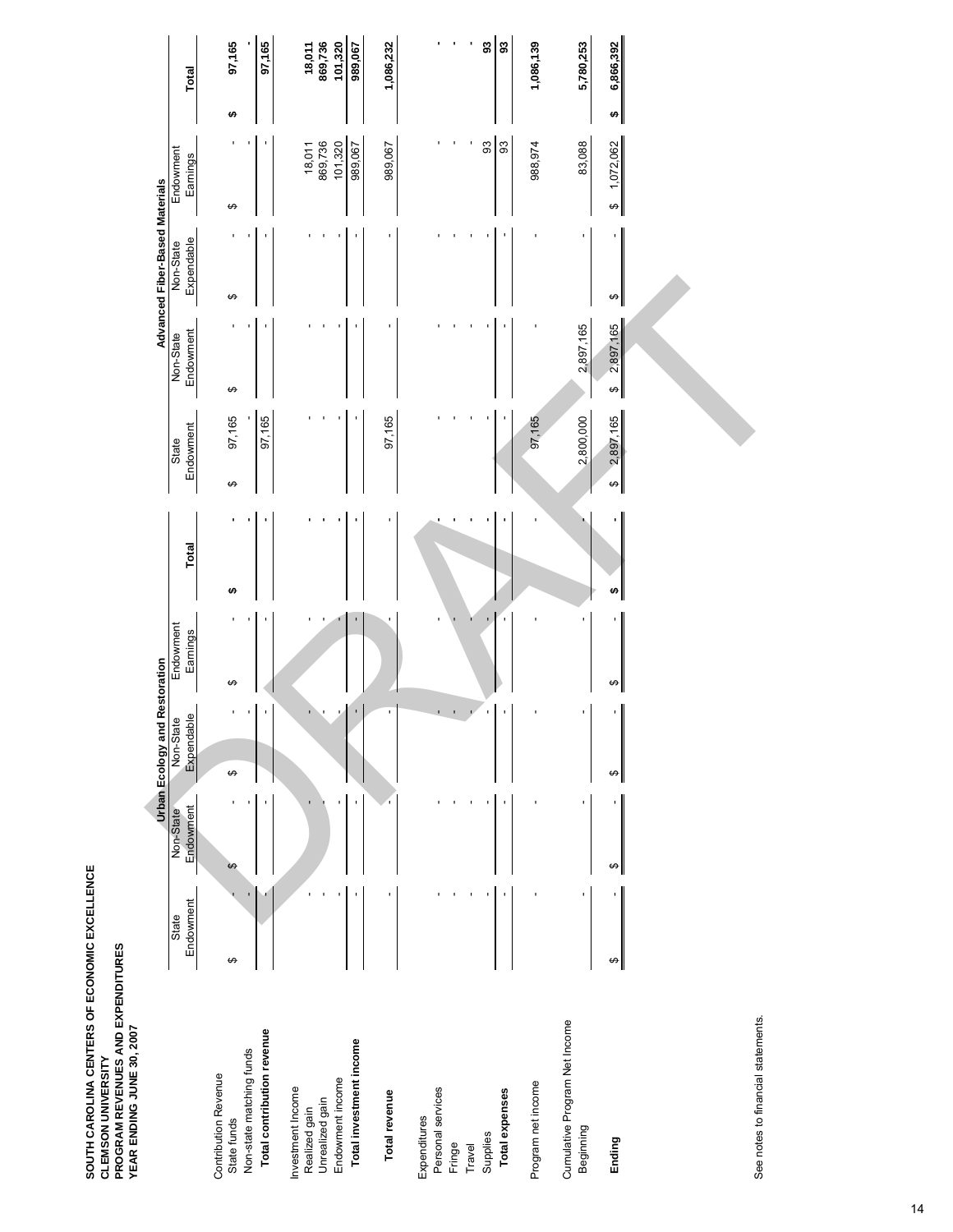|                                    |                        |                        | <b>Molecular Nutrition</b> |                             |       |                             |                             | Health Facilities Design and Testing |                        |       |
|------------------------------------|------------------------|------------------------|----------------------------|-----------------------------|-------|-----------------------------|-----------------------------|--------------------------------------|------------------------|-------|
|                                    | Endowment<br>State     | Endowment<br>Non-State | Expendable<br>Non-State    | Endowment<br>Earnings       | Total | Endowment<br>State          | Endowment<br>Non-State      | Expendable<br>Non-State              | Endowment<br>Earnings  | Total |
|                                    |                        |                        |                            |                             |       |                             |                             |                                      |                        |       |
| <b>Contribution Revenue</b>        |                        |                        |                            |                             |       |                             |                             |                                      |                        |       |
| State funds                        | $\boldsymbol{\varphi}$ | $\boldsymbol{\varphi}$ | $\mathbf{I}$<br>↮          | ٠<br>$\boldsymbol{\varphi}$ | ↮     | ٠<br>$\boldsymbol{\varphi}$ | ٠<br>$\boldsymbol{\varphi}$ | ٠<br>↮                               | $\boldsymbol{\varphi}$ | ↮     |
| Non-state matching funds           | ĭ,                     | $\mathbf{I}$           | $\mathbf{r}$               | ٠                           |       | ٠                           | $\blacksquare$              | ٠                                    | ٠                      | ٠     |
| Total contribution revenue         |                        | $\mathbf{I}$           | $\mathsf{I}$               |                             |       | ٠                           |                             |                                      |                        |       |
|                                    |                        |                        |                            |                             |       |                             |                             |                                      |                        |       |
| Investment Income                  |                        |                        |                            |                             |       |                             |                             |                                      |                        |       |
| Realized gain                      | ı                      | $\mathbf{I}$           | r,                         |                             |       |                             | ٠                           | ٠                                    | ٠                      |       |
| Unrealized gain                    | ï                      |                        | ı                          |                             |       |                             |                             | ٠                                    |                        |       |
| Endowment income                   | $\blacksquare$         | $\mathbf{I}$           | 키                          |                             |       | 1                           | ٠                           | ٠                                    | ٠                      |       |
| Total investment income            | ï                      | $\bar{1}$              | $\bar{t}$                  |                             |       | J.                          | J.                          | J.                                   | J.                     |       |
|                                    |                        |                        |                            |                             |       |                             |                             |                                      |                        |       |
| Total revenue                      |                        |                        | ٠                          |                             |       | ٠                           | ٠                           |                                      |                        |       |
|                                    |                        |                        |                            |                             |       |                             |                             |                                      |                        |       |
| Expenditures                       |                        |                        |                            |                             |       |                             |                             |                                      |                        |       |
| Personal services                  | ı                      | ٠                      |                            |                             |       |                             |                             |                                      |                        |       |
| Fringe                             |                        | ٠                      |                            |                             |       |                             |                             |                                      |                        |       |
| Travel                             | ı                      | ı                      | ĭ.                         |                             |       |                             |                             |                                      |                        |       |
| Supplies                           | ٠                      | ï                      | $\mathbf{r}$               | ٠                           |       | ı                           | ı                           | ٠                                    | ı                      |       |
| <b>Total expenses</b>              | $\blacksquare$         | $\blacksquare$         |                            | J.                          |       | J.                          | ٠                           | ٠                                    | ×,                     |       |
|                                    |                        |                        |                            |                             |       |                             |                             |                                      |                        |       |
| Program net income                 | ï                      | ï                      | $\mathbf{I}$               |                             |       |                             |                             | ï                                    | ı                      |       |
| Cumulative Program Net Income      |                        |                        |                            |                             |       |                             |                             |                                      |                        |       |
| Beginning                          | ı,                     | ı,                     | $\mathbf{r}$               | f,                          |       | ٠                           | ï                           | ٠                                    | ı                      | ٠     |
|                                    |                        |                        |                            |                             |       |                             |                             |                                      |                        |       |
| Ending                             | ↮                      | ↮                      | ا -<br>↮                   | $\boldsymbol{\varphi}$      | ↮     | $\boldsymbol{\varphi}$      | $\pmb{\varphi}$             | ↮                                    | ↮                      | ↮     |
| See notes to financial statements. |                        |                        |                            |                             |       |                             |                             |                                      |                        |       |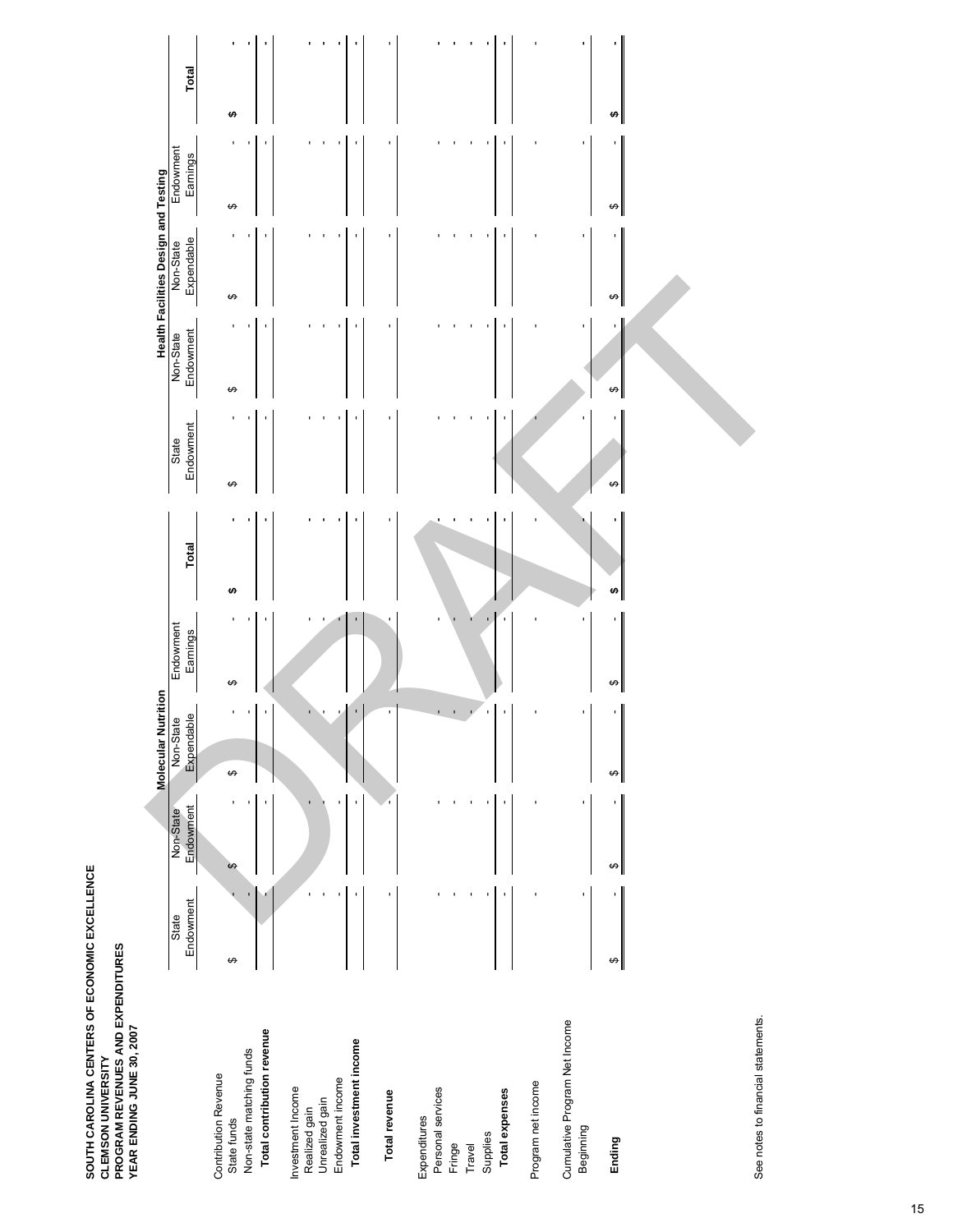**YEAR ENDING JUNE 30, 2007**

|                            |           |            |                             |                |                          |                            |                   |               |                 |                  |                         |                      |              |                   | ۴      |        |          |                |                    |                               |            |                           |
|----------------------------|-----------|------------|-----------------------------|----------------|--------------------------|----------------------------|-------------------|---------------|-----------------|------------------|-------------------------|----------------------|--------------|-------------------|--------|--------|----------|----------------|--------------------|-------------------------------|------------|---------------------------|
|                            |           | Total      |                             | 2,228,430      | 1,140,000                | 3,368,430                  |                   | 117,420       | 5,809,947       | 679,310          | 6,606,677               | 9,975,107            |              | 4,448             |        | 7,106  | 33,083   | 44,713         | 9,930,394          |                               | 38,110,730 | 48,041,124                |
|                            | Endowment | Earnings   |                             | ₩<br>↮         |                          |                            |                   | 117,420       | 5,809,947       | 679,310          | 6,606,677               | 6,606,677            |              | 4,448             | 76     | 7,106  | 33,083   | 44,713         | 6,561,964          |                               | 4,596,400  | $\bullet$<br>\$11,158,364 |
| Total - Clemson University | Non-State | Expendable |                             | ↔              | 140,000                  | 140,000                    |                   |               |                 |                  |                         | 140,000              |              |                   |        |        |          |                | 140,000            |                               | 60,000     | 200,000<br>↮              |
|                            | Non-State | Endowment  |                             | $\Theta$       | 1,000,000                | 1,000,000                  |                   |               |                 |                  |                         | 1,000,000            |              |                   |        |        |          |                | 1,000,000          |                               | 16,794,330 | \$17,794,330              |
|                            | State     | Endowment  |                             | 2,228,430<br>↮ |                          | 2,228,430                  |                   |               |                 |                  |                         | 2,228,430            |              |                   |        |        |          |                | 2,228,430          |                               | 16,660,000 | 18,888,430<br>$\bullet$   |
|                            |           |            | <b>Contribution Revenue</b> | State funds    | Non-state matching funds | Total contribution revenue | Investment Income | Realized gain | Unrealized gain | Endowment income | Total investment income | <b>Total revenue</b> | Expenditures | Personal services | Fringe | Travel | Supplies | Total expenses | Program net income | Cumulative Program Net Income | Beginning  | Ending                    |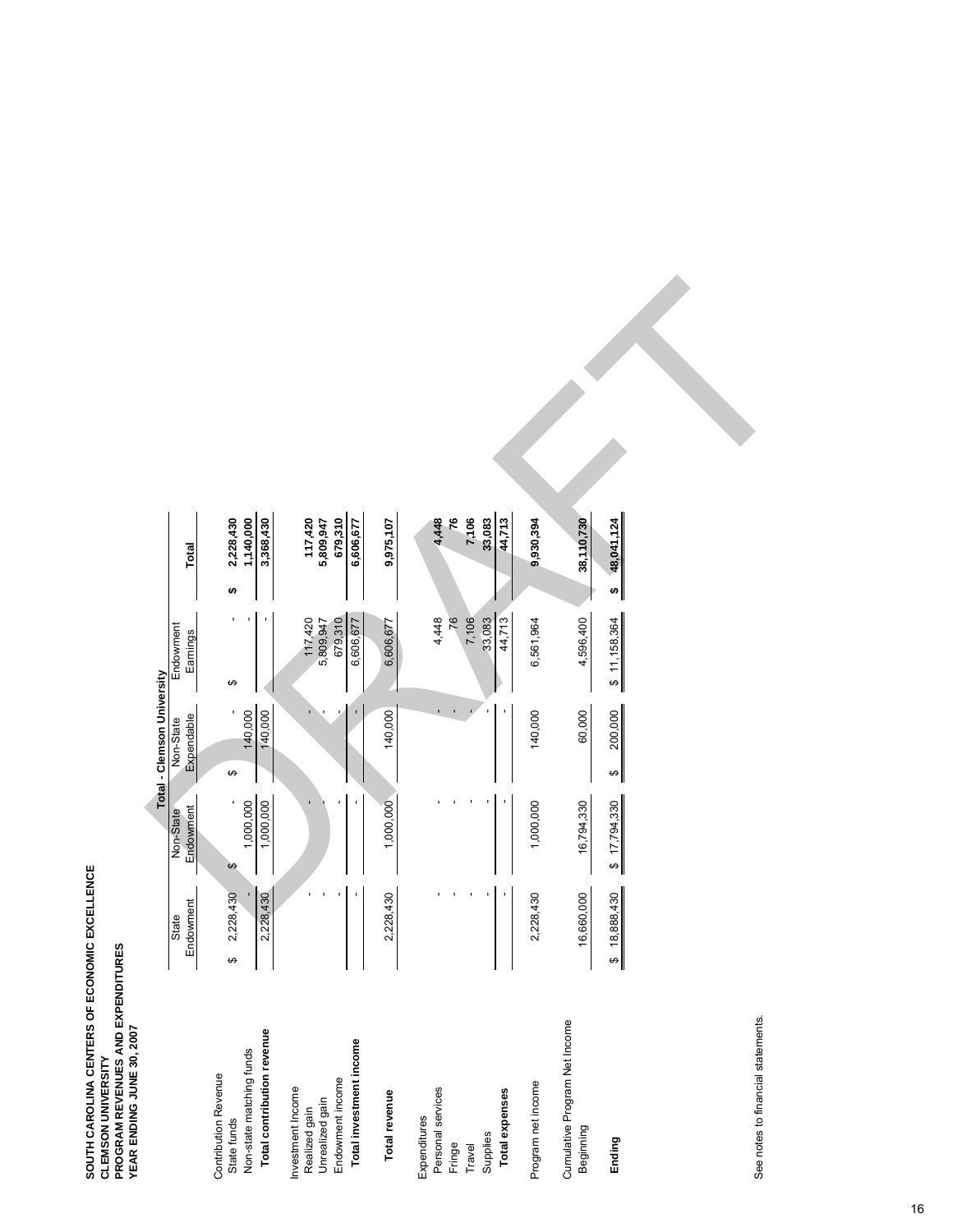|                                            |                                     |                        | Proteomics              |                        |              |           |                                   |                        | Neurosciences           |                       |                  |
|--------------------------------------------|-------------------------------------|------------------------|-------------------------|------------------------|--------------|-----------|-----------------------------------|------------------------|-------------------------|-----------------------|------------------|
|                                            | Endowment<br>State                  | Endowment<br>Non-State | Expendable<br>Non-State | Endowment<br>Earnings  |              | Total     | Endowment<br>State                | Endowment<br>Non-State | Expendable<br>Non-State | Endowment<br>Earnings | Total            |
| <b>Contribution Revenue</b><br>State funds | 1,262,385<br>$\boldsymbol{\varphi}$ | $\Theta$               | ↮                       | $\boldsymbol{\varphi}$ | ۄ            | 1,262,385 | 600,000<br>$\boldsymbol{\varphi}$ | ↮                      | ↮                       | ↮                     | 600,000<br>↮     |
| Non-state matching funds                   |                                     | 254,767                | ı                       |                        | $\mathbf{I}$ | 254,767   |                                   | 600,000                |                         |                       | 600,000          |
| Total contribution revenue                 | 1,262,385                           | 254,767                |                         |                        |              | 1,517,152 | 600,000                           | 600,000                |                         |                       | 1,200,000        |
| Realized gain (loss)<br>Investment Income  | $\blacksquare$                      | $\mathbf{I}$           |                         |                        |              |           |                                   | ٠                      |                         |                       |                  |
| Unrealized gain                            |                                     |                        |                         | 161,023                |              | 161,023   |                                   |                        |                         | 353,898               | 353,898          |
| Endowment income                           |                                     | T.                     |                         | 45,406                 |              | 45,406    |                                   |                        |                         | 112,215               | 112,215          |
| Total investment income                    |                                     | ï                      |                         | 206,429                |              | 206,429   |                                   |                        |                         | 466,113               | 466,113          |
| Total revenue                              | 1,262,385                           | 254,767                |                         | 206,429                |              | 1,723,581 | 600,000                           | 600,000                |                         | 466,113               | 1,666,113        |
| Personal services<br>Expenditures          |                                     |                        |                         |                        |              |           |                                   |                        | 77,773                  |                       |                  |
|                                            |                                     |                        |                         |                        |              |           |                                   |                        | 20,885                  |                       | $\frac{77}{773}$ |
|                                            |                                     | $\,$                   |                         |                        |              |           |                                   |                        | 2,910                   |                       | 2,910            |
|                                            | $\blacksquare$                      | $\blacksquare$         |                         |                        | £            | 54        |                                   |                        | 9,186                   |                       | 9,186            |
| Administrative fees                        | ٠                                   | $\mathbf I$            | f,                      | 25,651                 |              | 25,651    |                                   |                        | 58,714<br>25,187        |                       | 58,714<br>25,187 |
|                                            |                                     |                        |                         |                        |              |           |                                   |                        |                         |                       |                  |
| Total expenditures                         |                                     |                        |                         | 25,705                 |              | 25,705    |                                   |                        | 194,655                 |                       | 194,655          |
| Program net income                         | 1,262,385                           | 254,767                |                         | 180,724                |              | 1,697,876 | 600,000                           | 600,000                | (194, 655)              | 466,113               | 1,471,458        |
| Cumulative Program Net Income              | 500,000                             | 569,714                |                         | 118,059                |              | 1,187,773 | 1,800,000                         | 522,500                | 248, 167                | 248,449               | 2,819,116        |
|                                            | 1,762,385<br>↮                      | 824,481<br>↮           | ↮                       | 298,783<br>↮           | ↮            | 2,885,649 | 2,400,000<br>↮                    | 1,122,500<br>↮         | 53,512<br>↮             | 714,562<br>↮          | 4,290,574<br>↮   |
| See notes to financial statements.         |                                     |                        |                         |                        |              |           |                                   |                        |                         |                       |                  |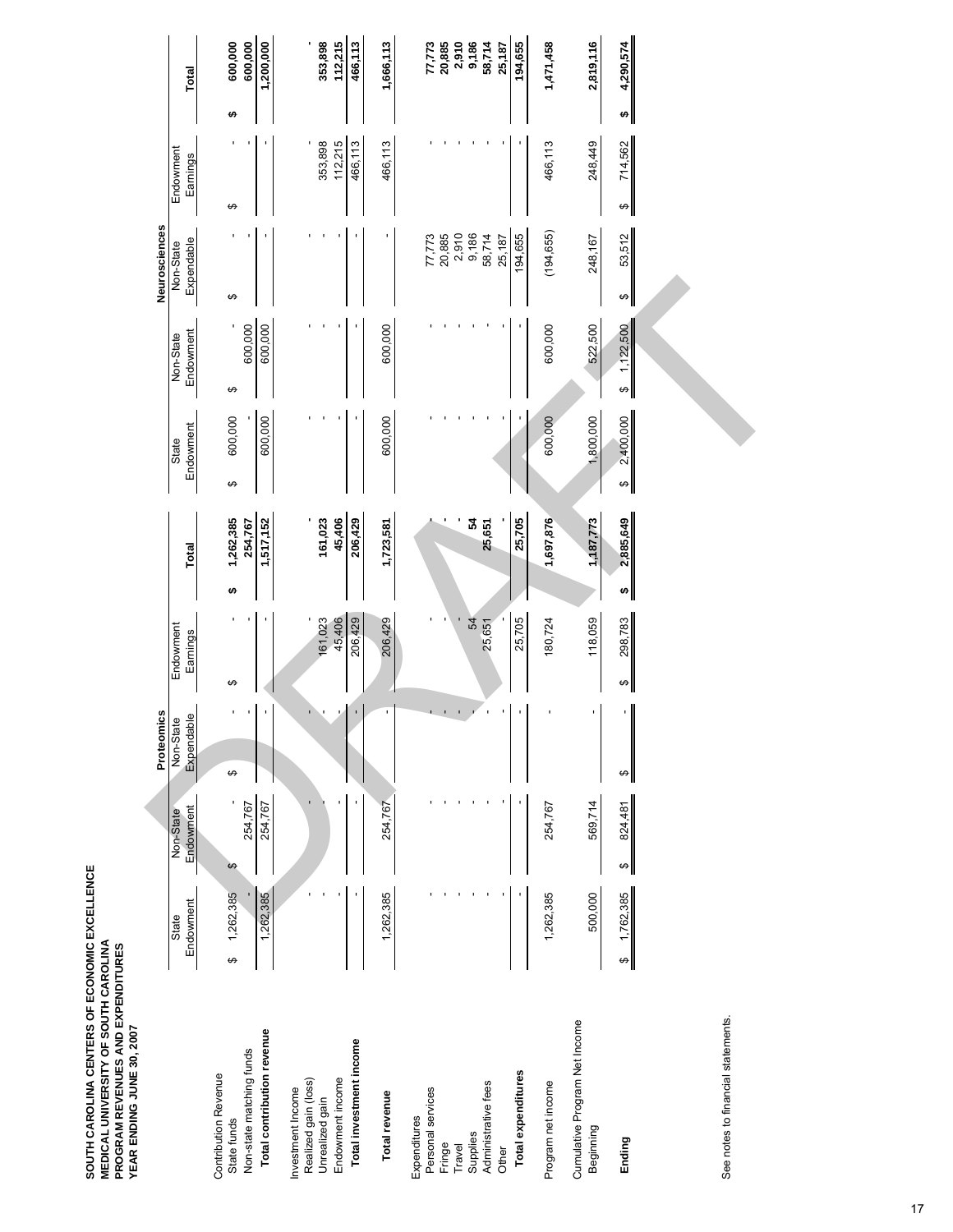|                       | Total                                            |                             | 500,000<br>↮                      | 500,000                  | 1,000,000                  |                   | 1,058<br>1,058       | 282,077<br>282,077 | 63,415<br>63,415 | 346,550<br>346,550      | 1,346,550<br>346,550 |                                   |                |                     | 16,827<br>16,827    |       | 16,827<br>16,827   | 1,329,723<br>329,723 | 1,588,434<br>88,434                        | 2,918,157<br>↮<br>418, 157 |                                    |
|-----------------------|--------------------------------------------------|-----------------------------|-----------------------------------|--------------------------|----------------------------|-------------------|----------------------|--------------------|------------------|-------------------------|----------------------|-----------------------------------|----------------|---------------------|---------------------|-------|--------------------|----------------------|--------------------------------------------|----------------------------|------------------------------------|
| Regenerative Medicine | Endowment<br>Earnings<br>Expendable<br>Non-State |                             | $\boldsymbol{\varphi}$            |                          |                            |                   |                      |                    |                  |                         |                      |                                   |                |                     |                     |       |                    |                      |                                            | ↮                          |                                    |
|                       | Endowment<br>Non-State                           |                             | ↮<br>↮                            | 500,000                  | 500,000                    |                   |                      |                    |                  |                         | 500,000              |                                   |                |                     |                     |       |                    | 500,000              |                                            | ↮<br>500,000<br>↮          |                                    |
|                       | Endowment<br>State                               |                             | 500,000<br>$\boldsymbol{\varphi}$ |                          | 500,000                    |                   |                      |                    |                  |                         | 500,000              |                                   |                |                     |                     |       |                    | 500,000              | 1,500,000                                  | 2,000,000<br>↮             |                                    |
|                       | Total                                            |                             | ۄ                                 |                          |                            |                   | 65,474               | 347,059            | 147,073          | 559,606                 | 559,606              | 8,042                             | 1,137          |                     | 21,966              |       | 31,145             | 528,461              | 3,392,671                                  | 3,921,132<br>↮             |                                    |
|                       | Endowment<br>Earnings                            |                             | $\boldsymbol{\varphi}$            |                          |                            |                   | 65,474               | 347,059            | 147,073          | 559,606                 | 559,606              |                                   | 8,042<br>1,137 |                     | 21,966              |       | 31,145             | 528,461              | 417,671                                    | 946,132<br>↮               |                                    |
| Marine Genomics       | Expendable<br>Non-State                          |                             | ↮                                 |                          |                            |                   |                      |                    |                  |                         |                      |                                   |                |                     | f,                  |       |                    |                      |                                            | ↮                          |                                    |
|                       | Endowment<br>Non-State                           |                             | ↮                                 | ٠                        |                            |                   | $\mathbf{I}$         |                    | T.               | ï                       |                      |                                   |                | $\blacksquare$<br>٠ | ٠                   | ٠     |                    |                      | 1,475,000                                  | 1,475,000<br>↮             |                                    |
|                       | Endowment<br>State                               |                             | ↮                                 |                          |                            |                   | ٠                    |                    |                  |                         |                      |                                   |                | $\blacksquare$      | ٠                   |       |                    | ï                    | 1,500,000                                  | 1,500,000<br>↮             |                                    |
|                       |                                                  | <b>Contribution Revenue</b> | State funds                       | Non-state matching funds | Total contribution revenue | Investment Income | Realized gain (loss) | Unrealized gain    | Endowment income | Total investment income | Total revenue        | Personal services<br>Expenditures | Fringe         | Supplies<br>Travel  | Administrative fees | Other | Total expenditures | Program net income   | Cumulative Program Net Income<br>Beginning | Ending                     | See notes to financial statements. |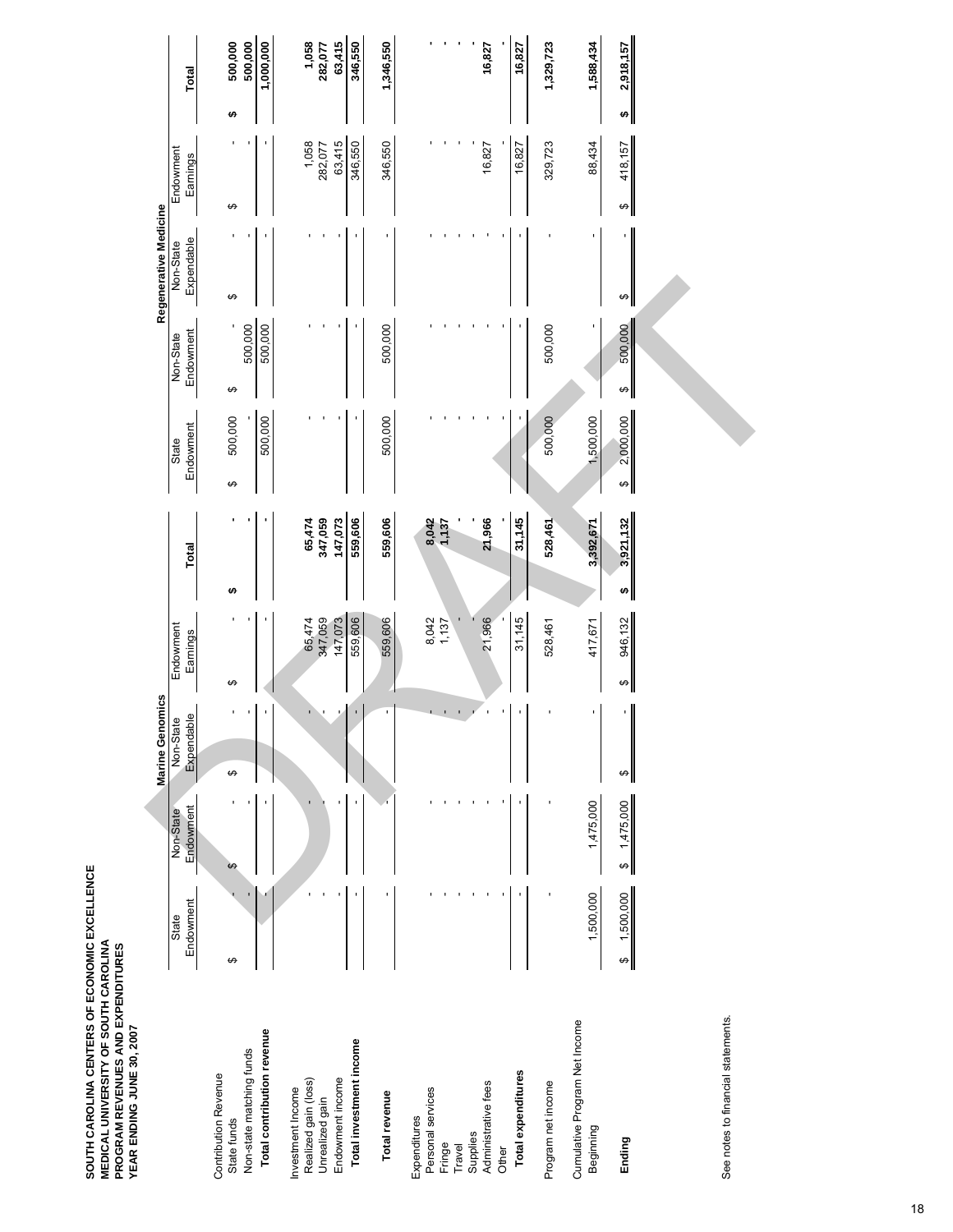|                                          | Total                   | 150,000<br>↮                                                           | 150,000                    | $(20)$<br>$773,708$                                          | 231,744          | 1,005,432               | 1,155,432     |                                   |                          | 80,005                          | 80,005                      | 1,075,427          | 6,096,102                                  | 7,171,529<br>↮                      |                                    |
|------------------------------------------|-------------------------|------------------------------------------------------------------------|----------------------------|--------------------------------------------------------------|------------------|-------------------------|---------------|-----------------------------------|--------------------------|---------------------------------|-----------------------------|--------------------|--------------------------------------------|-------------------------------------|------------------------------------|
|                                          | Endowment<br>Earnings   | ↮                                                                      |                            | (20)<br>773,708                                              | 231,744          | 1,005,432               | 1,005,432     |                                   |                          | 80,005                          | 80,005                      | 925,427            | 248,511                                    | 1,173,938<br>↮                      |                                    |
| Drug Discovery in Cancer                 | Expendable<br>Non-State | $\boldsymbol{\varphi}$                                                 |                            |                                                              |                  |                         |               |                                   |                          |                                 |                             |                    |                                            | ↮                                   |                                    |
|                                          | Endowment<br>Non-State  | 150,000<br>↮                                                           | 150,000                    |                                                              |                  |                         | 150,000       |                                   |                          |                                 |                             | 150,000            | 1,347,591                                  | 1,497,591<br>$\boldsymbol{\varphi}$ |                                    |
|                                          | Endowment<br>State      | $\boldsymbol{\varphi}$                                                 |                            |                                                              |                  |                         |               |                                   |                          |                                 |                             |                    | 4,500,000                                  | 4,500,000<br>↮                      |                                    |
|                                          | Total                   | ↮                                                                      | ٠<br>٠                     | 968,880                                                      | 285,638          | 1,254,518               | 1,254,518     |                                   |                          | 80,204                          | 80,204                      | 1,174,314          | 8,117,480                                  | 9,291,794<br>₩                      |                                    |
|                                          | Endowment<br>Earnings   | ↮                                                                      |                            | 968,880                                                      | 285,638          | 1,254,518               | 1,254,518     |                                   |                          | 80,204                          | 80,204                      | 1,174,314          | 1,194,678                                  | 2,368,992<br>↮                      |                                    |
| <b>Translational Cancer Therapeutics</b> | Expendable<br>Non-State | ↮                                                                      |                            |                                                              |                  |                         |               |                                   |                          |                                 |                             |                    |                                            | ↮                                   |                                    |
|                                          | Endowment<br>Non-State  | $\boldsymbol{\varphi}$                                                 |                            |                                                              | T.               | ï                       |               |                                   | $\overline{\phantom{a}}$ | $\blacksquare$<br>٠             | ı                           |                    | 1,922,802                                  | 1,922,802<br>↮                      |                                    |
|                                          | Endowment<br>State      | ↮                                                                      | $\blacksquare$             |                                                              |                  |                         |               |                                   |                          | $\blacksquare$<br>٠             |                             |                    | 5,000,000                                  | 5,000,000<br>↮                      |                                    |
|                                          |                         | Non-state matching funds<br><b>Contribution Revenue</b><br>State funds | Total contribution revenue | Realized gain (loss)<br>Investment Income<br>Unrealized gain | Endowment income | Total investment income | Total revenue | Personal services<br>Expenditures | Fringe<br>Travel         | Administrative fees<br>Supplies | Total expenditures<br>Other | Program net income | Cumulative Program Net Income<br>Beginning | Ending                              | See notes to financial statements. |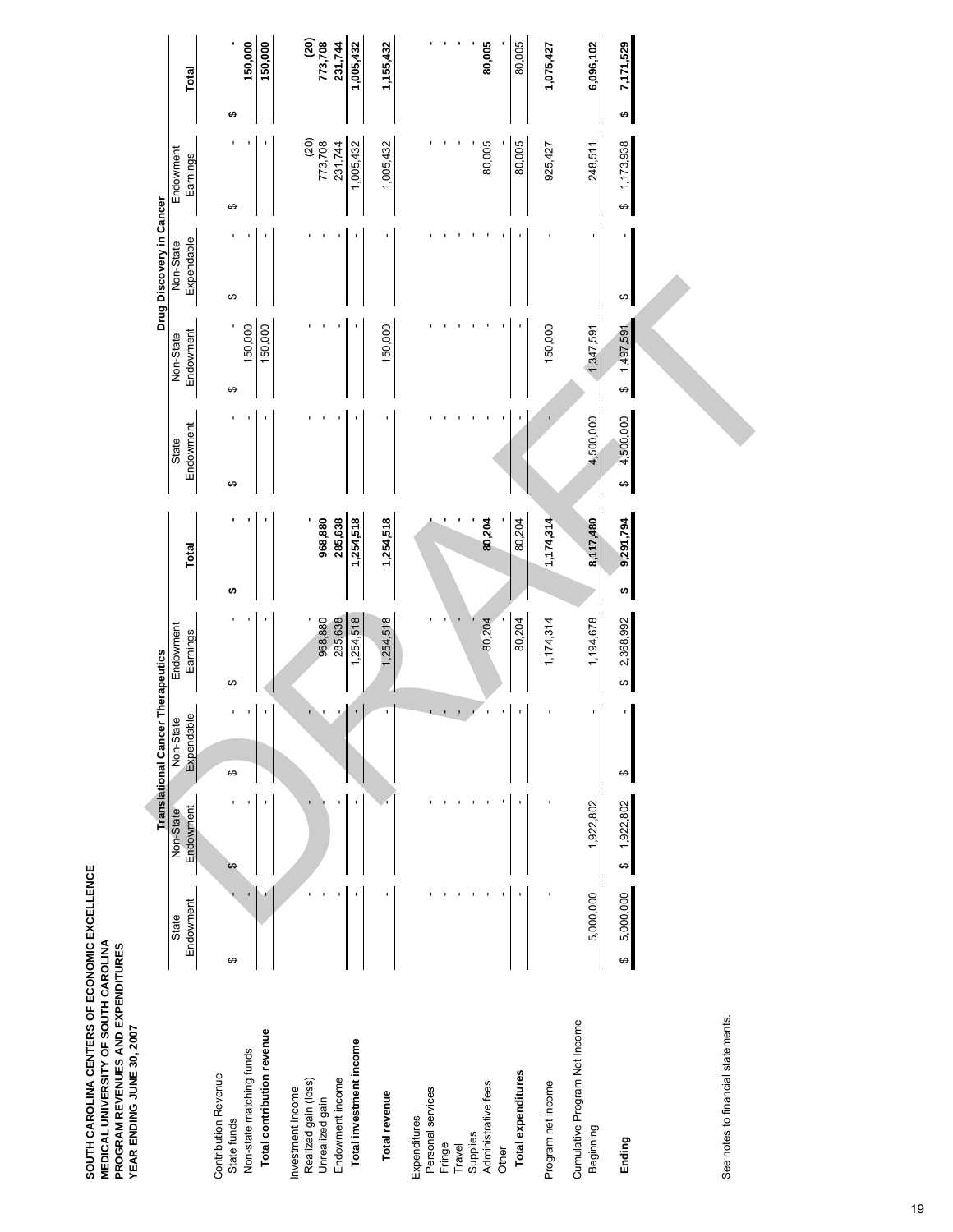|                                            |                    |                        | Gastrointestinal Cancer Diagnostics |                       |         |           |                    |                                     | <b>Vision Science</b>   |                       |                    |
|--------------------------------------------|--------------------|------------------------|-------------------------------------|-----------------------|---------|-----------|--------------------|-------------------------------------|-------------------------|-----------------------|--------------------|
|                                            | Endowment<br>State | Endowment<br>Non-State | Expendable<br>Non-State             | Endowment<br>Earnings |         | Total     | Endowment<br>State | Endowment<br>Non-State              | Expendable<br>Non-State | Endowment<br>Earnings | Total              |
| <b>Contribution Revenue</b><br>State funds | ↮                  | $\boldsymbol{\varphi}$ | ı<br>↮                              | ↮                     | ₩       |           | ↮                  | ↮                                   | ↮                       | ↮                     | ↮                  |
| Non-state matching funds                   | $\blacksquare$     | $\blacksquare$         | 150,400                             |                       |         | 150,400   | ٠                  | (5,028)                             | 91,487                  | $\blacksquare$        | 86,459             |
| Total contribution revenue                 |                    |                        | 150,400                             |                       |         | 150,400   |                    | (5,028)                             | 91,487                  |                       | 86,459             |
| Realized gain (loss)<br>Investment Income  |                    |                        |                                     |                       |         |           |                    |                                     | (265)                   | $\tilde{\mathcal{E}}$ |                    |
| Unrealized gain                            | J,                 |                        |                                     |                       | 555,082 | 555,082   |                    |                                     |                         | 502,409               | $(234)$<br>502,409 |
| Endowment income                           | ٠                  | T.                     |                                     | 161,908               |         | 161,908   |                    |                                     |                         | 155,470               | 155,470            |
| Total investment income                    | ٠                  | ×                      |                                     | 716,990               |         | 716,990   | J.                 |                                     | (265)                   | 657,910               | 657,645            |
| Total revenue                              |                    |                        | 150,400                             | 716,990               |         | 867,390   |                    | (5,028)                             | 91,222                  | 657,910               | 744,104            |
| Personal services<br>Expenditures          |                    |                        |                                     |                       |         |           |                    |                                     |                         |                       |                    |
| Travel                                     |                    |                        |                                     |                       |         |           |                    |                                     |                         |                       |                    |
| Supplies                                   | $\blacksquare$     | $\blacksquare$         |                                     |                       |         |           |                    |                                     |                         |                       |                    |
| Administrative fees                        | ٠<br>٠             | ×<br>٠                 | ı                                   |                       | 53,761  | 53,761    |                    | (250)                               | 4,564                   | 39,669                | 43,983             |
| Total expenditures                         |                    |                        |                                     |                       | 53,761  | 53,761    |                    | (250)                               | 4,564                   | 39,669                | 43,983             |
| Program net income                         | J.                 |                        | 150,400                             | 663,229               |         | 813,629   |                    | (4,778)                             | 86,658                  | 618,241               | 700,121            |
| Cumulative Program Net Income<br>Beginning | 2,363,303          | 1,900,000              | 346,527                             | 101,836               |         | 4,711,666 | 3,029,799          | 1,408,869                           | 111,013                 | 135                   | 4,549,816          |
| Ending                                     | 2,363,303<br>↮     | 1,900,000<br>↮         | 496,927<br>↮                        | 765,065<br>↮          | ↮       | 5,525,295 | 3,029,799<br>↮     | 1,404,091<br>$\boldsymbol{\varphi}$ | 197,671<br>↮            | 618,376<br>↮          | 5,249,937<br>↮     |
| See notes to financial statements.         |                    |                        |                                     |                       |         |           |                    |                                     |                         |                       |                    |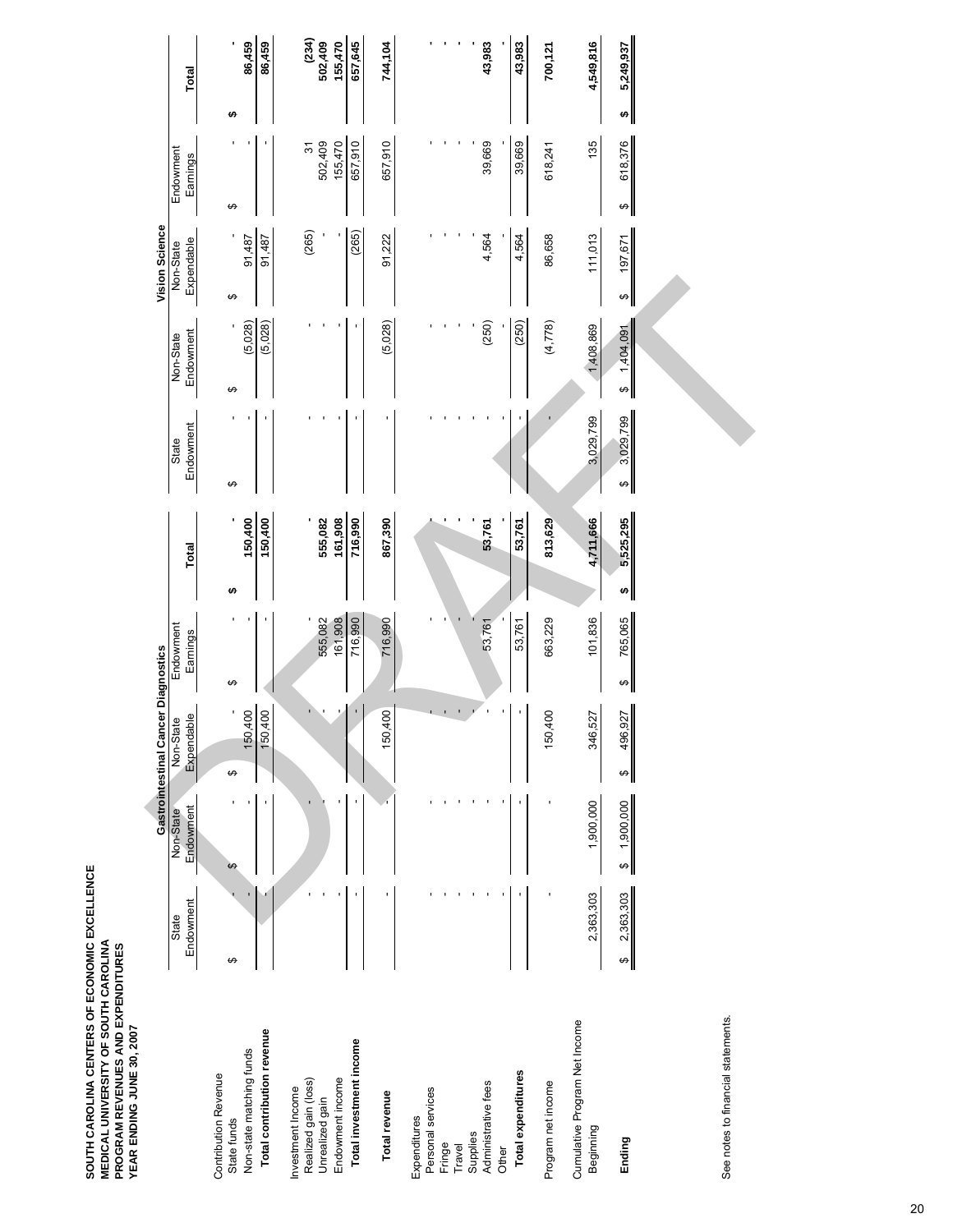|                                            |                    |                        | Clinical Effectiveness and Patient Safety |                        |                 |                        | Molecular Proteomics in Cardiovascular Disease and Prevention |                         |                        |                |
|--------------------------------------------|--------------------|------------------------|-------------------------------------------|------------------------|-----------------|------------------------|---------------------------------------------------------------|-------------------------|------------------------|----------------|
|                                            | Endowment<br>State | Endowment<br>Non-State | Expendable<br>Non-State                   | Endowment<br>Earnings  | Total           | Endowment<br>State     | Endowment<br>Non-State                                        | Expendable<br>Non-State | Endowment<br>Earnings  | <b>Total</b>   |
|                                            |                    |                        |                                           |                        |                 |                        |                                                               |                         |                        |                |
| <b>Contribution Revenue</b><br>State funds | 2,502,432<br>↮     | $\boldsymbol{\varphi}$ | ↮                                         | $\boldsymbol{\varphi}$ | 2,502,432<br>မာ | $\boldsymbol{\varphi}$ | ↮                                                             | ↮                       | $\boldsymbol{\varphi}$ | ↮              |
| Non-state matching funds                   |                    | 2,000,000              | $\blacksquare$                            | $\mathbf{I}$           | 2,000,000       | $\mathbf{I}$           |                                                               | ٠                       |                        | $\blacksquare$ |
| Total contribution revenue                 | 2,502,432          | 2,000,000              |                                           |                        | 4,502,432       |                        |                                                               |                         |                        | ×              |
|                                            |                    |                        |                                           |                        |                 |                        |                                                               |                         |                        |                |
| Realized gain (loss)<br>Investment Income  |                    |                        |                                           |                        |                 |                        |                                                               |                         |                        |                |
| Unrealized gain                            | $\blacksquare$     | $\blacksquare$         | r,                                        | 71,293                 | 71,293          |                        |                                                               | ٠                       |                        |                |
| Endowment income                           |                    | ı.                     |                                           | 40,241                 | 40,241          | 1                      | 1                                                             | ٠                       |                        | ٠              |
| Total investment income                    |                    | ï                      | ı                                         | 111,534                | 111,534         | J.                     | J.                                                            | $\blacksquare$          | $\blacksquare$         | ı              |
| Total revenue                              | 2,502,432          | 2,000,000              | $\blacksquare$                            | 111,534                | 4,613,966       | $\mathbf{I}$           | $\mathbf{I}$                                                  | $\mathbf{I}$            |                        | ٠              |
|                                            |                    |                        |                                           |                        |                 |                        |                                                               |                         |                        |                |
| Personal services<br>Expenditures          |                    |                        |                                           |                        |                 |                        |                                                               |                         |                        |                |
| Fringe                                     |                    |                        |                                           |                        |                 |                        |                                                               |                         |                        |                |
| Travel                                     | $\blacksquare$     | ٠                      |                                           | $\blacksquare$         |                 |                        |                                                               |                         |                        |                |
| Supplies                                   | $\blacksquare$     | $\blacksquare$         |                                           |                        |                 |                        |                                                               | ٠                       |                        |                |
| Administrative fees                        | ٠                  | ٠                      |                                           | 104,920                | 104,920         |                        |                                                               | ٠                       |                        |                |
| Other                                      |                    |                        | ı                                         |                        |                 |                        |                                                               | ٠                       |                        |                |
| Total expenditures                         |                    |                        | 1                                         | 104,920                | 104,920         |                        |                                                               |                         |                        |                |
| Program net income                         | 2,502,432          | 2,000,000              | ı                                         | 6,614                  | 4,509,046       |                        |                                                               | J.                      |                        |                |
|                                            |                    |                        |                                           |                        |                 |                        |                                                               |                         |                        |                |
| Cumulative Program Net Income<br>Beginning |                    |                        | ı                                         |                        | ٠               |                        |                                                               |                         |                        | ı              |
|                                            |                    |                        |                                           |                        |                 |                        |                                                               |                         |                        |                |
| Ending                                     | 2,502,432<br>↮     | 2,000,000<br>↮         | $\blacksquare$<br>↮                       | 6,614<br>↮             | 4,509,046<br>↮  | ↮                      | ↔                                                             | ↮                       | ↮                      | ₩,             |
| See notes to financial statements.         |                    |                        |                                           |                        |                 |                        |                                                               |                         |                        |                |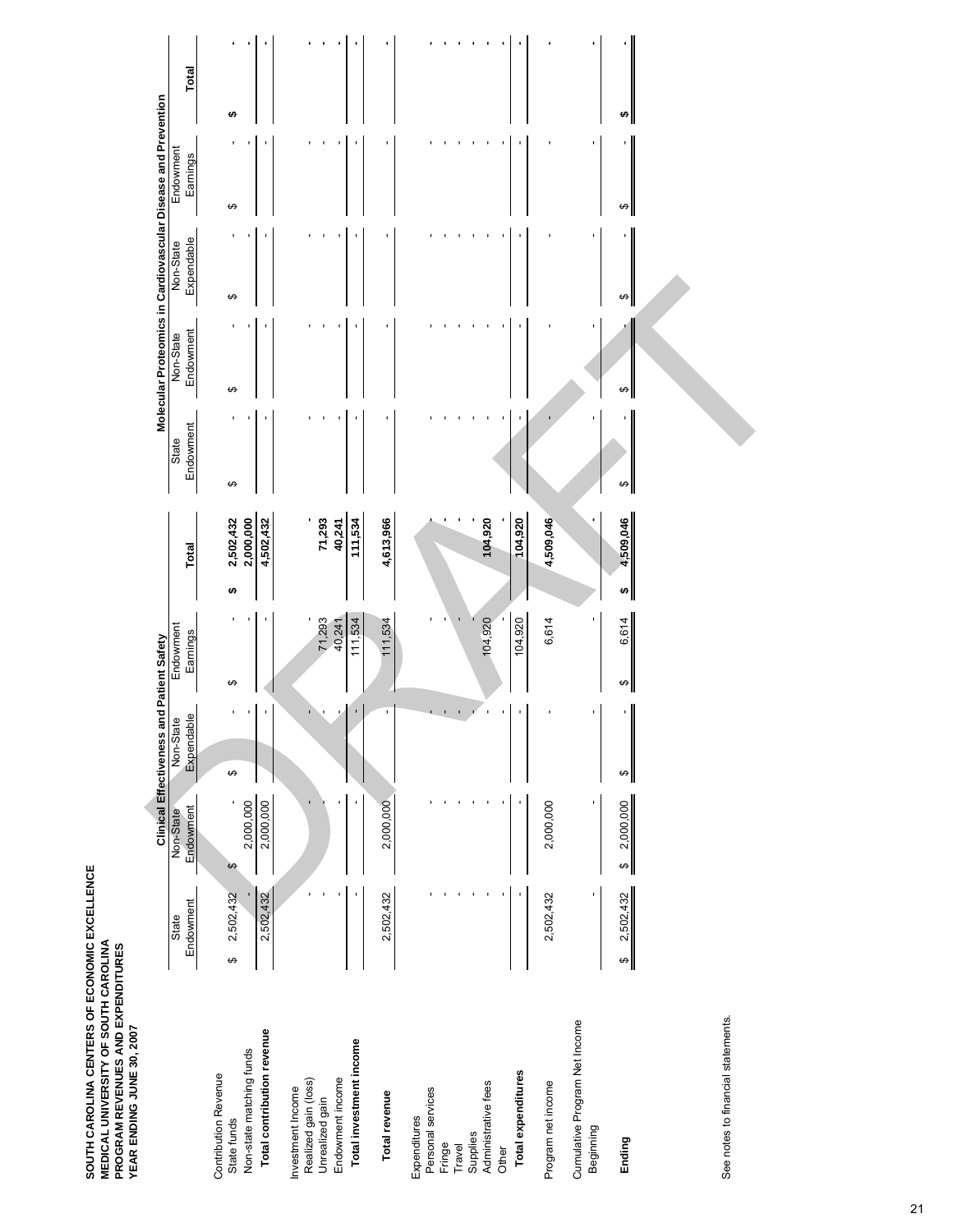|                                         |                        |                        | <b>Tobacco-Related Malignancy</b> |                        |       |                    |                        | <b>Stroke</b>           |                       |              |
|-----------------------------------------|------------------------|------------------------|-----------------------------------|------------------------|-------|--------------------|------------------------|-------------------------|-----------------------|--------------|
|                                         | Endowment<br>State     | Endowment<br>Non-State | Expendable<br>Non-State           | Endowment<br>Earnings  | Total | Endowment<br>State | Endowment<br>Non-State | Expendable<br>Non-State | Endowment<br>Earnings | <b>Total</b> |
| <b>Contribution Revenue</b>             |                        |                        |                                   |                        |       |                    |                        |                         |                       |              |
| State funds                             | ↮                      | $\theta$               | ٠<br>↮                            | $\boldsymbol{\varphi}$ | ↮     | ٠<br>↮             | $\boldsymbol{\varphi}$ | ٠<br>↮                  | ٠<br>↮                | ↮            |
| Non-state matching funds                | Ŧ.                     | $\blacksquare$         | $\blacksquare$                    | ٠                      | ٠     | $\mathbf{I}$       | ٠                      | $\blacksquare$          | $\blacksquare$        | ٠            |
| Total contribution revenue              |                        |                        | 1                                 |                        | J.    | ٠                  |                        | ٠                       | $\blacksquare$        | J.           |
|                                         |                        |                        |                                   |                        |       |                    |                        |                         |                       |              |
| Investment Income                       |                        |                        |                                   |                        |       |                    |                        |                         |                       |              |
| Realized gain (loss)<br>Unrealized gain | $\blacksquare$<br>ı    | $\blacksquare$         | ×.<br>٠                           | t                      |       | ٠<br>٠             |                        | ٠<br>п                  | $\mathbf{I}$<br>٠     |              |
| Endowment income                        | T,                     | T.                     |                                   |                        | ,     | ٠                  |                        | ٠                       | 1                     |              |
| Total investment income                 | J                      | ï                      | p                                 | ï                      | ٠     | ٠                  | ı                      | J,                      | $\blacksquare$        | ı            |
|                                         |                        |                        |                                   |                        |       |                    |                        |                         |                       |              |
| Total revenue                           | $\blacksquare$         |                        | $\blacksquare$                    |                        |       | $\mathbf{I}$       | $\blacksquare$         | $\blacksquare$          | $\mathbf{I}$          | ٠            |
| Expenditures                            |                        |                        |                                   |                        |       |                    |                        |                         |                       |              |
| Personal services                       |                        |                        |                                   |                        |       |                    |                        |                         |                       |              |
| Fringe                                  |                        |                        |                                   |                        |       |                    |                        |                         |                       |              |
| Travel                                  | $\blacksquare$         |                        |                                   | п                      |       |                    |                        |                         |                       |              |
| Supplies                                | $\blacksquare$         | $\blacksquare$         |                                   | ×.                     |       |                    |                        |                         | $\blacksquare$        |              |
| Administrative fees                     | ı                      | ٠                      | f,                                | $\blacksquare$         |       | ٠                  |                        |                         | ٠                     |              |
| Other                                   | ı                      | ı                      | $\blacksquare$                    | ٠                      |       | ٠                  |                        |                         | ٠                     |              |
| Total expenditures                      | ٠                      |                        | $\blacksquare$                    |                        |       |                    |                        |                         | ×                     |              |
|                                         |                        |                        |                                   |                        |       |                    |                        |                         |                       |              |
| Program net income                      | ٠                      | ï                      | ٠                                 |                        |       |                    | J.                     | J.                      | J.                    |              |
| Cumulative Program Net Income           |                        |                        |                                   |                        |       |                    |                        |                         |                       |              |
| Beginning                               | $\blacksquare$         |                        | 1                                 |                        | f,    |                    |                        |                         |                       | ı            |
| Ending                                  | $\boldsymbol{\varphi}$ | ↮                      | $\cdot$  <br>↮                    | ↮                      | ₩     | ↮                  | ↮                      | ↮                       | ↮                     | H.           |
|                                         |                        |                        |                                   |                        |       |                    |                        |                         |                       |              |
|                                         |                        |                        |                                   |                        |       |                    |                        |                         |                       |              |
|                                         |                        |                        |                                   |                        |       |                    |                        |                         |                       |              |
| See notes to financial statements.      |                        |                        |                                   |                        |       |                    |                        |                         |                       |              |
|                                         |                        |                        |                                   |                        |       |                    |                        |                         |                       |              |
|                                         |                        |                        |                                   |                        |       |                    |                        |                         |                       |              |
|                                         |                        |                        |                                   |                        |       |                    |                        |                         |                       |              |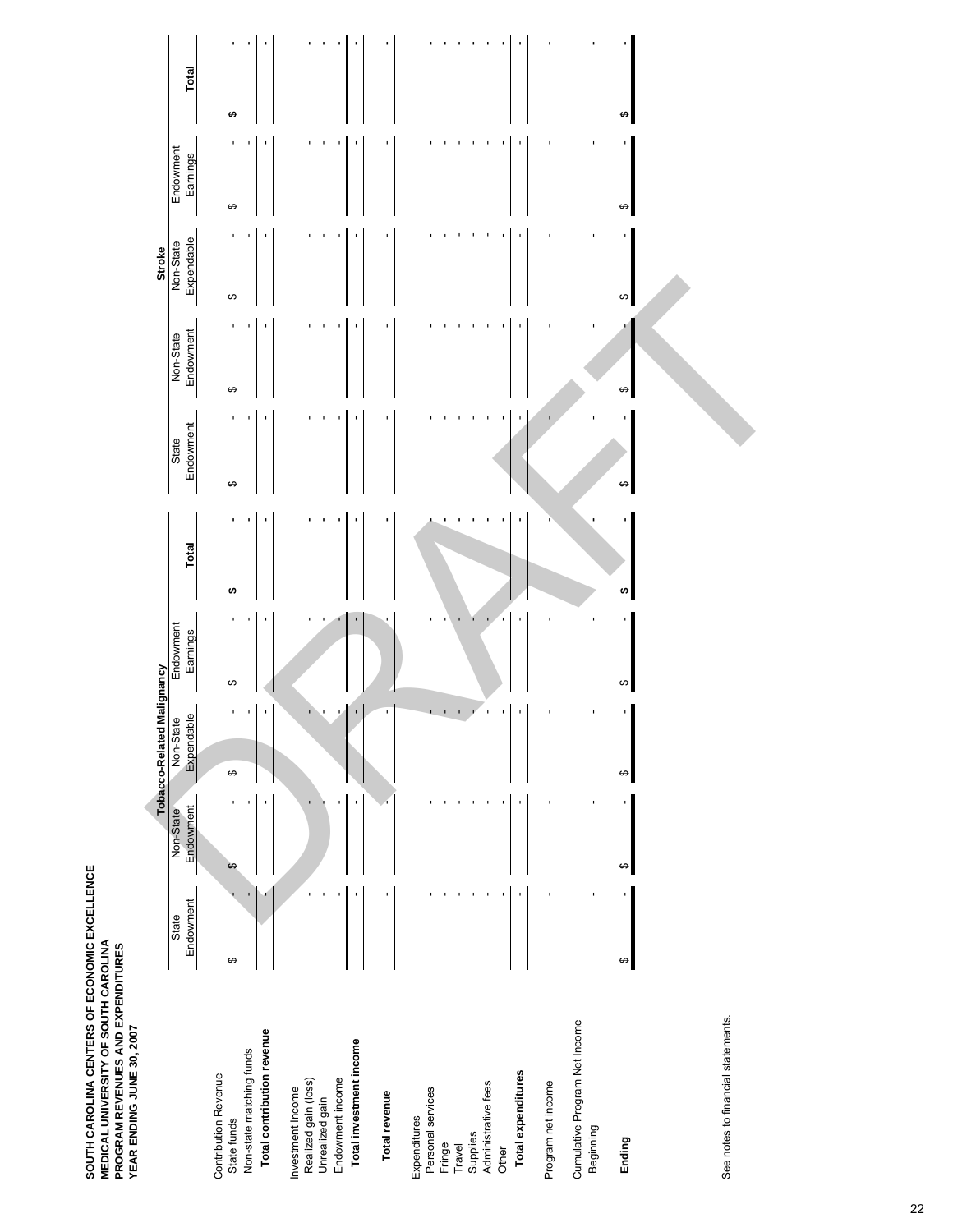|                                              | Total                   | 4,864,817<br>↮                             | 3,741,626                | 8,606,443                  | 66,278                                    | 4,015,429       | 1,243,110        | 5,324,817               | 13,931,260    |              | 85,815            | 22,022 | 2,910  | 9,240<br>486,031                | 25,187 | 631,205            | 13,300,055         | 32,463,058                                 | 45,763,113<br>↮ |                                    |
|----------------------------------------------|-------------------------|--------------------------------------------|--------------------------|----------------------------|-------------------------------------------|-----------------|------------------|-------------------------|---------------|--------------|-------------------|--------|--------|---------------------------------|--------|--------------------|--------------------|--------------------------------------------|-----------------|------------------------------------|
|                                              | Endowment<br>Earnings   | ↮                                          | $\blacksquare$           |                            | 66,543                                    | 4,015,429       | 1,243,110        | 5,325,082               | 5,325,082     |              | 8,042             | 1,137  |        | 423,003<br>54                   |        | 432,236            | 4,892,846          | 2,417,773                                  | 7,310,619<br>↮  |                                    |
| Total - Medical University of South Carolina | Expendable<br>Non-State | ↮                                          | 241,887                  | 241,887                    | (265)                                     |                 |                  | (265)                   | 241,622       |              | 77,773<br>20,885  |        | 2,910  | 9,186<br>63,278                 | 25,187 | 199,219            | 42,403             | 705,707                                    | 748,110<br>↮    |                                    |
|                                              | Endowment<br>Non-State  | ↮                                          | 3,499,739                | 3,499,739                  |                                           |                 |                  |                         | 3,499,739     |              |                   |        |        | (250)                           |        | (250)              | 3,499,989          | 9,146,476                                  | \$12,646,465    |                                    |
|                                              | Endowment<br>State      | 4,864,817<br>↮                             |                          | 4,864,817                  | $\blacksquare$                            | ı               | ı.               |                         | 4,864,817     |              |                   |        | J.     | $\blacksquare$<br>ı             |        |                    | 4,864,817          | 20,193,102                                 | 25,057,919<br>↮ |                                    |
|                                              |                         | <b>Contribution Revenue</b><br>State funds | Non-state matching funds | Total contribution revenue | Realized gain (loss)<br>Investment Income | Unrealized gain | Endowment income | Total investment income | Total revenue | Expenditures | Personal services | Fringe | Travel | Administrative fees<br>Supplies | Other  | Total expenditures | Program net income | Cumulative Program Net Income<br>Beginning | Ending          | See notes to financial statements. |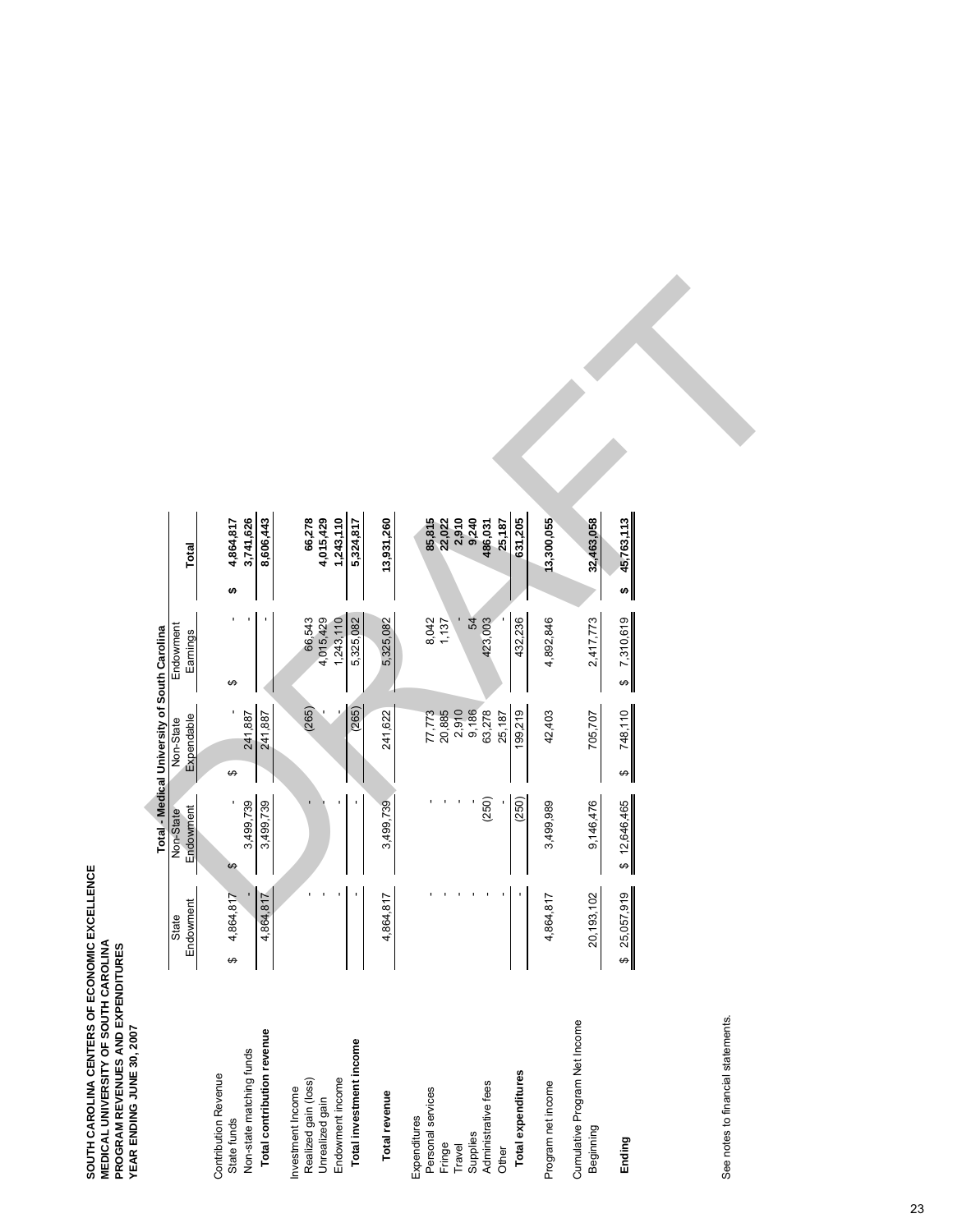|                                                  |                    |                        | Nanostructures           |                       |                         |                    |                        | Brain Imaging           |                       |                     |
|--------------------------------------------------|--------------------|------------------------|--------------------------|-----------------------|-------------------------|--------------------|------------------------|-------------------------|-----------------------|---------------------|
|                                                  | Endowment<br>State | Endowment<br>Non-State | Expendable<br>Non-State  | Endowment<br>Earnings | Total                   | Endowment<br>State | Endowment<br>Non-State | Expendable<br>Non-State | Endowment<br>Earnings | Total               |
|                                                  |                    |                        |                          |                       |                         |                    |                        |                         |                       |                     |
| <b>Contribution Revenue</b>                      | 646,700<br>↮       | $\Theta$               |                          |                       |                         | 2,470,800<br>မာ    | ↮                      | ↮                       | ↮                     | ↮                   |
| Non-state matching funds<br>State funds          |                    | 4,052                  | ٠<br>343,602<br>↮        | ↮                     | 646,700<br>347,654<br>↮ |                    | 14,000                 | $\blacksquare$<br>٠     |                       | 2,470,800<br>14,000 |
| Total contribution revenue                       | 646,700            | 4,052                  | 343,602                  |                       | 994,354                 | 2,470,800          | 14,000                 |                         |                       | 2,484,800           |
| Investment Income                                |                    |                        |                          |                       |                         |                    |                        |                         |                       |                     |
| Realized gain (loss)                             |                    |                        |                          | 82,520                | 82,520<br>117,056       |                    |                        | ٠                       | 86,823                | 86,823              |
| Endowment income<br>Unrealized gain              |                    |                        |                          | 117,056<br>113,191    | 113,191                 |                    |                        |                         | 56,002<br>122,951     | 56,002<br>122,951   |
| Total investment income                          |                    |                        |                          | 312,767               | 312,767                 |                    |                        | ٠                       | 265,776               | 265,776             |
|                                                  |                    |                        |                          |                       |                         |                    |                        |                         |                       |                     |
| Total revenue                                    | 646,700            | 4,052                  | 343,602                  | 312,767               | 1,307,121               | 2,470,800          | 14,000                 |                         | 265,776               | 2,750,576           |
| Expenditures                                     |                    |                        |                          |                       |                         |                    |                        |                         |                       |                     |
| Personal services<br>Fringe                      |                    |                        | 37,887<br>6,312<br>2,082 | 30,000                | 67,887                  |                    |                        |                         |                       |                     |
| Travel                                           |                    |                        |                          |                       | 6,312<br>2,082          |                    |                        |                         |                       |                     |
| Scholarships                                     |                    |                        |                          |                       |                         |                    |                        |                         |                       |                     |
| Advertising<br>Supplies                          |                    |                        |                          |                       |                         |                    |                        |                         |                       |                     |
| Contractual                                      |                    |                        |                          |                       |                         |                    |                        |                         |                       |                     |
| Fixed charges                                    |                    |                        |                          |                       |                         |                    |                        |                         |                       |                     |
| Instructional materials                          |                    |                        |                          |                       |                         |                    |                        |                         |                       |                     |
| Employer contributions<br>Indirect cost recovery |                    |                        | 36<br>25,4               |                       | 25,436<br>4,136         |                    |                        |                         |                       |                     |
| Administrative fees                              |                    |                        |                          | 4,136<br>22,299       | 22,299                  |                    |                        |                         | 23,455                | 23,455              |
| Other                                            |                    |                        |                          |                       |                         |                    |                        |                         |                       |                     |
| Equipment                                        |                    |                        |                          |                       |                         |                    |                        |                         |                       |                     |
| Total expenditures                               |                    |                        | ζĻ.<br>71,7              | 56,435                | 128,152                 |                    |                        |                         | 23,455                | 23,455              |
| Program net income                               | 646,700            | 4,052                  | 85<br>271,8              | 256,332               | 1,178,969               | 2,470,800          | 14,000                 |                         | 242,321               | 2,727,121           |
| Cumulative Program Net Income<br>Beginning       | 1,370,000          | 1,273,403              | 13,574                   | 335,193               | 2,992,170               | 500,000            | 1,381,897              |                         | 155,039               | 2,036,936           |
|                                                  |                    |                        |                          |                       |                         |                    |                        |                         |                       |                     |
| Ending                                           | 2,016,700<br>↮     | 1,277,455<br>↮         | $\ddot{5}$<br>285,4<br>↮ | 591,525<br>↮          | 4,171,139<br>↮          | 2,970,800<br>↮     | 1,395,897<br>↮         | ↮                       | 397,360<br>↮          | 4,764,057<br>↮      |
|                                                  |                    |                        |                          |                       |                         |                    |                        |                         |                       |                     |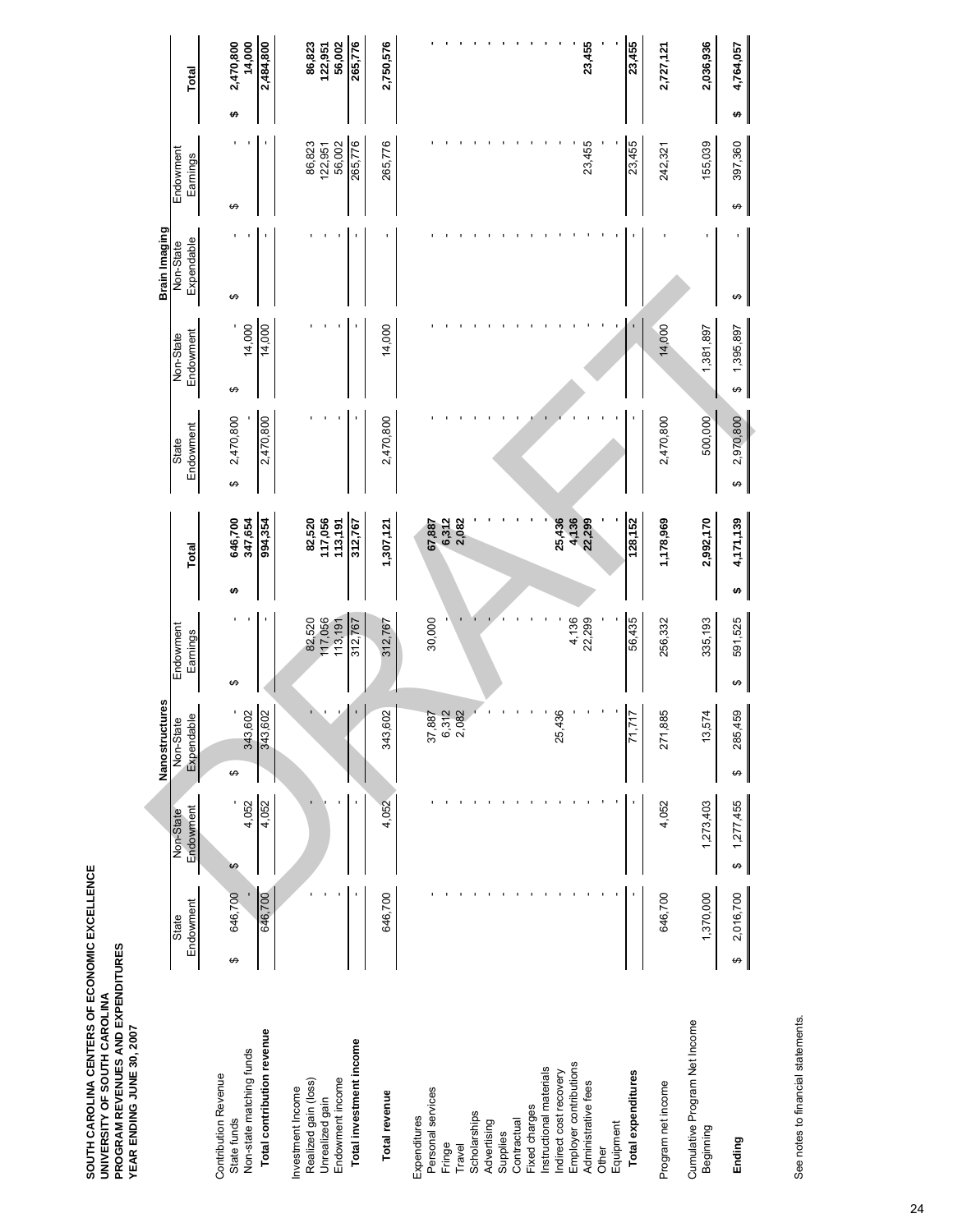|                                               |                |                       | Polymer Nanocomposites   |                  |                  |                |           | Hydrogen Fuel Cell Economy |             |                  |
|-----------------------------------------------|----------------|-----------------------|--------------------------|------------------|------------------|----------------|-----------|----------------------------|-------------|------------------|
|                                               | State          | Non-State             | Non-State                | Endowment        |                  | <b>State</b>   | Non-State | Non-State                  | Endowment   |                  |
|                                               | Endowment      | Endowment             | Expendable               | Earnings         | Total            | Endowment      | Endowment | Expendable                 | Earnings    | Total            |
| <b>Contribution Revenue</b><br>State funds    | 673,700<br>↮   | $\boldsymbol{\Theta}$ | ↮                        | ↮                | 673,700<br>↮     | 726,800<br>↮   | ↮         | ↮                          | ↮           | 726,800<br>↮     |
| Non-state matching funds                      |                | 104,954               | 107,003                  |                  | 211,957          |                |           | 455,000                    |             | 455,000          |
| Total contribution revenue                    | 673,700        | 104,954               | 003<br>107               |                  | 885,657          | 726,800        |           | 455,000                    |             | 1,181,800        |
| Investment Income                             |                |                       |                          |                  |                  |                |           |                            |             |                  |
| Realized gain (loss)<br>Unrealized gain       |                |                       |                          | 25,474<br>34,354 | 25,474<br>34,354 |                |           |                            |             | ٠                |
| Endowment income                              |                |                       |                          | 86,497           | 86,497           |                |           |                            | 70,556      | 70,556           |
| Total investment income                       |                |                       |                          | 146,325          | 146,325          |                |           |                            | 70,556      | 70,556           |
| Total revenue                                 | 673,700        | 104,954               | 107,003                  | 146,325          | 1,031,982        | 726,800        |           | 455,000                    | 70,556      | 1,252,356        |
| Personal services<br>Expenditures             |                |                       |                          | 2,005            | 51,084           |                |           | 270,807                    |             | 270,807          |
| Fringe                                        |                |                       | 49,079<br>5,338<br>2,044 | 76               | 5,414<br>2,044   |                |           | 43,565                     |             | 43,565           |
| Scholarships<br>Travel                        |                |                       |                          |                  |                  |                |           | 65,819                     |             | 65,819           |
| Advertising                                   |                |                       |                          |                  |                  |                |           |                            |             |                  |
| Supplies                                      |                |                       | 17,018                   |                  | 17,018           |                |           | 51,116                     |             | 51,116           |
| Fixed charges<br>Contractual                  |                |                       | 562<br>5,582             |                  | 5,582<br>562     |                |           | 22,210<br>61,392           |             | 22,210<br>61,392 |
| Instructional materials                       |                |                       |                          |                  |                  |                |           |                            |             |                  |
| Indirect cost recovery                        |                |                       | 32,957                   |                  | 32,957           |                |           |                            |             |                  |
| Employer contributions<br>Administrative fees |                |                       |                          | 6,862            | 6,862            |                |           |                            |             |                  |
| Other                                         |                |                       |                          |                  |                  |                |           |                            |             |                  |
| Equipment                                     |                |                       |                          |                  |                  |                |           | 19,904                     |             | 19,904           |
| Total expenditures                            |                |                       | 112,580                  | 8,943            | 121,523          |                |           | 534,813                    |             | 534,813          |
| Program net income                            | 673,700        | 104,954               | (5,577)                  | 137,382          | 910,459          | 726,800        |           | (79, 813)                  | 70,556      | 717,543          |
| Cumulative Program Net Income<br>Beginning    | 1,192,920      | 361,355               | 25,348                   | 108,622          | 1,688,245        | 1,114,145      |           | 472,750                    | 18,497      | 1,605,392        |
| Ending                                        | 1,866,620<br>↮ | 466,309<br>↮          | 171<br><u>19</u><br>↮    | 246,004<br>↮     | 2,598,704<br>↮   | 1,840,945<br>↮ | ↮         | 392,937<br>↮               | 89,053<br>↮ | 2,322,935<br>↮   |
|                                               |                |                       |                          |                  |                  |                |           |                            |             |                  |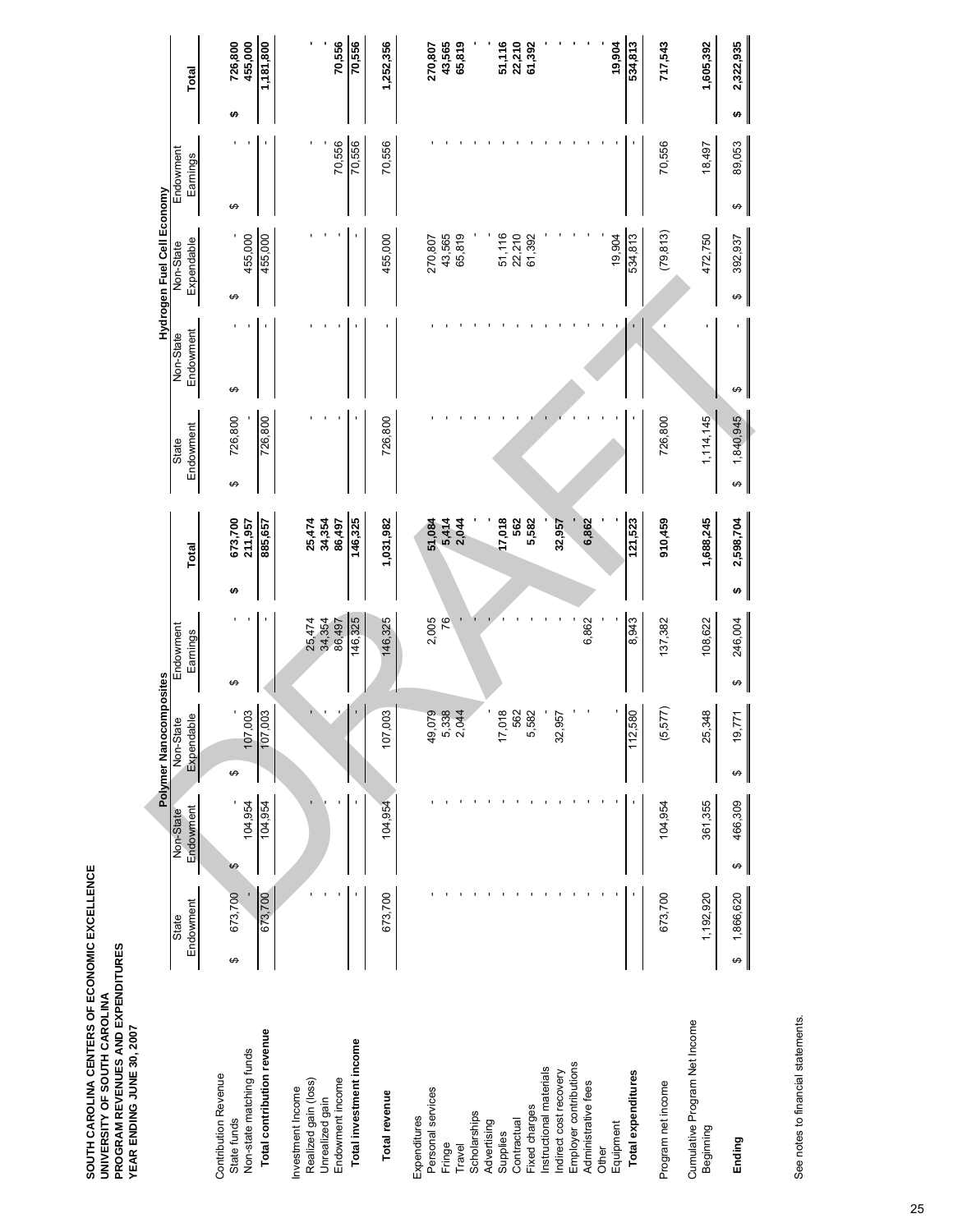|                                                  |                    |                        | Travel and Tourism Technology |                          |                  |                    |                        | Renewable Fuel Cells |           |   |                     |
|--------------------------------------------------|--------------------|------------------------|-------------------------------|--------------------------|------------------|--------------------|------------------------|----------------------|-----------|---|---------------------|
|                                                  | Endowment<br>State | Endowment<br>Non-State | Expendable<br>Non-State       | Endowment                | Total            | Endowment<br>State | Endowment<br>Non-State | Non-State            | Endowment |   | Total               |
|                                                  |                    |                        |                               | Earnings                 |                  |                    |                        | Expendable           | Earnings  |   |                     |
| <b>Contribution Revenue</b><br>State funds       | 325,000<br>↮       | ı<br>$\Theta$          | ı<br>↮                        | ٠<br>↮                   | 325,000<br>₩,    | 1,160,900<br>↮     | ٠<br>↮                 | ↮                    | ٠<br>↮    | ↮ | 1,160,900           |
| Non-state matching funds                         |                    | $\blacksquare$         | $\blacksquare$                | $\overline{\phantom{a}}$ |                  |                    | $\mathbf{I}$           | 291,874              |           |   | 291,874             |
| Total contribution revenue                       | 325,000            |                        |                               |                          | 325,000          | 1,160,900          |                        | 291,874              |           |   | 1,452,774           |
| Investment Income                                |                    |                        |                               |                          |                  |                    |                        |                      |           |   |                     |
| Realized gain (loss)<br>Unrealized gain          |                    |                        |                               | 57,779<br>81,969         | 57,779<br>81,969 |                    | ٠                      |                      |           |   | ٠                   |
| Endowment income                                 |                    | $\mathbf{I}$           |                               | 54,476                   | 54,476           |                    |                        |                      |           |   | ٠                   |
| Total investment income                          |                    | $\blacksquare$         |                               | 194,224                  | 194,224          |                    | ٠                      |                      |           |   | ı                   |
| Total revenue                                    | 325,000            |                        |                               | 194,224                  | 519,224          | 1,160,900          |                        | 291,874              |           |   | 1,452,774           |
| Personal services<br>Expenditures                |                    |                        |                               |                          |                  |                    |                        | 110,668              |           |   | 110,668             |
| Fringe                                           |                    |                        |                               |                          |                  |                    |                        | 12,067<br>13,210     |           |   | 12,067              |
| Scholarships<br>Travel                           |                    |                        |                               |                          |                  |                    |                        | 3,739                |           |   | $13,210$<br>$3,739$ |
| Advertising                                      |                    |                        |                               |                          |                  |                    |                        |                      |           |   |                     |
| Contractual<br>Supplies                          |                    |                        |                               |                          |                  |                    |                        | 20,380               |           |   | 20,380              |
| Fixed charges                                    |                    |                        |                               |                          |                  |                    |                        |                      |           |   |                     |
| Instructional materials                          |                    |                        |                               |                          |                  |                    |                        |                      |           |   |                     |
| Employer contributions<br>Indirect cost recovery |                    |                        |                               |                          |                  |                    |                        |                      |           |   |                     |
| Administrative fees                              |                    |                        |                               | 15,615                   | 15,615           |                    |                        |                      |           |   |                     |
| Equipment<br>Other                               |                    |                        |                               |                          |                  |                    |                        | 59,662               |           |   | 59,662              |
| Total expenditures                               |                    |                        |                               | 15,615                   | 15,615           |                    |                        | 219,726              |           |   | 219,726             |
| Program net income                               | 325,000            | ı                      |                               | 178,609                  | 503,609          | 1,160,900          |                        | 72,148               |           |   | 1,233,048           |
| Cumulative Program Net Income<br>Beginning       | 600,000            | 925,000                |                               | 116,940                  | 1,641,940        |                    |                        |                      |           |   | ٠                   |
| Ending                                           | 925,000<br>↮       | 925,000<br>↮           | ↮                             | 295,549<br>↮             | 2,145,549<br>↮   | 1,160,900<br>↮     | ↮                      | 72,148<br>↮          | ↮         | ↮ | 1,233,048           |
|                                                  |                    |                        |                               |                          |                  |                    |                        |                      |           |   |                     |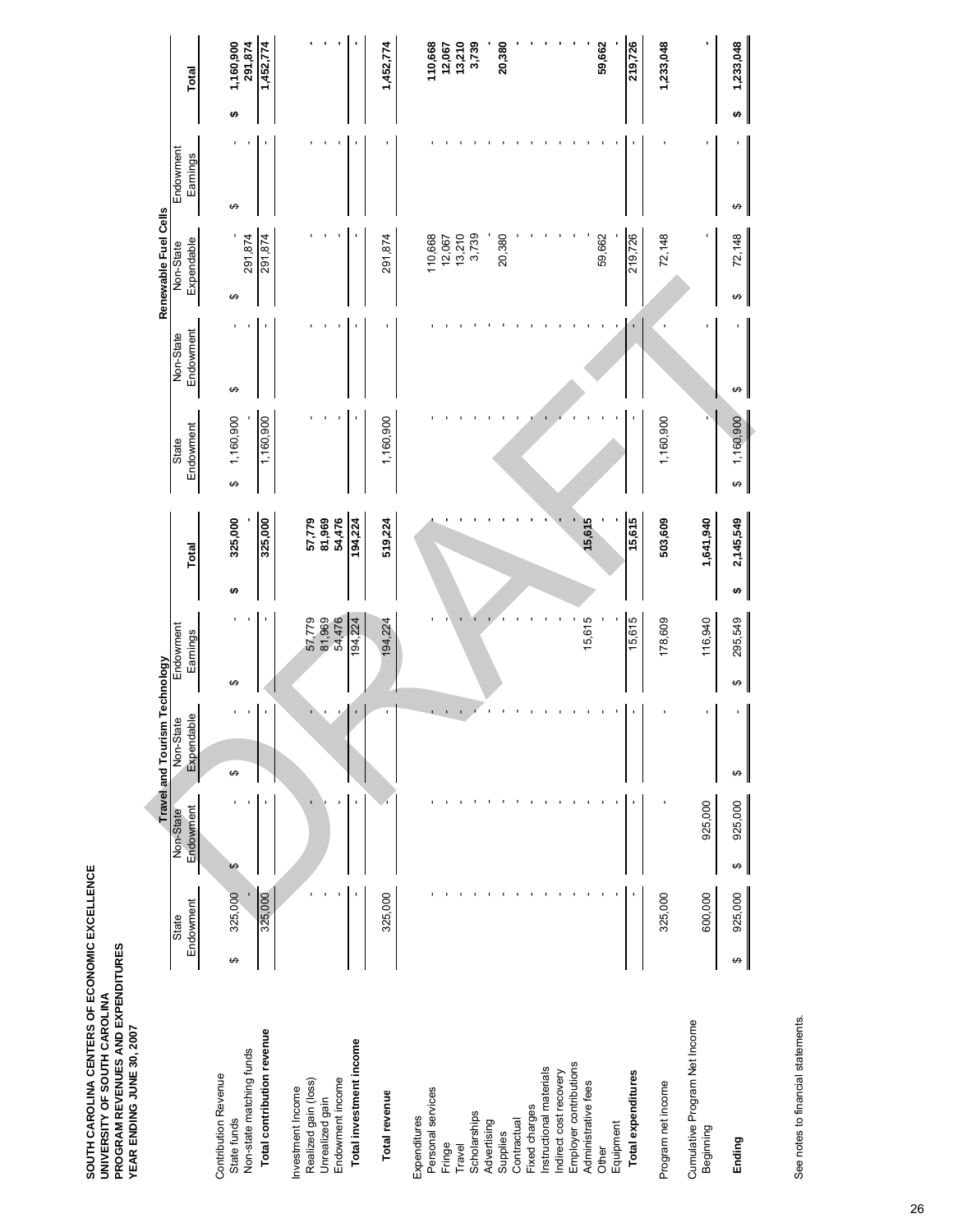|                                               |                                  |                                 | <b>Fuel Cells</b><br>Solid Oxide |                          |                     |                        |                             | <b>Childhood Neurotherapeutics</b> |                       |             |
|-----------------------------------------------|----------------------------------|---------------------------------|----------------------------------|--------------------------|---------------------|------------------------|-----------------------------|------------------------------------|-----------------------|-------------|
|                                               | Endowment<br>State               | Endowment<br>Non-State          | Expendable<br>Non-State          | Endowment<br>Earnings    | Total               | Endowment<br>State     | Endowment<br>Non-State      | Expendable<br>Non-State            | Endowment<br>Earnings | Total       |
|                                               |                                  |                                 |                                  |                          |                     |                        |                             |                                    |                       |             |
| <b>Contribution Revenue</b>                   |                                  |                                 |                                  |                          |                     |                        |                             |                                    |                       |             |
| Non-state matching funds<br>State funds       | ↮                                | $\blacksquare$<br>ı<br>$\Theta$ | ٠<br>↮                           | $\blacksquare$<br>ı<br>↮ | $\blacksquare$<br>↮ | ٠<br>$\mathbf{I}$<br>↮ | ٠<br>$\boldsymbol{\varphi}$ | ↮                                  | $\blacksquare$<br>↮   | ×<br>ı<br>↮ |
| Total contribution revenue                    |                                  |                                 |                                  |                          |                     |                        |                             |                                    |                       |             |
|                                               |                                  |                                 |                                  |                          |                     |                        |                             |                                    |                       |             |
| Investment Income                             |                                  |                                 |                                  |                          |                     |                        |                             |                                    |                       |             |
| Realized gain (loss)                          | ٠                                | $\blacksquare$                  |                                  |                          |                     |                        |                             |                                    |                       |             |
| Endowment income<br>Unrealized gain           | $\blacksquare$<br>$\blacksquare$ | $\blacksquare$                  |                                  |                          |                     | ٠                      |                             |                                    |                       |             |
| Total investment income                       | $\blacksquare$                   | $\blacksquare$                  |                                  |                          |                     |                        |                             |                                    |                       |             |
| Total revenue                                 | $\mathbf{I}$                     |                                 |                                  |                          |                     | ٠                      |                             | ٠                                  | ٠                     |             |
| Expenditures                                  |                                  |                                 |                                  |                          |                     |                        |                             |                                    |                       |             |
| Personal services                             |                                  |                                 |                                  |                          |                     |                        |                             |                                    |                       |             |
| Fringe                                        |                                  |                                 |                                  |                          |                     |                        |                             |                                    |                       |             |
| Travel                                        |                                  |                                 |                                  |                          |                     |                        |                             |                                    |                       |             |
| Scholarships                                  |                                  |                                 |                                  |                          |                     |                        |                             |                                    |                       |             |
| Advertising                                   |                                  |                                 |                                  |                          |                     |                        |                             |                                    |                       |             |
| Supplies                                      |                                  |                                 |                                  |                          |                     |                        |                             |                                    |                       |             |
| Contractual                                   |                                  |                                 |                                  |                          |                     |                        |                             |                                    |                       |             |
| Fixed charges                                 |                                  |                                 |                                  |                          |                     |                        |                             |                                    |                       |             |
| Instructional materials                       |                                  |                                 |                                  |                          |                     |                        |                             |                                    |                       |             |
| Indirect cost recovery                        |                                  |                                 |                                  |                          |                     |                        |                             |                                    |                       |             |
| Employer contributions<br>Administrative fees |                                  |                                 |                                  |                          |                     |                        |                             |                                    |                       |             |
| Other                                         |                                  |                                 |                                  |                          |                     |                        |                             |                                    |                       |             |
| Equipment                                     |                                  |                                 |                                  |                          |                     |                        |                             |                                    |                       |             |
| Total expenditures                            |                                  |                                 |                                  |                          |                     |                        |                             |                                    |                       |             |
|                                               |                                  |                                 |                                  |                          |                     |                        |                             |                                    |                       |             |
| Program net income                            |                                  |                                 |                                  |                          |                     | r                      |                             |                                    |                       |             |
| Cumulative Program Net Income                 |                                  |                                 |                                  |                          |                     |                        |                             |                                    |                       |             |
| Beginning                                     | ï                                |                                 |                                  |                          |                     |                        |                             |                                    |                       |             |
| Ending                                        | ↮                                | ↮                               | ↮                                | ↮                        | ₩                   | ↮                      | ↮                           | ↮                                  | ↮                     | ↮           |
|                                               |                                  |                                 |                                  |                          |                     |                        |                             |                                    |                       |             |
|                                               |                                  |                                 |                                  |                          |                     |                        |                             |                                    |                       |             |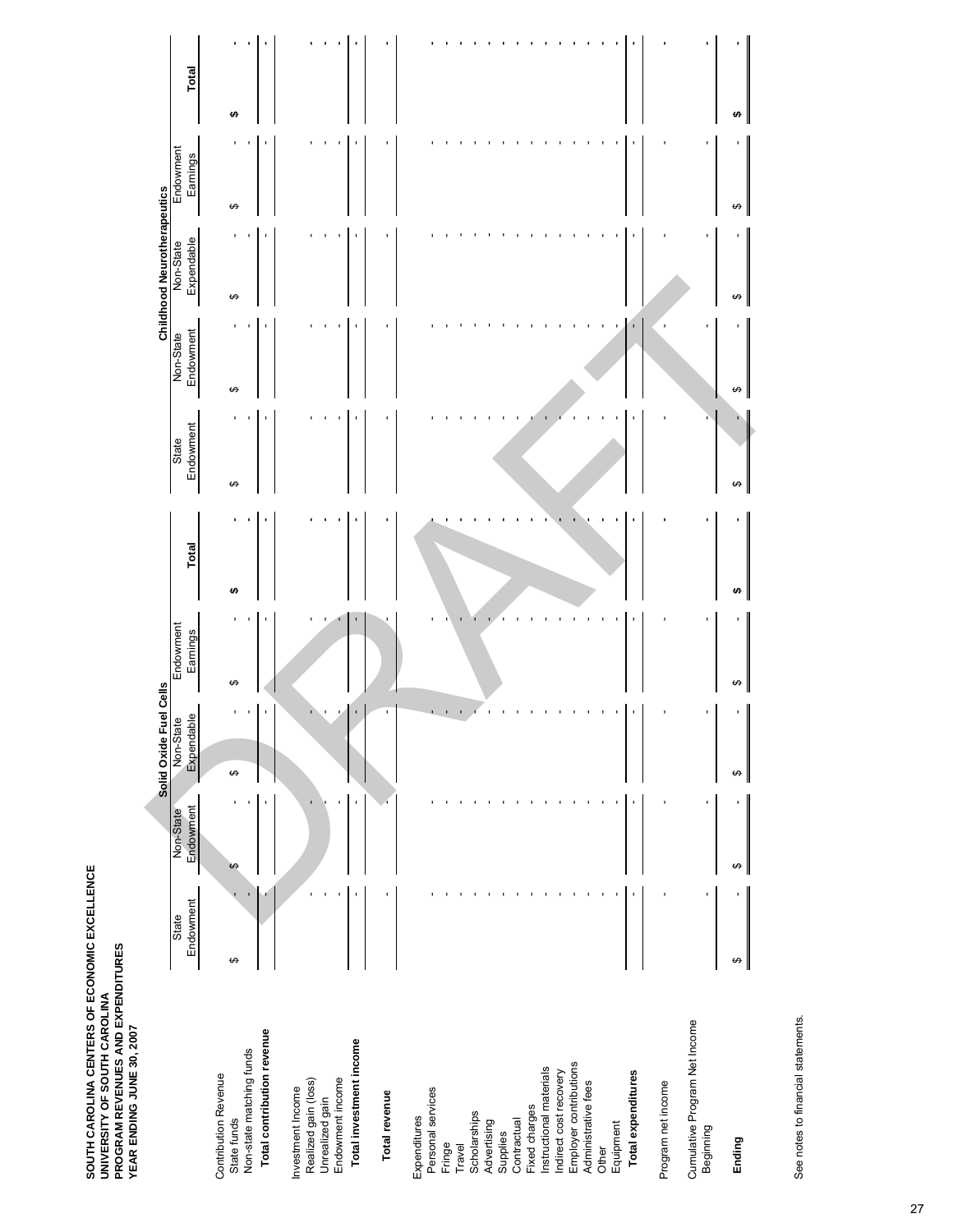|                                           |                    |                        | Rehabilitation and Reconstruction Science |                       |                |                    | Strategic Approaches to Electricity Production from Coal |                         |                       |                |
|-------------------------------------------|--------------------|------------------------|-------------------------------------------|-----------------------|----------------|--------------------|----------------------------------------------------------|-------------------------|-----------------------|----------------|
|                                           | Endowment<br>State | Endowment<br>Non-State | Expendable<br>Non-State                   | Endowment<br>Earnings | Total          | Endowment<br>State | Endowment<br>Non-State                                   | Expendable<br>Non-State | Endowment<br>Earnings | Total          |
|                                           |                    |                        |                                           |                       |                |                    |                                                          |                         |                       |                |
| <b>Contribution Revenue</b>               |                    |                        |                                           |                       |                |                    |                                                          |                         |                       |                |
| State funds                               | ↮                  | ı<br>$\Theta$          | ٠<br>↮                                    | ↮                     | ↮              | ٠<br>↮             | ٠<br>↮                                                   | ٠<br>↮                  | ٠<br>↮                | ↮              |
| Non-state matching funds                  |                    | $\mathbf I$            | $\blacksquare$                            | $\blacksquare$        | $\blacksquare$ | $\mathbf I$        | $\mathbf{I}$                                             |                         | ٠                     | $\blacksquare$ |
| Total contribution revenue                |                    | $\mathbf{I}$           |                                           | $\blacksquare$        | $\blacksquare$ |                    | $\mathbf{I}$                                             |                         |                       | $\blacksquare$ |
|                                           |                    |                        |                                           |                       |                |                    |                                                          |                         |                       |                |
| Realized gain (loss)<br>Investment Income | ٠                  | $\blacksquare$         |                                           |                       |                |                    |                                                          |                         | ٠                     |                |
| Unrealized gain                           | $\blacksquare$     |                        |                                           |                       |                |                    | ٠                                                        |                         | ٠                     |                |
| Endowment income                          | $\blacksquare$     | $\blacksquare$         |                                           |                       |                |                    |                                                          |                         |                       |                |
| Total investment income                   | $\blacksquare$     | $\blacksquare$         |                                           |                       |                | ٠                  | $\blacksquare$                                           |                         |                       |                |
| Total revenue                             | $\mathbf{I}$       |                        |                                           |                       |                |                    | $\mathbf{I}$                                             |                         | ٠                     |                |
|                                           |                    |                        |                                           |                       |                |                    |                                                          |                         |                       |                |
| Personal services<br>Expenditures         |                    |                        |                                           |                       |                |                    |                                                          |                         |                       |                |
| Fringe                                    |                    |                        |                                           |                       |                |                    |                                                          |                         |                       |                |
| Travel                                    |                    |                        |                                           |                       |                |                    |                                                          |                         |                       |                |
| Scholarships                              | ٠                  |                        |                                           |                       |                |                    |                                                          |                         |                       |                |
| Advertising                               |                    |                        |                                           |                       |                |                    |                                                          |                         |                       |                |
| Supplies                                  |                    |                        |                                           |                       |                |                    |                                                          |                         |                       |                |
| Contractual                               |                    |                        |                                           |                       |                |                    |                                                          |                         |                       |                |
| Fixed charges                             |                    |                        |                                           |                       |                |                    |                                                          |                         |                       |                |
| Instructional materials                   |                    |                        |                                           |                       |                |                    |                                                          |                         |                       |                |
| Indirect cost recovery                    |                    |                        |                                           |                       |                |                    |                                                          |                         |                       |                |
| Employer contributions                    |                    |                        |                                           |                       |                |                    |                                                          |                         |                       |                |
| Administrative fees<br>Other              | ۱                  |                        |                                           |                       |                |                    |                                                          |                         |                       |                |
| Equipment                                 | ï                  |                        |                                           |                       |                |                    |                                                          |                         |                       |                |
| Total expenditures                        | ï                  | ï                      |                                           | ï                     |                |                    |                                                          |                         |                       |                |
|                                           |                    |                        |                                           |                       |                |                    |                                                          |                         |                       |                |
| Program net income                        | ı                  | J.                     |                                           |                       |                | t                  | $\mathbf{I}$                                             |                         | ٠                     |                |
| Cumulative Program Net Income             |                    |                        |                                           |                       |                |                    |                                                          |                         |                       |                |
| Beginning                                 | ٠                  | ٠                      |                                           |                       |                |                    |                                                          |                         |                       |                |
| Ending                                    | ↮                  | ↮                      | ↮                                         | မာ                    | မာ             | ↮                  | ↮                                                        | ↮                       | ↮                     | ŧA             |
|                                           |                    |                        |                                           |                       |                |                    |                                                          |                         |                       |                |
|                                           |                    |                        |                                           |                       |                |                    |                                                          |                         |                       |                |
|                                           |                    |                        |                                           |                       |                |                    |                                                          |                         |                       |                |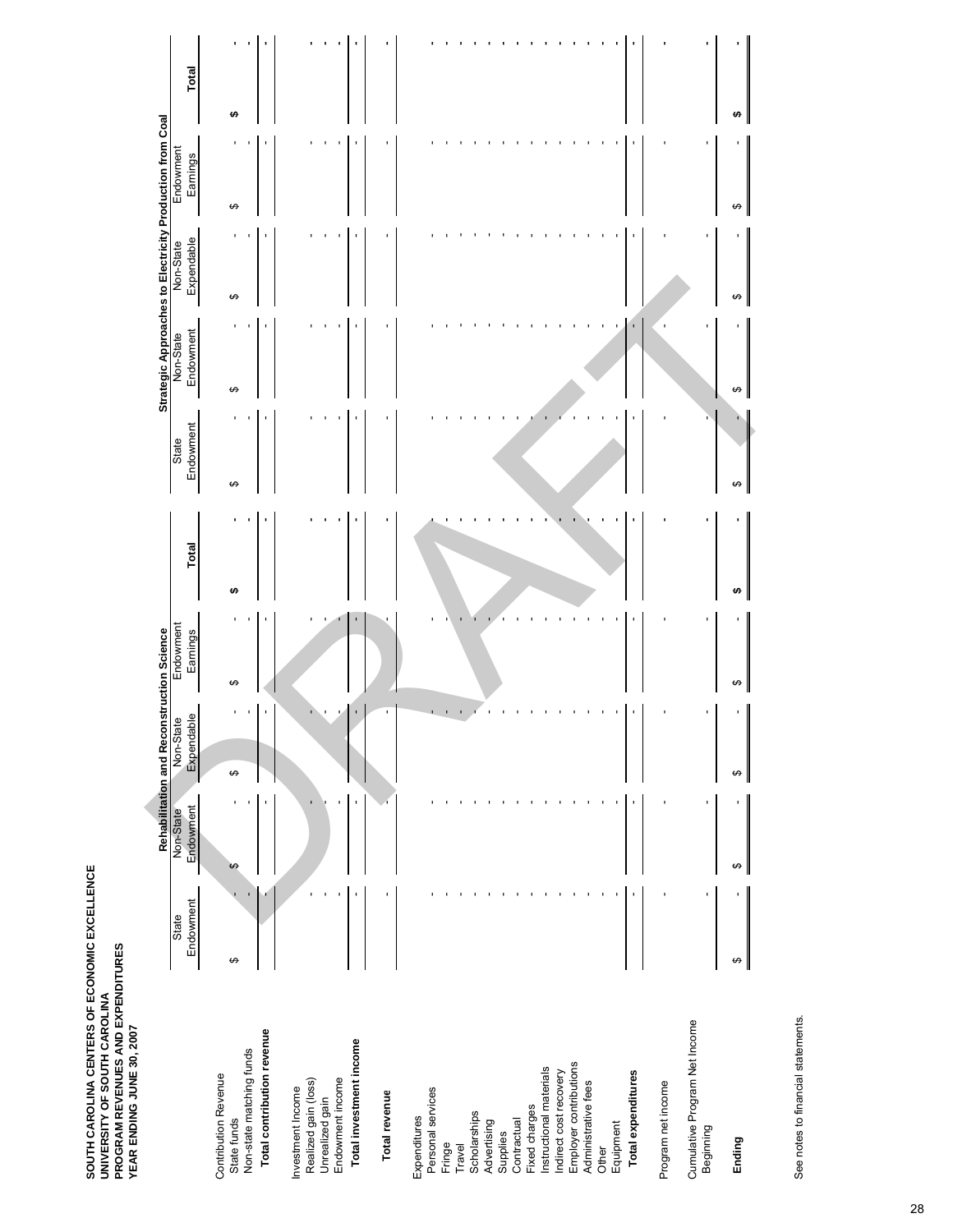|                                               |                    |                        | Healthcare Quality<br>Non-State |                       |                |                    |                        | Senior SMART <sup>TM</sup> Center |                       |                     |
|-----------------------------------------------|--------------------|------------------------|---------------------------------|-----------------------|----------------|--------------------|------------------------|-----------------------------------|-----------------------|---------------------|
|                                               | Endowment<br>State | Endowment<br>Non-State | Expendable                      | Endowment<br>Earnings | Total          | Endowment<br>State | Endowment<br>Non-State | Expendable<br>Non-State           | Endowment<br>Earnings | Total               |
| <b>Contribution Revenue</b>                   |                    |                        |                                 |                       |                |                    |                        |                                   |                       |                     |
| State funds                                   | ↮                  | $\Theta$               | ٠<br>↮                          | ı<br>↮                | ı<br>₩         | ٠<br>↮             | ↮                      | ٠<br>↮                            | ٠<br>↮                | $\blacksquare$<br>↮ |
| Non-state matching funds                      |                    |                        |                                 | $\mathbf{I}$          | $\blacksquare$ | ٠                  |                        | ٠                                 | $\mathbf{I}$          | $\blacksquare$      |
| Total contribution revenue                    |                    |                        |                                 |                       | $\blacksquare$ |                    |                        |                                   | $\blacksquare$        |                     |
| Investment Income                             |                    |                        |                                 |                       |                |                    |                        |                                   |                       |                     |
| Realized gain (loss)                          |                    |                        |                                 |                       |                | ٠                  |                        |                                   |                       |                     |
| Unrealized gain                               | $\blacksquare$     |                        |                                 |                       |                | ٠                  |                        |                                   |                       |                     |
| Endowment income                              | $\mathbf{I}$       | T.                     |                                 |                       |                |                    |                        |                                   |                       |                     |
| Total investment income                       | J,                 | $\mathbf{I}$           |                                 |                       |                |                    |                        |                                   |                       |                     |
| Total revenue                                 |                    |                        |                                 |                       |                | ٠                  |                        | ٠                                 | $\mathbf{I}$          |                     |
| Expenditures                                  |                    |                        |                                 |                       |                |                    |                        |                                   |                       |                     |
| Personal services                             |                    |                        |                                 |                       |                |                    |                        |                                   |                       |                     |
| Fringe                                        |                    |                        |                                 |                       |                |                    |                        |                                   |                       |                     |
| Travel                                        |                    |                        |                                 |                       |                |                    |                        |                                   |                       |                     |
| Scholarships                                  |                    |                        |                                 |                       |                |                    |                        |                                   |                       |                     |
| Advertising                                   |                    |                        |                                 |                       |                |                    |                        |                                   |                       |                     |
| Supplies                                      |                    |                        |                                 |                       |                |                    |                        |                                   |                       |                     |
| Contractual                                   |                    |                        |                                 |                       |                |                    |                        |                                   |                       |                     |
| Fixed charges                                 |                    |                        |                                 |                       |                |                    |                        |                                   |                       |                     |
| Instructional materials                       |                    |                        |                                 |                       |                |                    |                        |                                   |                       |                     |
| Indirect cost recovery                        |                    |                        |                                 |                       |                |                    |                        |                                   |                       |                     |
| Employer contributions<br>Administrative fees |                    |                        |                                 |                       |                |                    |                        |                                   |                       |                     |
| Other                                         |                    |                        |                                 |                       |                |                    |                        |                                   |                       |                     |
| Equipment                                     |                    |                        |                                 |                       |                |                    |                        |                                   |                       |                     |
| Total expenditures                            |                    |                        |                                 |                       |                |                    |                        |                                   |                       |                     |
|                                               |                    |                        |                                 |                       |                |                    |                        |                                   |                       |                     |
| Program net income                            |                    |                        |                                 |                       |                |                    |                        | ٠                                 | ٠                     |                     |
| Cumulative Program Net Income                 |                    |                        |                                 |                       |                |                    |                        |                                   |                       |                     |
| Beginning                                     |                    |                        |                                 |                       |                |                    |                        |                                   |                       |                     |
| Ending                                        | ↮                  | ↮                      | ↮                               | ↮                     | မာ             | ↮                  | ↮                      | ٠<br>↮                            | ٠<br>↮                | €A                  |
|                                               |                    |                        |                                 |                       |                |                    |                        |                                   |                       |                     |
|                                               |                    |                        |                                 |                       |                |                    |                        |                                   |                       |                     |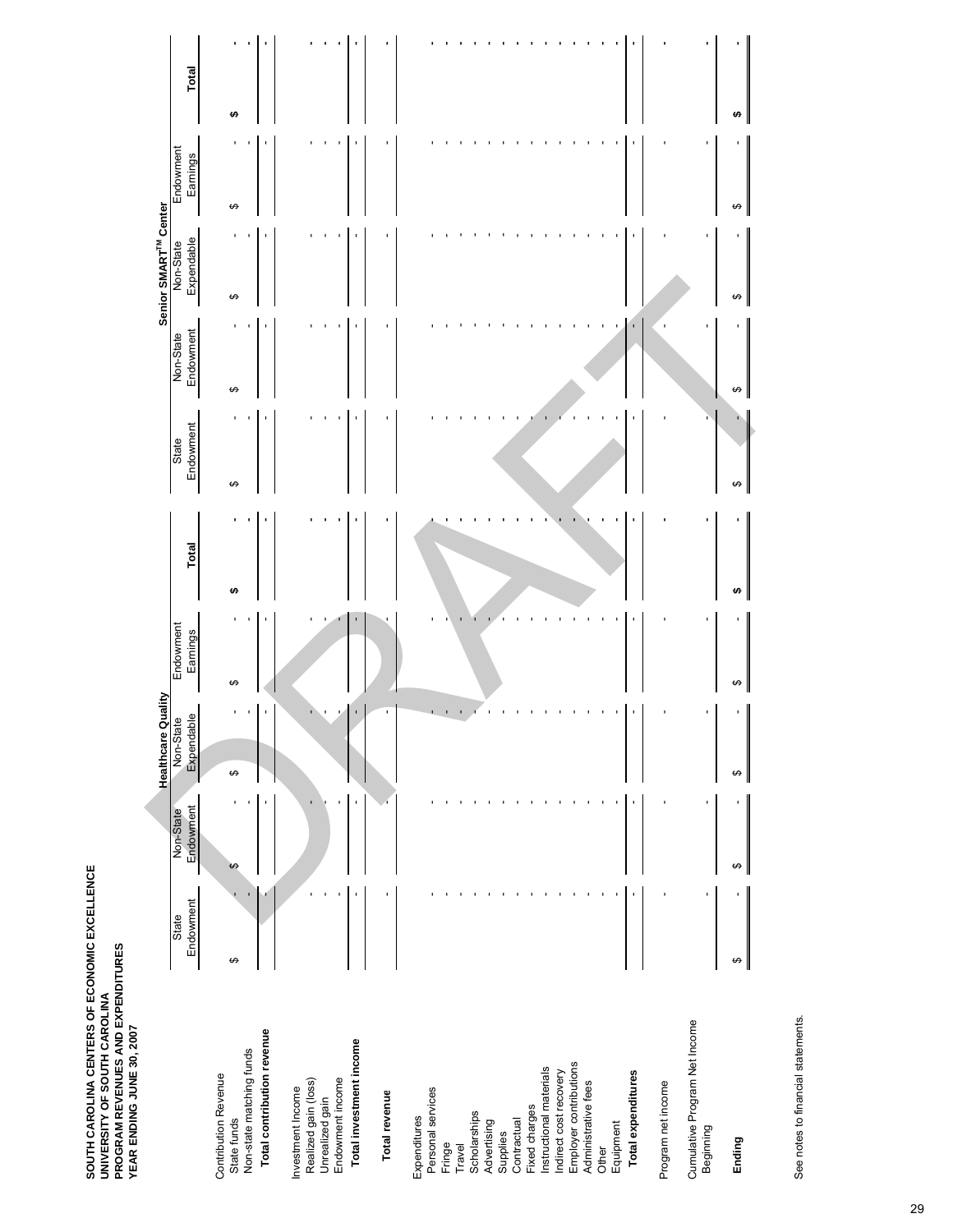|                                             | Total                   | 6,003,900<br>↔                      | 1,320,485                | 7,324,385                  | 252,596                                  | 356,330         | 380,722          | 89,648                  | 8,314,033     |              | 500,446           | 67,358 | 83,155          | 3,739        |             | 88,514   | 22,772      | 66,974        |                         | 58,393                 | 4,136                  | 68,231              | 59,662 | 19,904    | 1,043,284          | 7,270,749          | 9,964,683                                  | 17,235,432<br>↮ |  |
|---------------------------------------------|-------------------------|-------------------------------------|--------------------------|----------------------------|------------------------------------------|-----------------|------------------|-------------------------|---------------|--------------|-------------------|--------|-----------------|--------------|-------------|----------|-------------|---------------|-------------------------|------------------------|------------------------|---------------------|--------|-----------|--------------------|--------------------|--------------------------------------------|-----------------|--|
|                                             | Endowment<br>Earnings   | ↮                                   | $\blacksquare$           |                            | 252,596                                  | 356,330         | 380,722          | 89,648                  | 989,648       |              | 32,005            | 76     |                 |              |             |          |             |               |                         |                        | 4,136<br>68,231        |                     |        |           | 104,448            | 885,200            | 734,291                                    | 1,619,491<br>↮  |  |
| <b>Total - University of South Carolina</b> | Expendable<br>Non-State | ↮                                   | 1,197,479                | 1,197,479                  |                                          |                 |                  |                         | 1,197,479     |              | 468,441           | 67,282 | 83,155<br>3,739 |              |             | 88,514   | 22,772      | 66,974        |                         | 58,393                 |                        |                     | 59,662 | 19,904    | 938,836            | 258,643            | 511,672                                    | 770,315<br>↮    |  |
|                                             | Endowment<br>Non-State  | $\Theta$                            | 123,006                  | 123,006                    |                                          |                 |                  |                         | 123,006       |              |                   |        |                 |              |             |          |             |               |                         |                        |                        |                     |        |           |                    | 123,006            | 3,941,655                                  | 4,064,661<br>↮  |  |
|                                             | Endowment<br>State      | 6,003,900<br>↮                      |                          | 6,003,900                  |                                          | ı               | ٠                |                         | 6,003,900     |              |                   |        |                 |              |             |          |             |               |                         |                        |                        |                     |        |           |                    | 6,003,900          | 4,777,065                                  | 10,780,965<br>↔ |  |
|                                             |                         | Contribution Revenue<br>State funds | Non-state matching funds | Total contribution revenue | Realized gain (loss)<br>nvestment Income | Unrealized gain | Endowment income | Total investment income | Total revenue | Expenditures | Personal services | Fringe | Travel          | Scholarships | Advertising | Supplies | Contractual | Fixed charges | Instructional materials | Indirect cost recovery | Employer contributions | Administrative fees | Other  | Equipment | Total expenditures | Program net income | Cumulative Program Net Income<br>Beginning | Ending          |  |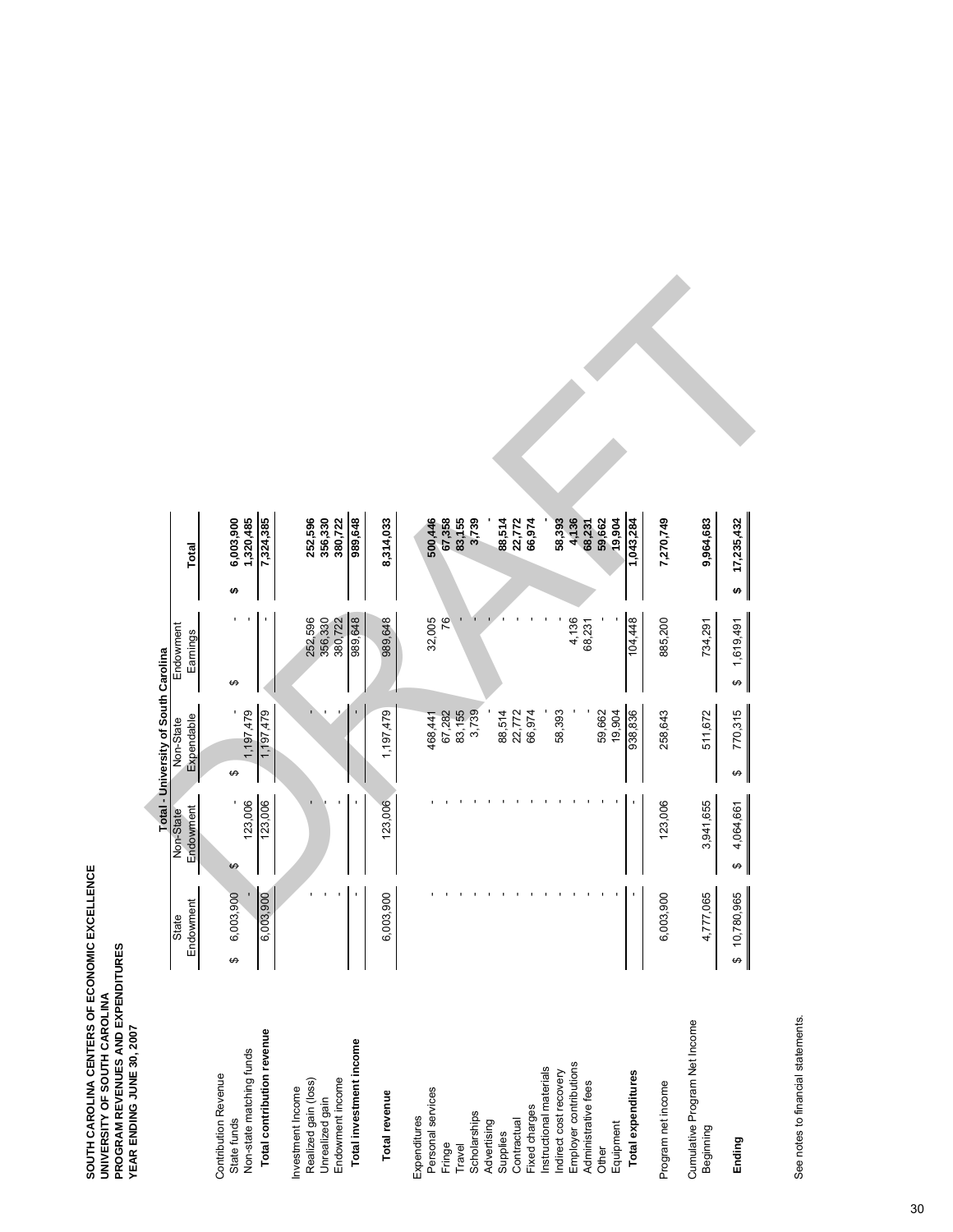#### **SOUTH CAROLINA CENTERS OF ECONOMIC EXCELLENCE YEAR ENDED JUNE 30, 2007**

#### **Notes to Financial Statements**

#### **Note 1. Description of Program**

The South Carolina Research Centers of Economic Excellence Act (the Act) was introduced by Chapter 75 of Act No. A356 and passed by the South Carolina General Assembly during the 2002 legislative session. The Act was established to create the South Carolina Centers of Economic Excellence (the Program) and the Centers of Excellence Matching Endowment, which is to be funded annually by appropriations from the South Carolina Education Lottery in an aggregate amount not to exceed \$200 million by 2010. In addition, the Act created the Research Centers of Excellence Review Board (the Review Board), which is responsible for awarding state matching funds, for oversight and operation of the fund, and for various accountability requirements established in the statute for the Program. The Review Board consists of nine members. Of these nine members, three must be appointed by the Governor of South Carolina, three must be appointed by the President Pro Tempore of the South Carolina Senate, and three must be appointed by the Speaker of the South Carolina House of Representatives. The Presidents of the senior research universities of the State of South Carolina (Clemson University, the Medical University of South Carolina, and the University of South Carolina) serve as ex-officio non-voting members.

The purpose of the Act is to create incentives for the senior research universities of South Carolina to raise capital from the private sector to fund endowments for professorships in research areas targeted to create well-paying jobs and enhanced economic opportunities for the people of South Carolina. Non-state funds are used to match dollar-for-dollar funds appropriated by the General Assembly from the South Carolina Education Lottery. The program's intent is to provide \$ 200 million in South Carolina Education Lottery appropriations through the year 2010 to be matched by the institutions.

The endowed professorships are awarded to the senior research universities through a competitive application process, and encourage collaboration among the three research universities as well as with other South Carolina institutions of higher education. Awards from the Centers of Excellence Matching Endowment are to be not less than \$ 2 million and not more than \$ 5 million. Non-state matching funds are to be raised exclusively from sources other than South Carolina tax dollars, and committed and raised subsequent to January 1, 2002. Proviso 5A.27 in Part 1B of the FY 2004 Appropriations Act allows the research institutions to use federal funds received after July 1, 2003 as non-state matching funds. Centers of Excellence Review Board (the Review Board), which is responsible for awarding<br>Centers of Excellence Review Board (the Review Board), which is responsed to the fund, and to review and one fund<br>state for the Progr

#### **Note 2. Summary of Significant Accounting Policies**

**Basis of presentation and method of accounting:** The Program's financial statements are presented on the accrual basis of accounting. Revenues are recorded in the period earned, and expenses are recorded at the time liabilities are incurred. Inasmuch as state funds are not disbursed until cash gifts are in hand, a pledge received in support of a Center is not recognized as revenue until the pledge has been satisfied.

**Property and equipment:** Property and equipment purchased with program funds is deemed to be the property of the respective research institution.

**Assets available for program use:** State funds committed for Program use are permanently restricted, as well as 40% of the non-state matching funds of each Center of Economic Excellence, as endowment funds. Earnings from the endowments funds may be expended for program purposes, as well as any non-state matching funds that exceed the 40% endowment requirement. In-kind contributions of real property, equipment, supplies and other expendable property, and the value of goods and services directly benefiting and specifically identifiable to a project or program may be used to satisfy non-state matching requirements, but may not account for more than 60% of the non-state match total for each proposal.

**Use of estimates:** The preparation of financial statements in conformity with accounting principles generally accepted in the United States of America requires management to make estimates and assumptions that affect the reported amounts of assets and liabilities and disclosure of contingent assets and liabilities at the date of the financial statements and the reported amounts of revenues and expenses during the reporting period. Actual results could differ from those estimates.

**Federal grants used as non-state matching funds**: Federal grants used as non-state matching funds by the research institutions are not reflected in the statements of program revenues and expenditures. Such funds are maintained separately from the Program by the research institutions.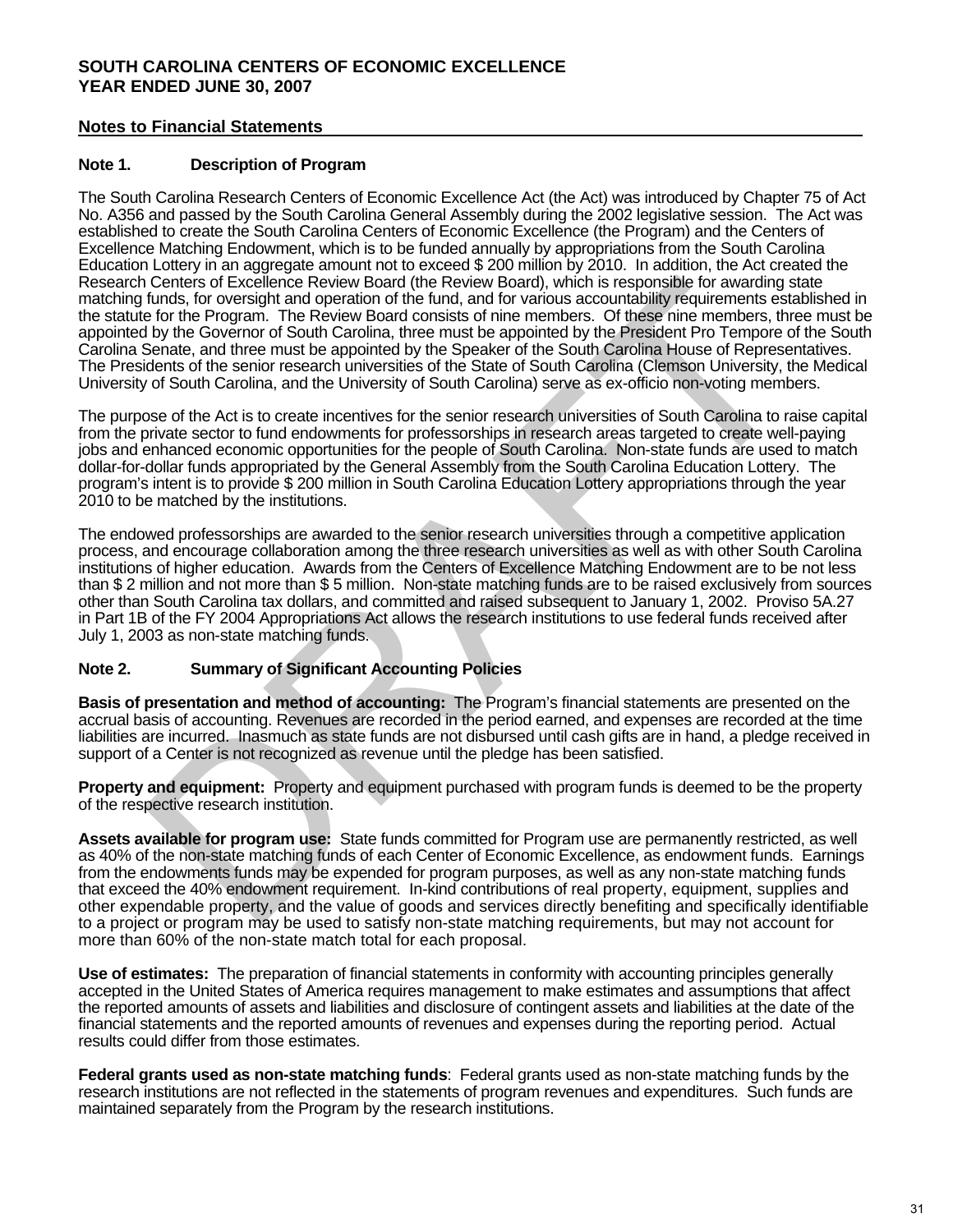#### **SOUTH CAROLINA CENTERS OF ECONOMIC EXCELLENCE YEAR ENDED JUNE 30, 2007**

#### **Notes to Financial Statements**

#### **Note 3. Assets Maintained by Research Institutions**

The assets resulting from program activities are maintained by the research institutions, and are held by the universities, their respective foundations, or by the State Treasurer. At June 30, 2007, cash and investments maintained by the research institutions for program purposes was as follows:

| <b>Clemson University</b>            | 48.041.124  |
|--------------------------------------|-------------|
| Medical University of South Carolina | 45.763.113  |
| University of South Carolina         | 17,235,432  |
| Total                                | 111.039.669 |

#### **Note 4. Summary of Funded Centers of Economic Excellence**

| <b>Total</b>     | Medical University of South Carolina<br>University of South Carolina | 45,763,113<br>17,235,432<br>111,039,669<br>\$                                                                                                                                                                                                                                                                                                                                            |                  |
|------------------|----------------------------------------------------------------------|------------------------------------------------------------------------------------------------------------------------------------------------------------------------------------------------------------------------------------------------------------------------------------------------------------------------------------------------------------------------------------------|------------------|
| Note 4.          |                                                                      | <b>Summary of Funded Centers of Economic Excellence</b>                                                                                                                                                                                                                                                                                                                                  |                  |
|                  |                                                                      | Proposals approved from the FY 2006-2007 General Assembly appropriations are as follows:                                                                                                                                                                                                                                                                                                 |                  |
|                  |                                                                      |                                                                                                                                                                                                                                                                                                                                                                                          | Proposal         |
| Institution      |                                                                      | Proposal Title                                                                                                                                                                                                                                                                                                                                                                           | Amount           |
| Clemson/MUSC     |                                                                      | Health Facilities Design and Testing                                                                                                                                                                                                                                                                                                                                                     | \$.<br>5,000,000 |
| <b>USC</b>       |                                                                      | <b>Rehabilitation and Reconstruction</b>                                                                                                                                                                                                                                                                                                                                                 |                  |
|                  |                                                                      | Science                                                                                                                                                                                                                                                                                                                                                                                  | 5,000,000        |
| <b>USC</b>       |                                                                      | <b>Strategic Approaches to Electricity</b>                                                                                                                                                                                                                                                                                                                                               |                  |
|                  |                                                                      | <b>Production from Coal</b>                                                                                                                                                                                                                                                                                                                                                              | 5,000,000        |
| USC/MUSC/Clemson |                                                                      | <b>Healthcare Quality</b>                                                                                                                                                                                                                                                                                                                                                                | 5,000,000        |
| USC/Clemson      |                                                                      | Senior Smart <sup>™</sup> Center                                                                                                                                                                                                                                                                                                                                                         | 5,000,000        |
| <b>MUSC</b>      |                                                                      | <b>Tobacco-Related Malignancy</b>                                                                                                                                                                                                                                                                                                                                                        | 5,000,000        |
| MUSC/USC         |                                                                      | <b>Stroke</b>                                                                                                                                                                                                                                                                                                                                                                            | 5,000,000        |
| <b>Total</b>     |                                                                      |                                                                                                                                                                                                                                                                                                                                                                                          | \$35,000,000     |
|                  | funds are received in hand.                                          | State funding has been committed to these proposals, and the respective institutions are eligible to<br>down these funds from the South Carolina Commission on Higher Education as qualifying non-state                                                                                                                                                                                  |                  |
| Note 5.          |                                                                      | Withdrawal of Restoration Proposal from Clemson University                                                                                                                                                                                                                                                                                                                               |                  |
|                  |                                                                      | By letter dated July 11, 2007, Clemson University withdrew its proposal for an Endowed Chair in Restor<br>Subsequent to the approval and pledged private funding for this Endowed Chair, a major donor request<br>allowed to withdraw their pledge, leading Clemson to withdraw the proposal. Clemson plans to resubm<br>proposal at such time as it can secure the appropriate funding. |                  |
| Note 6.          |                                                                      | Withdrawal of Electron Imaging Proposal from Clemson University                                                                                                                                                                                                                                                                                                                          |                  |
|                  |                                                                      | By letter dated December 21, 2007, Clemson University withdrew its proposal for an Endowed Chair in<br>Impaing. Clamson had applied for and was grapted two six month extensions to sequre pap state moto                                                                                                                                                                                |                  |

State funding has been committed to these proposals, and the respective institutions are eligible to draw down these funds from the South Carolina Commission on Higher Education as qualifying non-state matching funds are received in hand.

#### **Note 5. Withdrawal of Restoration Proposal from Clemson University**

By letter dated July 11, 2007, Clemson University withdrew its proposal for an Endowed Chair in Restoration. Subsequent to the approval and pledged private funding for this Endowed Chair, a major donor requested to be allowed to withdraw their pledge, leading Clemson to withdraw the proposal. Clemson plans to resubmit this proposal at such time as it can secure the appropriate funding.

#### **Note 6. Withdrawal of Electron Imaging Proposal from Clemson University**

By letter dated December 21, 2007, Clemson University withdrew its proposal for an Endowed Chair in Electron Imaging. Clemson had applied for and was granted two six-month extensions to secure non-state matching pledges for this proposal. Clemson plans to resubmit this proposal at such time as it can secure the appropriate funding.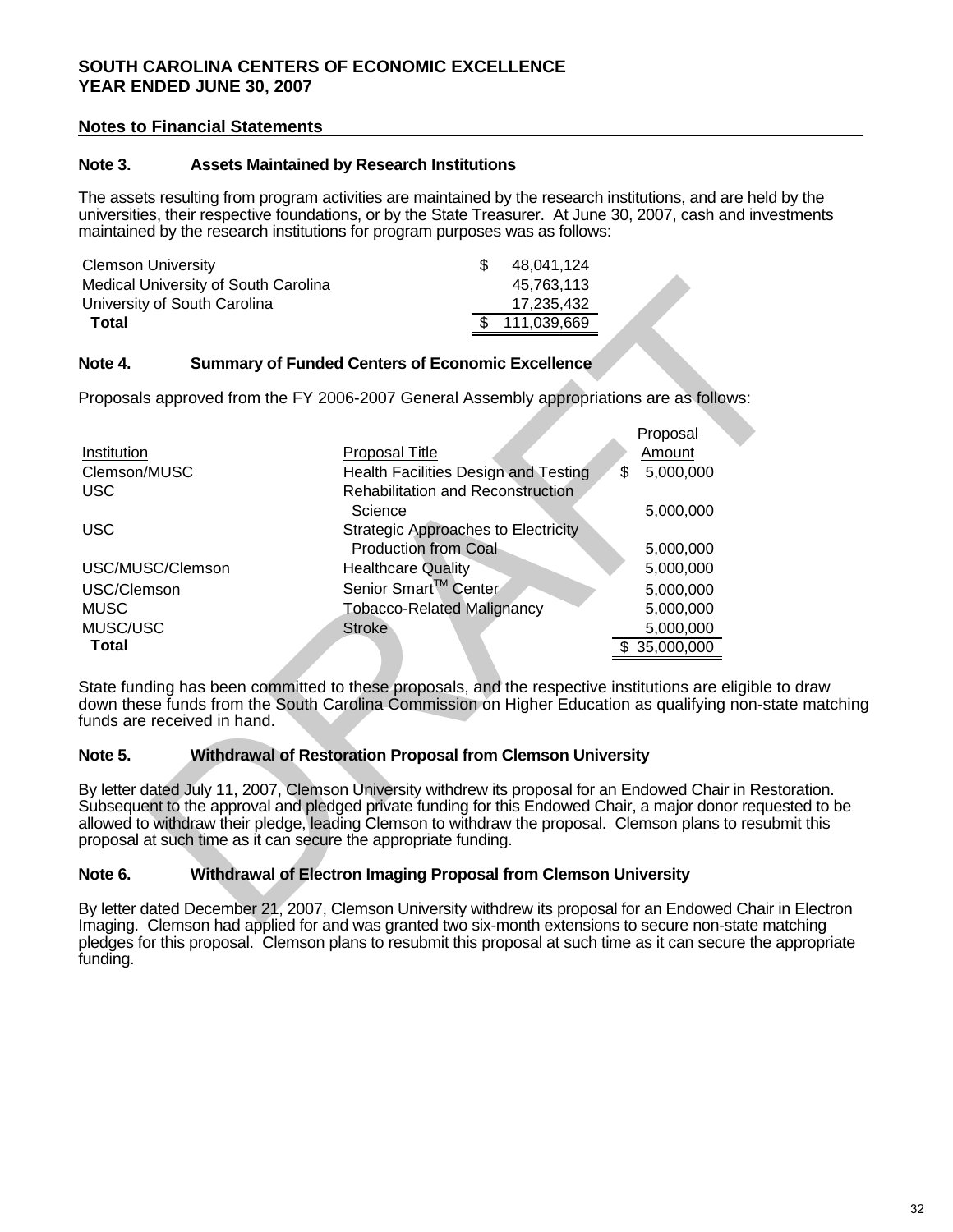#### **INDEPENDENT AUDITOR'S REPORT ON COMPLIANCE AND ON INTERNAL CONTROL OVER FINANCIAL REPORTING BASED ON AN AUDIT OF FINANCIAL STATEMENTS PERFORMED IN ACCORDANCE WITH** *GOVERNMENT AUDITING STANDARDS*

To the Review Board South Carolina Centers of Economic Excellence Columbia, South Carolina

We have audited the financial statements of the South Carolina Centers of Economic Excellence for the year ended June 30, 2007, and have issued our report thereon dated May 23, 2008. We conducted our audit in accordance with auditing standards generally accepted in the United States of America and the standards applicable to financial audits contained in *Government Auditing Standards*, issued by the Comptroller General of the United States.

#### **Internal Control Over Financial Reporting**

In planning and performing our audit, we considered South Carolina Centers of Economic Excellence's internal control over financial reporting in order to determine our auditing procedures for the purpose of expressing our opinion on the financial statements and not to provide assurance on the internal control over financial reporting. Our consideration of internal controls over financial reporting would not necessarily disclose all matters in the internal control over financial reporting that might be material weaknesses. A material weakness is a reportable condition in which the design or operation of one or more of the internal control components does not reduce to a relatively low level the risk that misstatements caused by error or fraud in amounts that would be material in relation to the financial statements being audited may occur and not be detected within a timely period by employees in the normal course of performing their assigned functions. We noted no matters involving the internal control over financial reporting and its operation that we consider to be material weaknesses. DANCE WITH GOVERNMENT AUDITING STANDARDS<br>eview Board<br>archina Centers of Economic Excellence<br>archina Centers of Economic Excellence<br>archina Centers of Economic Excellence<br>archina Centers of Economic Excellence<br>accordance wi

#### **Compliance and Other Matters**

As part of obtaining reasonable assurance about whether South Carolina Centers of Economic Excellence's financial statements are free of material misstatement, we performed tests of its compliance with certain provisions of laws, regulations, contracts and grant agreements, noncompliance with which could have a direct and material effect on the determination of financial statement amounts. However, providing an opinion on compliance with those provisions was not an objective of our audit and, accordingly, we do not express such an opinion. The results of our tests disclosed instances of noncompliance that are required to be reported under *Government Auditing Standards*. These findings are reported on page 33.

This report is intended solely for the information of the Audit Committee, Review Board, management and the South Carolina Budget and Control Board and is not intended to be and should not be used by anyone other than those specified parties.

May 23, 2008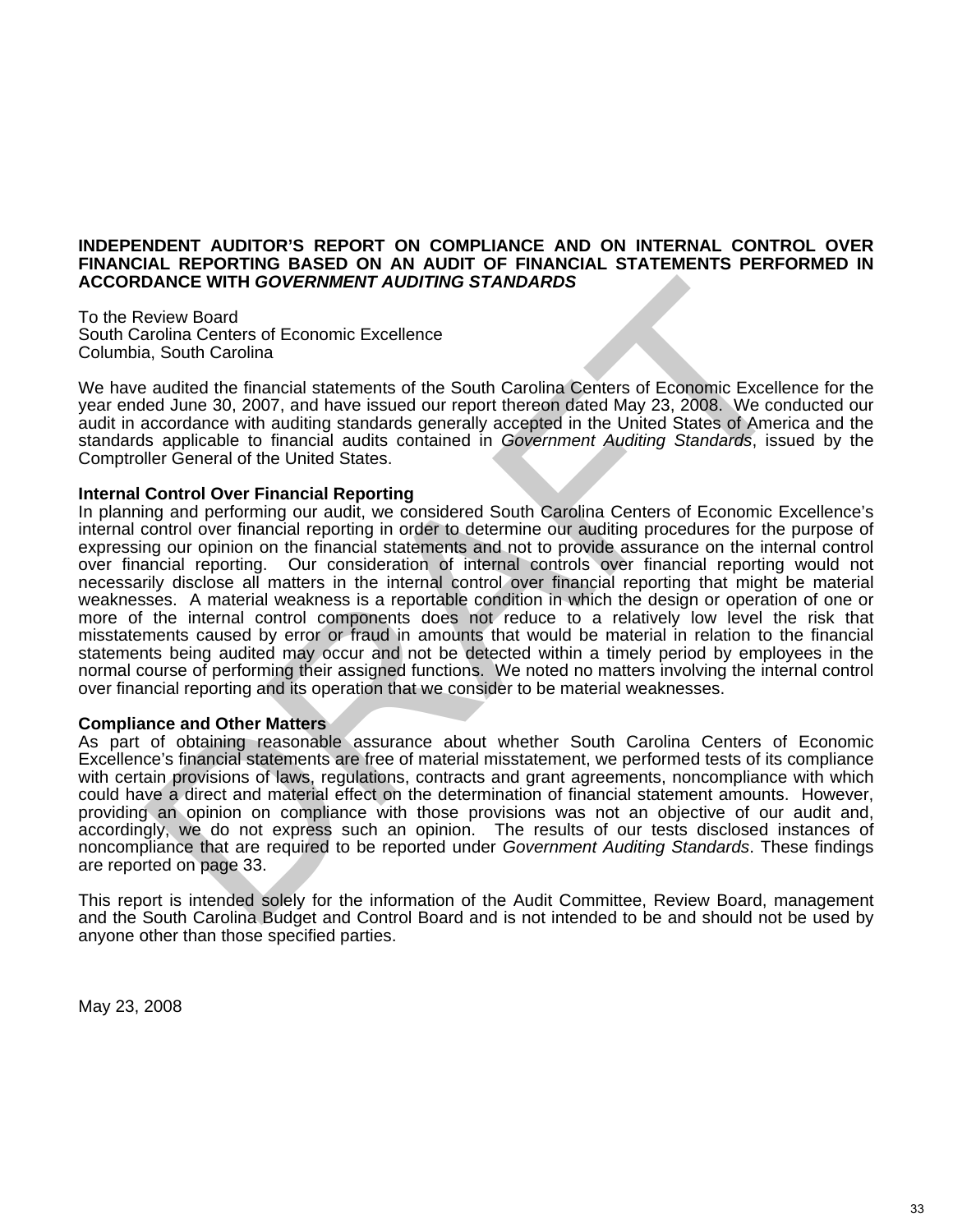#### **Finding #07-1:**

Finding: Distributions of state funds were made to Clemson University that were below the minimum threshold of \$ 100,000 specified by the Program *Guidelines*. Distributions were made to the Optical Materials and Advanced Fiber-Based Materials centers for \$ 97,165 each.

#### **Corrective Action Taken:**

FROM COEE REVIEW BOARD: In March 2007, CHE staff developed and implemented a CoEE Drawdown Checklist in order to guarantee that all paperwork required by the Program *Guidelines* is properly submitted to the Review Board prior to the distribution of state funds for any CoEE. [A sample checklist follows at the end of this document.] Checklist Item Eight states: Draw down amount request is at least \$ 100,000."

FROM CLEMSON UNIVERSITY: At the time of these draw-downs, Clemson incorrectly interpreted the *Guidelines* to mean that the established threshold applied to the total value of draw-downs being processed in a single package. At the time of the above-referenced draw-downs, Clemson submitted a draw-down "package" for three chairs totaling approximately \$ 700,000. Clemson sought guidance from CHE (a staff member no longer at CHE) on this interpretation which resulted in Clemson proceeding with this draw-down package. CHE ultimately processed this transaction, reinforcing Clemson's incorrect interpretation. **EXERCT STATE TO TAKE THE MATE AND THE STATE INTO THE STATE IN THE UNIT WE ARE THE WEIGHT WE WE UNDER THE WINDOW THE UNIT WEIGHT WARD DRAFT UNIT AND THE UNIT ON THE STATE REVIEW BOAT ON THE RESOLUTION OF STATE THE ARE STAT** 

Clemson appreciates the clarification that has been made through this audit process and is instituting a more detailed process and revised CHE checklist for draw-downs to ensure that this error is not repeated in the future.

#### **Finding #07-2:**

Finding: In December 2006, Clemson University requested and received a drawdown of \$ 500,000 in state funds for the Regenerative Medicine center, which is a collaborative proposal with MUSC, which is the lead fiscal institution for this center. Program *Guidelines* specify that the lead fiscal institution is to request, receive and distribute, if necessary, funds to its collaborative partners.

#### **Corrective Action Taken:**

FROM COEE REVIEW BOARD: In April 2008, CHE staff consulted with the program auditor, who gave the opinion the drawdown paperwork (forms, verifying instrumentation, etc.) could be submitted by a CoEE collaborating partner (non-fiscal agent) *so long* as the fiscal agent institution submits a letter signed by the institution president which in effect "deputizes" the collaborative institution to make such a drawdown request. When such a drawdown request occurs, the fiscal agent will not need to include information verified by the fiscal agent foundation CEO. However, if the collaborative institution which is receiving the funds directly intends to have those funds transferred to its foundation, it will need to include the specific foundation account into which these funds will be remitted, verified by signature by its foundation CEO. For such "deputized" drawdown requests, the fiscal agent still remains responsible for the proper accounting and use of such funds, as well as for the accounting and use of all non-state matching funds against which state funds are drawn.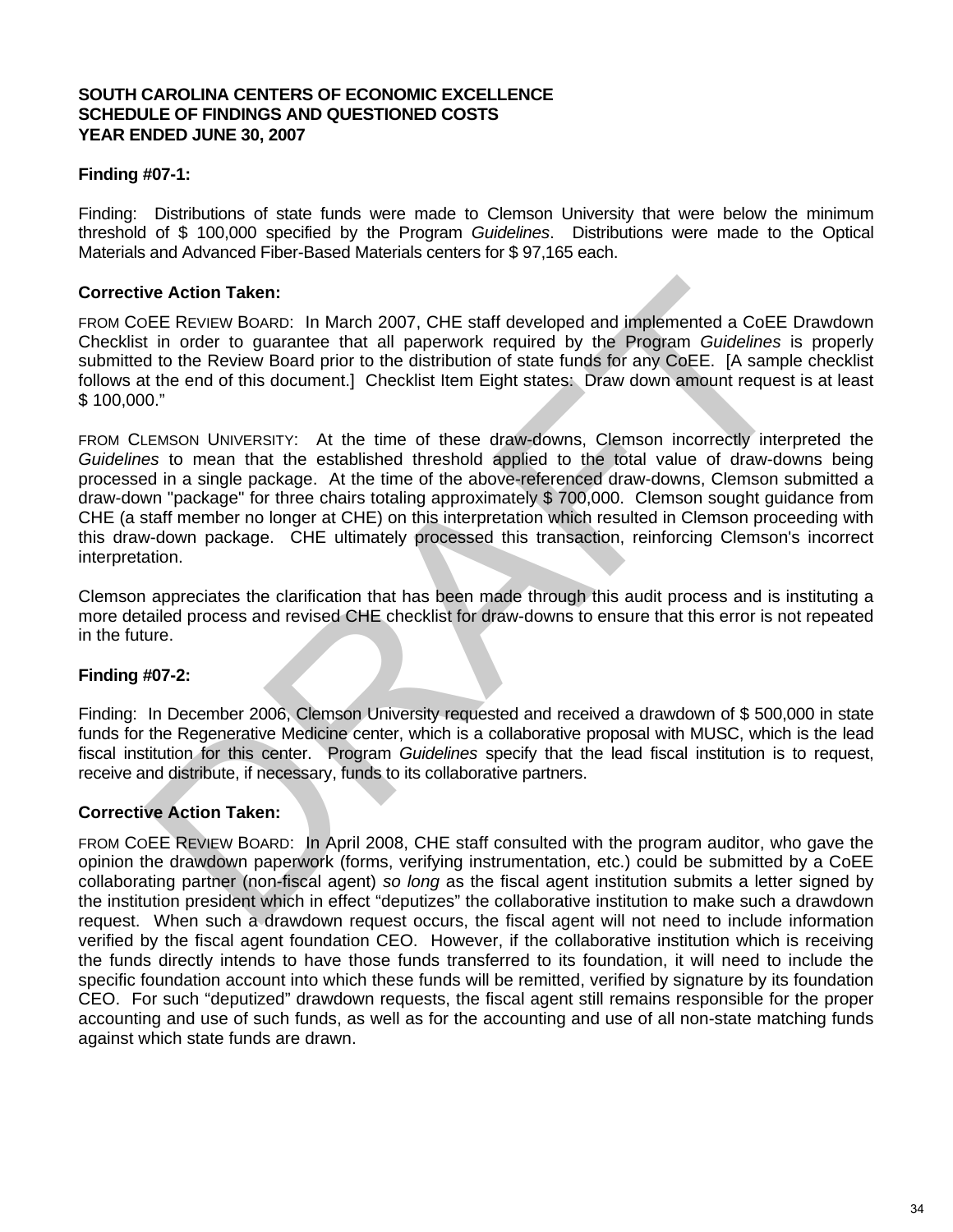#### **Finding #07-2 (continued):**

#### **Corrective Action Taken (continued):**

FROM CLEMSON UNIVERSITY: Clemson acknowledges this administrative error and has taken steps to prevent similar problems in the future. The office responsible for processing draw-downs was not in possession of detailed CoEE proposals, and as a result was unaware of the fiscal agent status of MUSC. The detailed CoEE proposals are now available to all parties involved in administering components of the CoEE program in order to help each party understand the terms, conditions, and complexities. Additionally, a more detailed process and the CoEE checklist have been implemented to prevent this type of administrative error going forward. Clemson also acknowledges and appreciates the leadership of CHE in proposing and securing changes in the *Guidelines* that make this process more efficient for programs with fiscal agents that represent multiple institutions.

#### **Finding #07-3:**

During the year ending June 30, 2007, USC requested and received three drawdowns of state funds for Nanostructures, Polymer Nanocomposites, and Renewable Fuel Cells. The non-state funds used as matching funds for these drawdowns included federal funds that were awarded for the purpose of conducting scientific research. Program *Guidelines* specifically exclude for consideration as non-state matching funds the use of federal awards made for the purpose of conducting specific scientific investigations, and defines eligible federal awards to be investments in infrastructure in direct support of a particular CoEE (i.e., equipment grants or construction grants). Federal awards used as matching funds for drawdowns of state funds during the year ending June 30, 2007 totaled \$ 438,456. At June 30, 2007, federal awards used as non-state matching funds for the purpose of meeting the eighteen-month pledge deadline totaled \$ 2,565,114, which excludes the aforementioned federal awards used to draw state funds. After discussion with CHE staff and USC representatives, USC was able to identify four federal awards which met the criteria specified in the *Guidelines* to exchange for those federal awards which did not. However, the award dates of two of these exchanged federal awards were beyond the pledge deadline of the applicable Centers. on of detailed CoEE proposals, and as a result was unaware of the fiscial agent status<br>and CoEE proposals are now available to all parties involved in administering complete program in order to help each party understand t

#### **Corrective Action Taken:**

FROM COEE REVIEW BOARD: Prior protocol for examination by CHE staff of a federal award claimed by an institution as a non-state match has been the collection and analysis of the award cover letter, which provides basic award information (date, amount and source [federal agency]). CHE staff has relied on the institutions to submit valid federal awards: awards that are an investment "in infrastructure in direct support of a particular CoEE (i.e., equipment grant, construction grant)" (Program *Guidelines*, Section VII). In order to guarantee that all paperwork required by the Program *Guidelines* is properly submitted to the CoEE Review Board upon the 18-month pledge verification deadline for any CoEE and prior to the distribution of state funds for any CoEE, statements certifying the validity of all federal awards have been added to the Pledge Verification Certification Form (remitted by the fiscal agent upon the acquisition of all non-state matches for a given CoEE) and the Matching Funds Certification & Drawdown Request Form (remitted by the fiscal agent to draw down state funds for a given CoEE). Also, a line which verifies that the federal award certification is present on the Matching Funds Certification & Drawdown Request Form has been added to the Drawdown Checklist. [A sample Drawdown Checklist follows; see Item Ten. Samples of the Pledge Verification Certification Form and the Matching Funds Certification & Drawdown Request Form also follow. See revised text **in blue**.] Finally, in addition to the award cover letter, the award budget page, with identification of all budget lines being claimed as non-state matches, will be required as a submitted verifying instrument for all draw downs.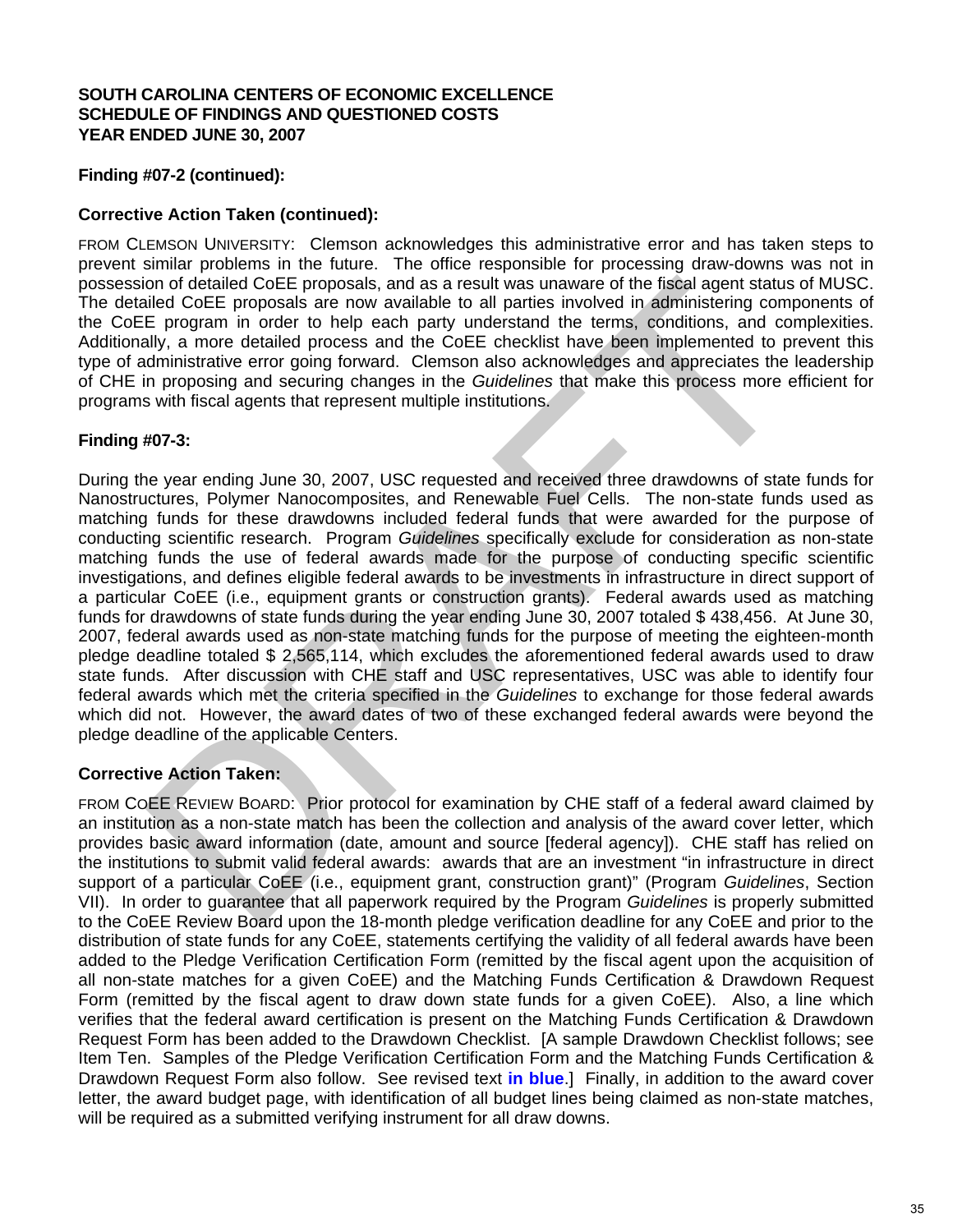**Finding #07-3 (continued):** 

#### **Corrective Action Taken (continued):**

FROM THE UNIVERSITY OF SOUTH CAROLINA: The cash drawdowns and match certifications questioned by the auditors were prepared by USC with the understanding that federal funds would be allowed as matching funds, provided their purpose was specifically to support research infrastructure and the award date was after July 1, 2003. We considered federally funded research infrastructure as including science projects that were specifically secured to advance the research focus of the centers of economic excellence. Following the Audit Committee's clarification, we will comply with the Board's interpretation of federally funded research infrastructure as only those grants and contracts providing construction or equipment.

We are pleased with the auditors' comment that grants and contracts have been audited to determine that sufficient federal funds are on hand at USC, that these funds meet the Board's stricter definition, and that their sources have been found allowable as match. We have submitted, along with this response, our request to extend the pledge dates for two of our awarded centers in order to be in full compliance with the pledge date requirements of the guidelines. We look forward to working with the auditors and the CHE staff in order to execute the matching certifications and exchange of matching funds as required. f funds, provided their purpose was specifically to support research infrastructure and industrial to the purpose was percifically secured to advance the research infrastructure as including that were specifically secured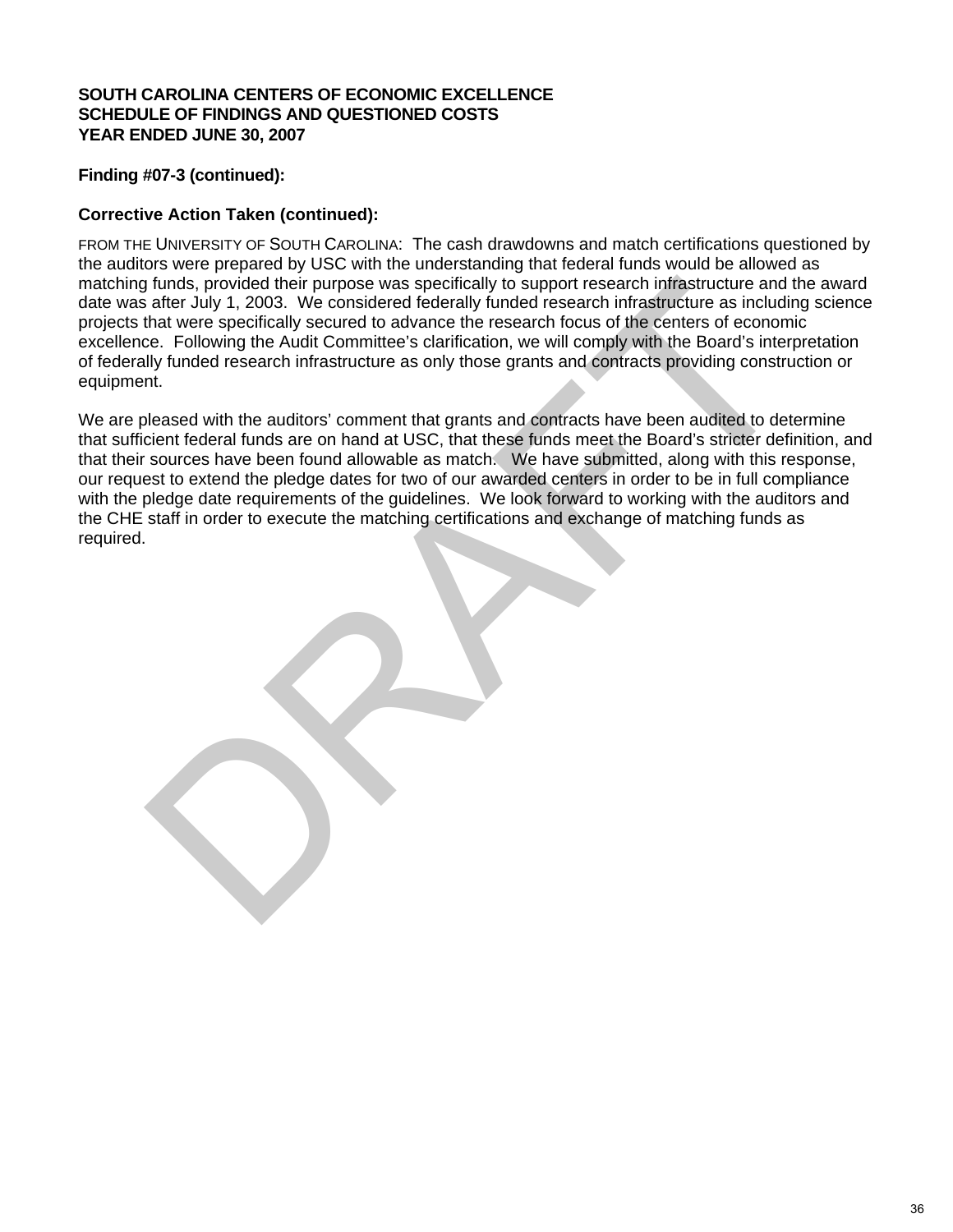#### CoEE DRAW DOWN CHECKLIST

#### [from the CoEE Program *Guidelines*]

#### $[\text{INSERT PROPOSAL NAME}]$

| (1) Proposal has been approved by the Review Board [IX:iii]                                                                                                                                                                                       |  |
|---------------------------------------------------------------------------------------------------------------------------------------------------------------------------------------------------------------------------------------------------|--|
| (2) Signed original recommendation by the institution governing board<br>or president which endorses the proposal has been submitted<br>to the Review Board [IX:iii]                                                                              |  |
| (3) Photocopy of the endowed chair's letter of appointment (if hired)<br>has been provided to the Review Board [IX:iv]                                                                                                                            |  |
| (4) Draw down amount request is at least \$100,000 [IX:i]                                                                                                                                                                                         |  |
| (5) Signed original letter from the appropriate university foundation CEO<br>"identifying the designated and restricted account" for the program<br>has been submitted (or was previously submitted) [IX:ii]                                      |  |
| (6) Signed original Matching Funds Certification & Draw Down Form<br>[revised 9-07] has been submitted; [IX:v; this form includes the<br>account setup verification also required in IX:v]                                                        |  |
| (7) Photocopies of verifying instruments (bank statements,<br>cancelled checks, appraisal, etc.) of total amount of non-state<br>matching funds being drawn against have been submitted [IX:i]                                                    |  |
| (8) Evidence that the non-state matching funds have been placed<br>in the institution's CoEE fund has been submitted [IX:i]                                                                                                                       |  |
| (9) Evidence that 40% of the total non-state match has been placed<br>in or designated for the endowment has been submitted [IX:i]                                                                                                                |  |
| (10) Certification that all federal awards being claimed as non-state<br>pledges are investments in infrastructure in direct support<br>of the CoEE and are not "made for the purpose of conducting<br>specific scientific investigations." [VII] |  |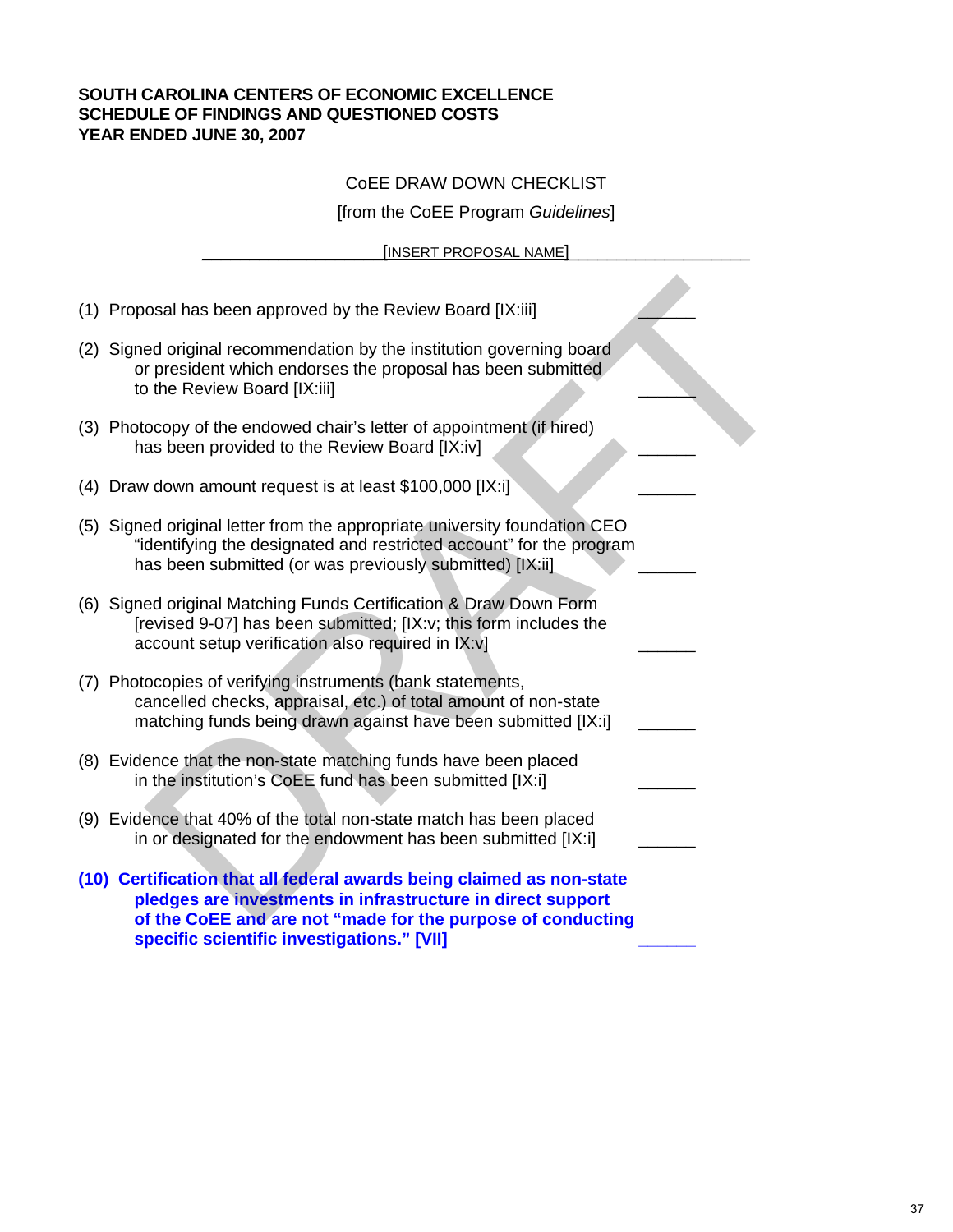

#### **S.C. Centers of Economic Excellence Program Pledge Verification Certification**

**DATE:** [INSERT DATE]

#### **RE: [INSERT RESEARCH CENTER OR CHAIR] at [INSERT UNIVERSITY NAME]**

[INSERT UNIVERSITY NAME], as the fiscal agent for the [INSERT COEE OR CHAIR NAME], is sending this letter to notify the Commission on Higher Education that it has secured the necessary enforceable non-state matching pledges for this program, totaling [INSERT DOLLAR AMOUNT]. Per the S.C. Centers of Economic Excellence Revised Program *Guidelines*, pledges of funds, in-kind gifts and awards for appropriate grants must be in-hand within 18 months of the proposal approval date, which for this [COEE OR CHAIR] was [INSERT 18-MONTH DEADLINE DATE]. [IF APPLICABLE, ADDITIONALLY INDICATE WHETHER THE REVIEW BOARD APPROVED ONE OR TWO SIX-MONTH PLEDGE DEADLINE EXTENSIONS FOR THIS COEE OR CHAIR, AND STATE THE FINAL EXTENSION DEADLINE.] S.C. Centers of Economic Excellence Program<br>
Pledge Verification Certification<br>
[INSERT DATE]<br>
INSERT RESEARCH CENTER OR CHAIR] at [INSERT UNIVERSITY NAME]<br>
INVERSITY NAME], as the fiscal agent for the [INSERT COEE OR CHAI

The undersigned certify that these pledges were obtained by [INSERT DEADLINE DATE]. **The undersigned also certify that any and all federal awards being claimed as non-state pledges comply with Section VII of the Program** *Guidelines***, are investments in infrastructure in direct support of this CoEE and are not "made for the purpose of conducting specific scientific investigations."** 

Additionally, please find enclosed a completed Pledge Summary Sheet.

 $\overline{\phantom{a}}$  ,  $\overline{\phantom{a}}$  ,  $\overline{\phantom{a}}$  ,  $\overline{\phantom{a}}$  ,  $\overline{\phantom{a}}$  ,  $\overline{\phantom{a}}$  ,  $\overline{\phantom{a}}$  ,  $\overline{\phantom{a}}$  ,  $\overline{\phantom{a}}$  ,  $\overline{\phantom{a}}$  ,  $\overline{\phantom{a}}$  ,  $\overline{\phantom{a}}$  ,  $\overline{\phantom{a}}$  ,  $\overline{\phantom{a}}$  ,  $\overline{\phantom{a}}$  ,  $\overline{\phantom{a}}$ 

[INSERT NAME OF UNIVERSITY PRESIDENT] [INSERT NAME OF UNIVERSITY CFO] [INSERT TITLE] [INSERT TITLE]

Date: \_\_\_\_\_\_\_\_\_\_\_\_\_\_\_\_\_\_ Date: \_\_\_\_\_\_\_\_\_\_\_\_\_\_\_\_\_\_\_

[INSERT NAME], Chair S.C. Centers of Economic Excellence Review Board

Date: \_\_\_\_\_\_\_\_\_\_\_\_\_\_\_\_\_\_

 $\frac{1}{2}$  ,  $\frac{1}{2}$  ,  $\frac{1}{2}$  ,  $\frac{1}{2}$  ,  $\frac{1}{2}$  ,  $\frac{1}{2}$  ,  $\frac{1}{2}$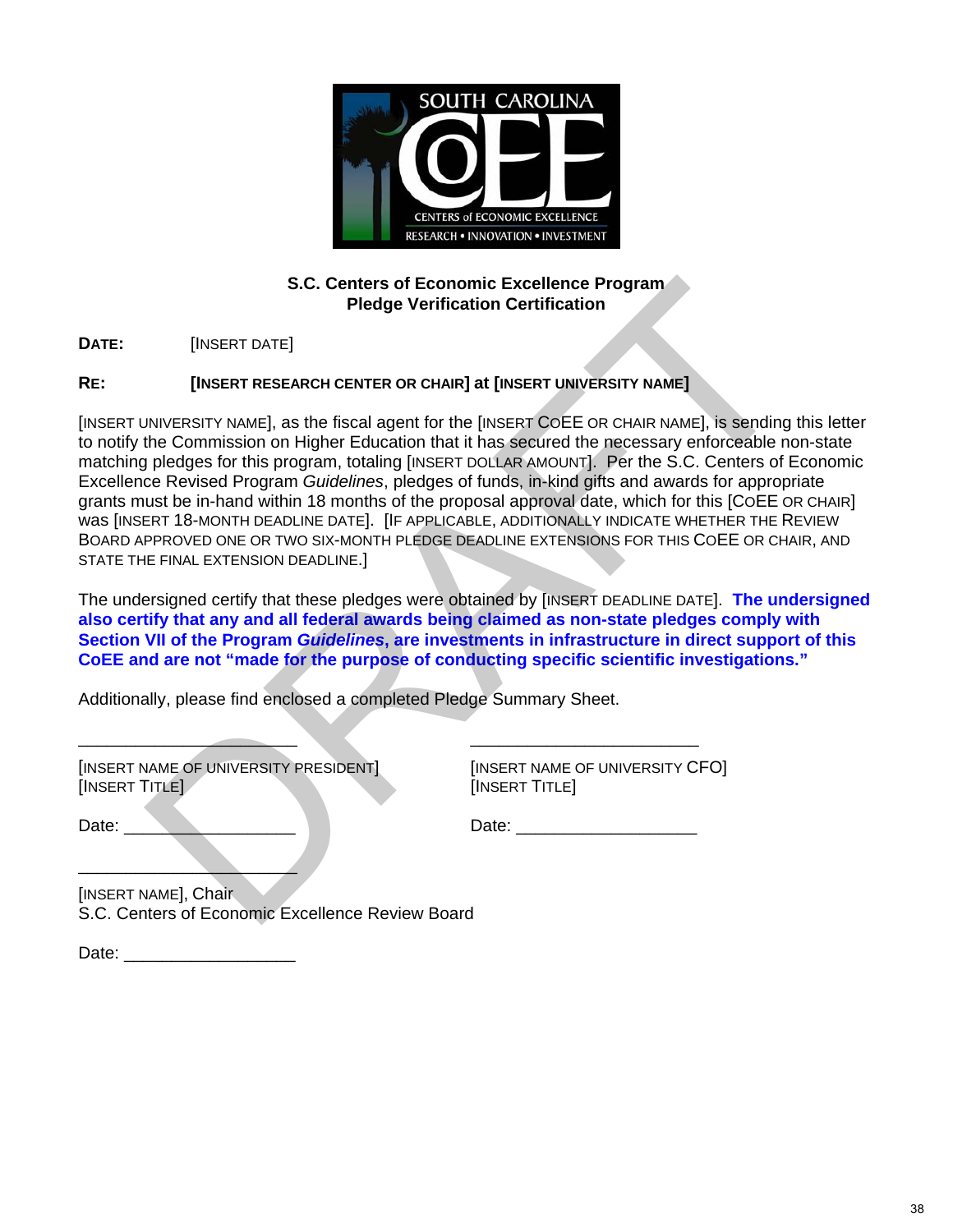

#### **S.C. Centers of Economic Excellence Matching Funds Certification & Drawdown Request**

**Date:** [**INSERT DATE**]

**Re:** [**INSERT COEE NAME**] Center of Economic Excellence at [**INSERT FISCAL AGENT INSTITUTION**]

[**INSERT FISCAL AGENT INSTITUTION**], as the fiscal agent for the [**INSERT CoEE NAME**] Center of Economic Excellence, certifies:

(1) that an 18-Month Pledge Verification Certification and Summary Sheet have previously been submitted for this CoEE;

(2) that any and all exchanged non-state match pledges have been reported, per Section XIII(f) of the Revised Program *Guidelines*;

(3) that the appropriate account has been set up, per Section VIII of the Revised Program *Guidelines*;

(4) that pledges in-hand for this CoEE total **[INSERT TOTAL AMOUNT OF PLEDGES** *IN-HAND* **FOR THIS COEE]**;

(5) that in-hand cash and in-kind contributions for this CoEE total **[INSERT TOTAL OF CASH AND IN-KIND CONTRIBUTIONS** *IN-HAND* **FOR THIS COEE]**;

(6) that the total of funds previously drawn down for this CoEE total **[INSERT TOTAL AMOUNT PREVIOUSLY DRAWN DOWN FOR THIS COEE]**;

(7) that authorized confirmation of Numbers 4 and 5 above is attached; and

**(8) that any and all federal awards being claimed as non-state pledges comply with Section VII of the Program** *Guidelines***, are investments in infrastructure in direct support of this CoEE and are not "made for the purpose of conducting specific scientific investigations."**  S.C. Centers of Economic Excellence<br>
Matching Funds Certification & Drawdown Request<br>
[INSERT DATE]<br>
INSERT COEE NAME] Center of Economic Excellence at [INSERT FISCAL AGENT INSTITUTE<br>
FISCAL AGENT INSTITUTION], as the fisc

Therefore, [**INSERT FISCAL AGENT INSTITUTION**] requests that, of the **[INSERT TOTAL AMOUNT AVAILABLE TO BE DRAWN DOWN FOR THIS COEE]** available to be drawn down for this CoEE, funds in the amount of **[INSERT TOTAL AMOUNT REQUESTED TO BE DRAWN DOWN (NO LESS THAN \$100,000)]** be transferred to [**INSERT FISCAL AGENT INSTITUTION**] per the terms and conditions of the S.C. Centers of Economic Excellence Revised Program *Guidelines*.